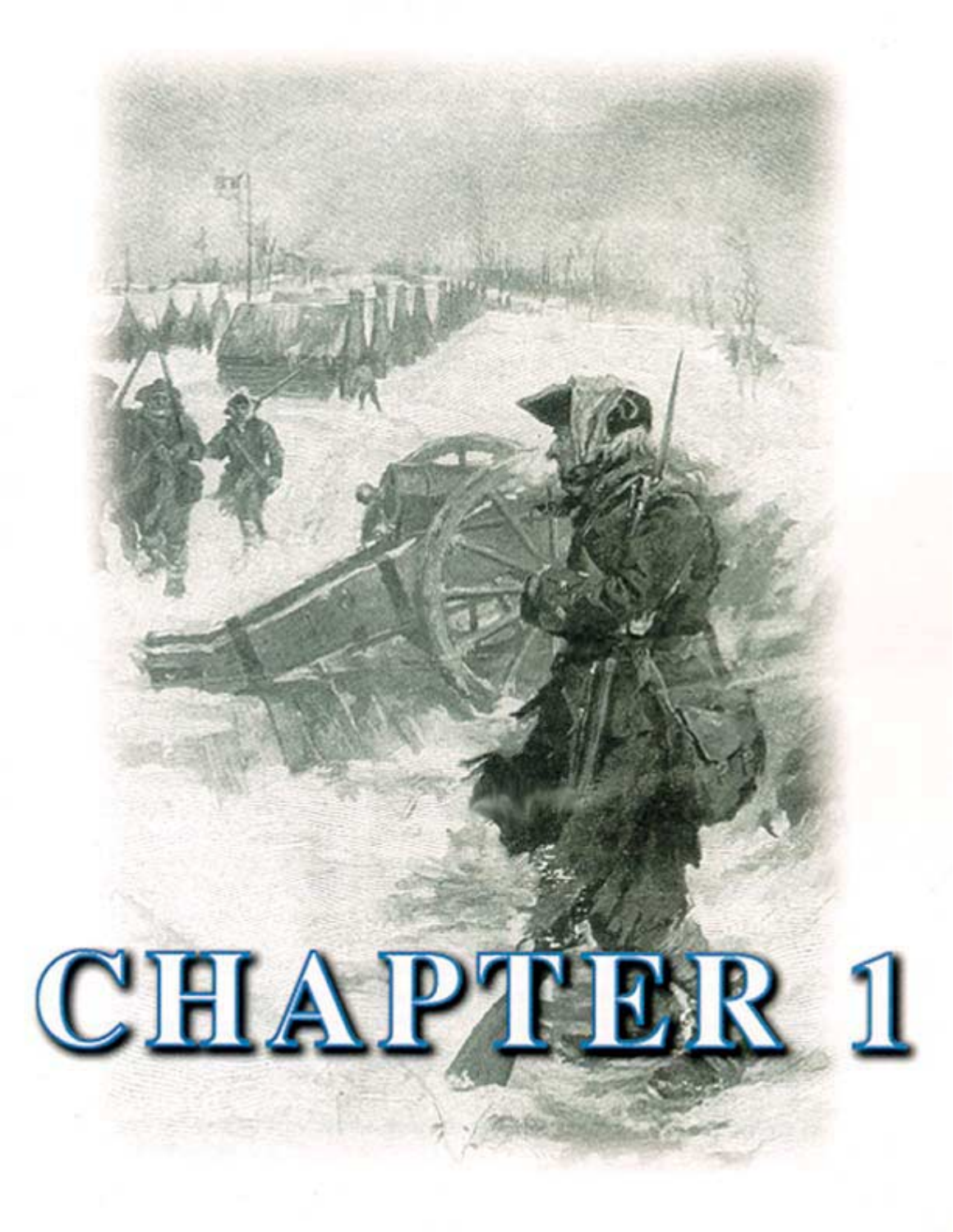# **CHAPTER 1**

# **The American Revolution and the Post-Revolutionary Era: A Historical Legacy**

# **Introduction**

From 1774 to 1783, the British government and its upstart American colony became locked in an increasingly bitter struggle as the Americans moved from violent protest over British colonial policies to independence. As this scenario developed, intelligence and counterintelligence played important roles in America's fight for freedom and British efforts to save its empire.

It is apparent that British General Thomas Gage, commander of the British forces in North America since 1763, had good intelligence on the growing rebel movement in the Massachusetts colony prior to the Battles of Lexington and Concord. His highest paid spy, Dr. Benjamin Church, sat in the inner circle of the small group of men plotting against the British. Gage failed miserably, however, in the covert action and counterintelligence fields. Gage's successor, General Howe, shunned the use of intelligence assets, which impacted significantly on the British efforts. General Clinton, who replaced Howe, built an admirable espionage network but by then it was too late to prevent the American colonies from achieving their independence.

On the other hand, George Washington was a first class intelligence officer who placed great reliance on intelligence and kept a very personal hand on his intelligence operations. Washington also made excellent use of offensive counterintelligence operations but never created a unit or organization to conduct defensive counterintelligence or to coordinate its activity. This he left to his commanders and to committees established in the colonies.

When the Revolution was over and a new nation emerged, there continued to be ample opportunities to create a counterintelligence service. Spy scares, conspiracies and European meddling occurred repeatedly. But it isn't until the Civil War period that an effort is made to create a federal agency to conduct counterintelligence.

This chapter provides the legacy for America's use of counterintelligence in future years.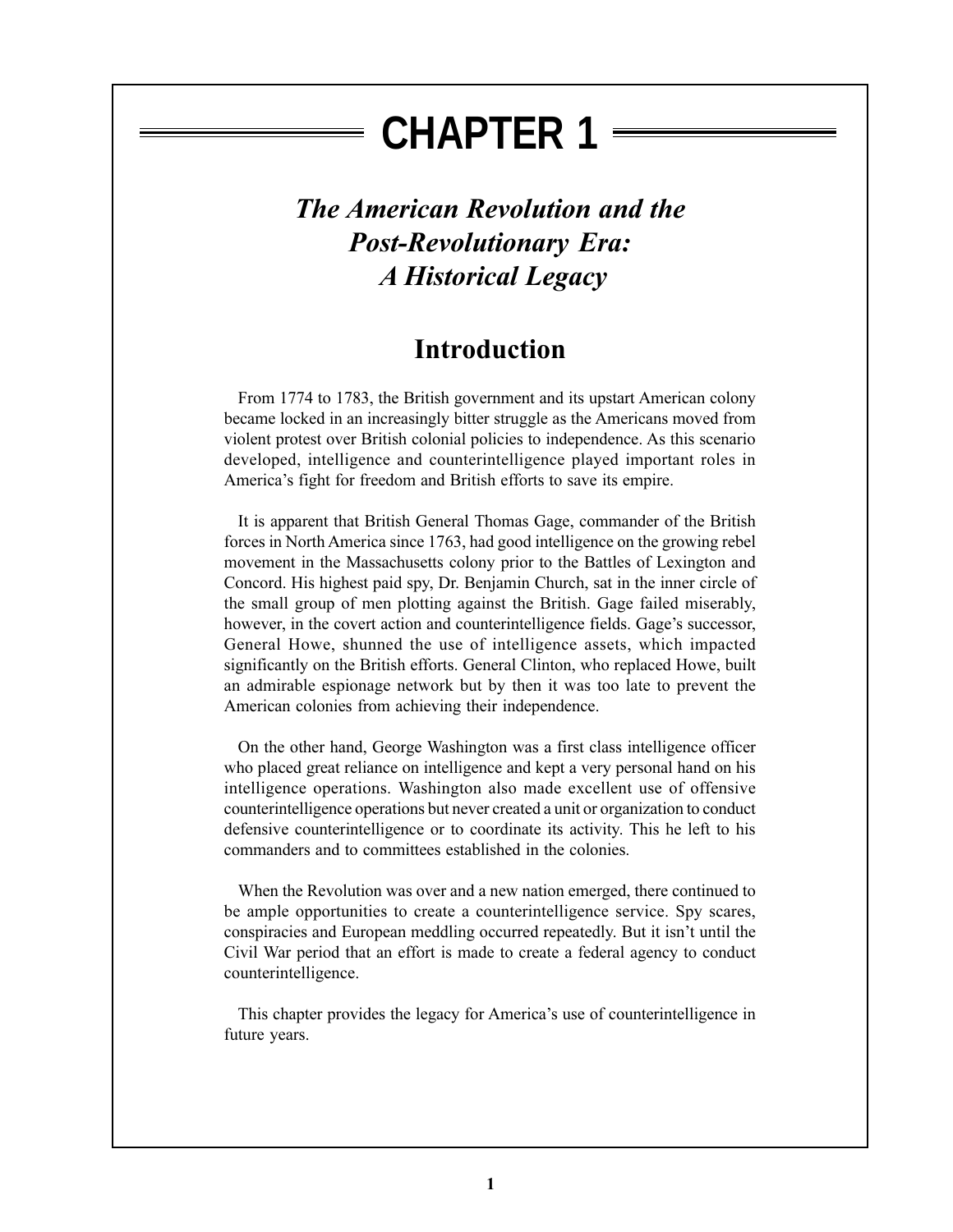# Counterintelligence

Probably the first patriot organization created for counterintelligence purposes was the Committee (later called a Commission) for Detecting and Defeating Conspiracies. It was made up of a series of groups established in New York between June of 1776 and January of 1778 to collect intelligence, apprehend British spies and couriers, and examine suspected British sympathizers. In effect, there was created a "special service" for New York which had the power to arrest, to convict, to grant bail or parole, and to jail or to deport. A company of militia was placed under its command to implement its broader charter. John Jay has been called the first chief of American counterintelligence because of his role in directing this Committee's work.

Nathaniel Sackett and Colonel William Duer were particularly successful in ferreting out British agents, but found their greatest success in the missions of one of the dozen or so agents of their own, Enoch Crosby. Crosby, a veteran of the Continental Army, had been mistaken by a Westchester County Tory as being someone who shared his views. He confided to Crosby that a secret Tory military company was being formed and introduced him to the group. Crosby reported the plot to the committee and was "captured" with the group. He managed to "escape" and, at Committee direction, infiltrated another secret Tory unit. This unit, including Crosby, was also taken and he "escaped" once more. He repeated the operation at least two more times before Tory suspicions made it necessary for him to retire from counterintelligence work.

Another successful American agent was Captain David Gray of Massachusetts. Posing as a deserter, Gray entered the service of Colonel Beverly Robinson, a Tory intelligence officer, and became Robinson's courier. As a result, the contents of each of Robinson's dispatches were read by the Americans before their delivery. Gray eventually became the courier for Major Oliver DeLancey, Jr., the head of the British secret service in New York. For two years, Gray, as DeLancey's courier to Canada, successfully penetrated the principal communications link of the British secret service. Upon completing his assignment, Gray returned to the ranks of the Continental Army and his name was struck from the deserter list, where George Washington placed it at the beginning of the operation.

Colonel Benjamin Tallmadge, a senior intelligence officer under Washington, is credited with the capture of Major John Andre, who preceded DeLancey as chief of the British secret service in New York. Although Tallmadge declined to discuss the episode in his memoirs, it is said that one of his agents had reported to him that Major Andre was in contact with a "John Anderson" who was expecting the surrender of a major patriot installation. Learning that a "John Anderson" had passed through the lines "en route to" General Benedict Arnold, the commander at West Point, Tallmadge had Anderson apprehended and returned for interrogation. "Anderson" admitted to his true identity—he was Major Andre—and was tried, convicted and executed as a spy. Arnold, learning that Andre had been taken and that his own traitorous role no doubt was exposed, fled West Point before he could be captured, and joined the British forces.

General Washington demanded effective counterintelligence work from his subordinates. On March 24, 1776, for example, he wrote: "There is one evil I dread, and that is, their spies. I could wish, therefore, the most attentive watch be kept ... I wish a dozen or more of honest sensible and diligent men, were employed . . .in order to question, cross question etc., all such persons as are unknown, and cannot give an account of themselves in a straight and satisfactory manner ... I think it is a matter of importance to prevent them obtaining intelligence of our situation."

# **Paul Revere and** the Mechanics

The first patriot intelligence network on record was a secret group in Boston known as the "mechanics." The group apparently grew out of the old "Sons of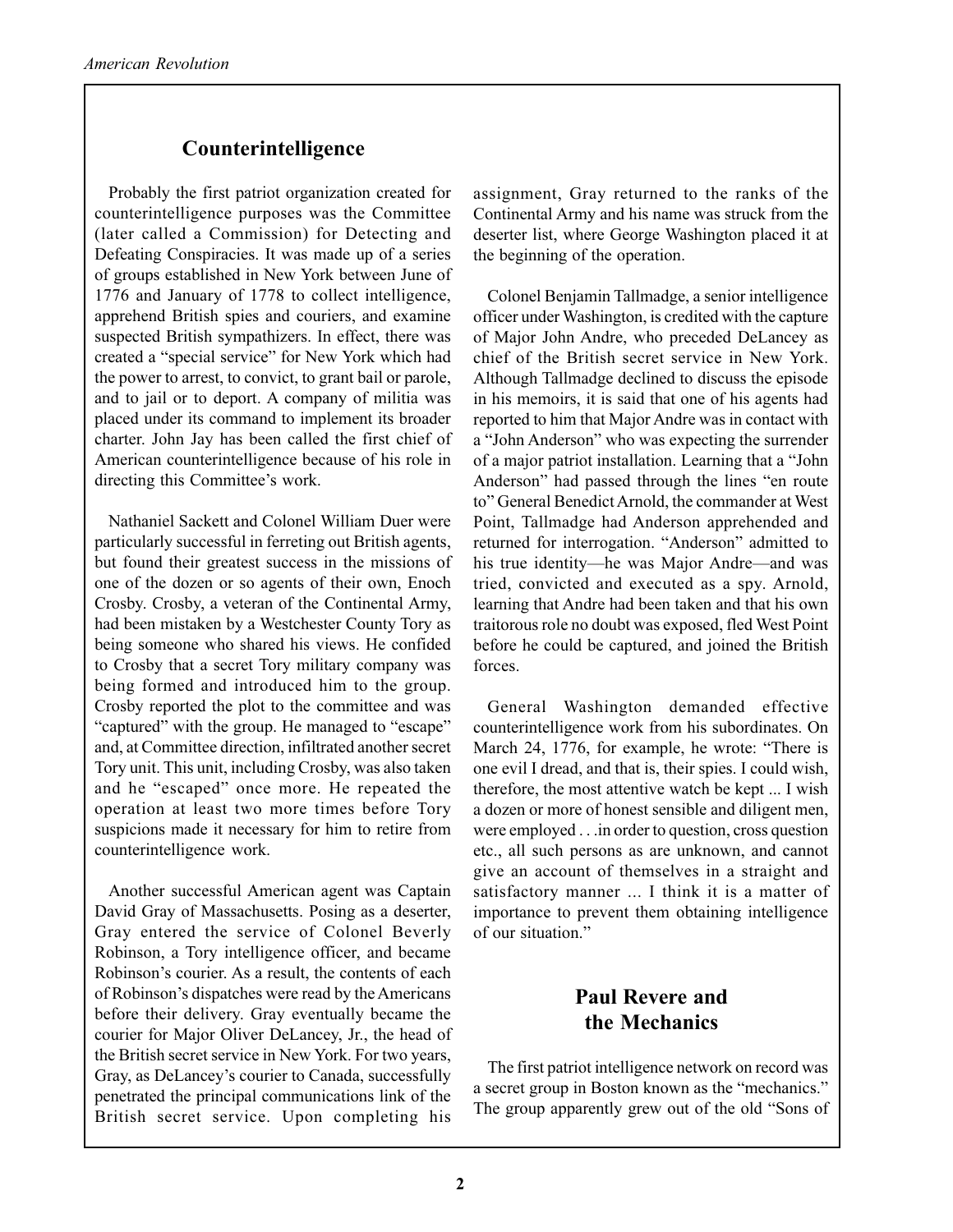Liberty" organization that had successfully opposed the hated Stamp Act. The "mechanics" organized resistance to British authority and gathered intelligence. In the words of one of its members, Paul Revere, "In the Fall of 1774 and winter of 1775, I was one of the upwards of thirty, chiefly mechanics, who formed ourselves into a Committee for the purpose of watching British soldiers and gaining every intelligence on the movements of the Tories." According to Revere, "We frequently took turns, two and two, to watch the (British) soldiers by patrolling the streets at night."

Through a number of their intelligence sources, the "mechanics" were able to see through the cover story the British had devised to mask their march on Lexington and Concord. Dr. Joseph Warren, chairman of the Committee of Safety, charged Revere with the task of warning John Adams and John Hancock at Lexington that they were the probably targets of the enemy operation. Revere arranged for the warning lanterns to be placed in the Old North Church to alert patriot forces at Charleston, and then set off on his famous ride. He completed his primary mission of notifying Adams and Hancock. Then Revere, along with Dr. Samuel Prescott and William Dawes, rode on to alert Concord, only to be apprehended by the British en route. Dawes got away, and Dr. Prescott managed to escape soon afterward and to alert the patriots at Concord. Revere was interrogated and subsequently released, after which he returned to Lexington to warn Hancock and Adams of the



**Benjamin Church** 

proximity of British forces. Revere then turned to still another mission, retrieving from the local tavern a trunk belonging to Hancock and filled with incriminating papers. With John Lowell, Revere went to the tavern and, as he put, during a "continual roar" of Musquetry . . . we made off with the Trunk."

Fortunately, when interrogated by the British, Revere did not have his travel orders from Dr. Warren: the authorization was not issued to him until two weeks later. And when Paul Revere filed a travel voucher for his famous ride, it was not until August, some four months later, that it was approved—and when it was approved, his per diem payment was reduced from five shillings a day to four.

Paul Revere had served as a courier prior to his famous "midnight ride," and continued to do so during the early years of the war. One of his earlier missions was perhaps as important as the Lexington ride. In December of 1774, Revere rode to the Oyster River with the intelligence report that the British, under General Gage, intended to seize Fort William and Mary. Armed with this intelligence, Major John Sullivan of the colonial militia led a force of four hundred men—all in civilian clothing rather than militia uniform—in an attack on the fort. The one hundred barrels of gunpowder taken in the raid were ultimately used by the patriots to cover their retreat from Bunker Hill.

### Benjamin Church<sup>1</sup>

In late 1768, British troops commanded by General Thomas Gage occupied Boston, Massachusetts to curb the widely separated incidents of mob disorder that troubled the city following the enactment of the Townsend Acts. The Acts, which levied custom duties on the import of glass, lead, paints, paper and tea, was the latest in a series of burdensome taxation measures the British Parliament tried to impose on the colonies. Skirmishes occurred between Gage's troops and the civilian population in opposition to the tax. On 5 March, 1770, five men, "the first to defy and the first to die," were felled by British gunfire in what is termed the "Boston Massacre." From that moment, wrote Daniel Webster, "we date the serverence of the British empire."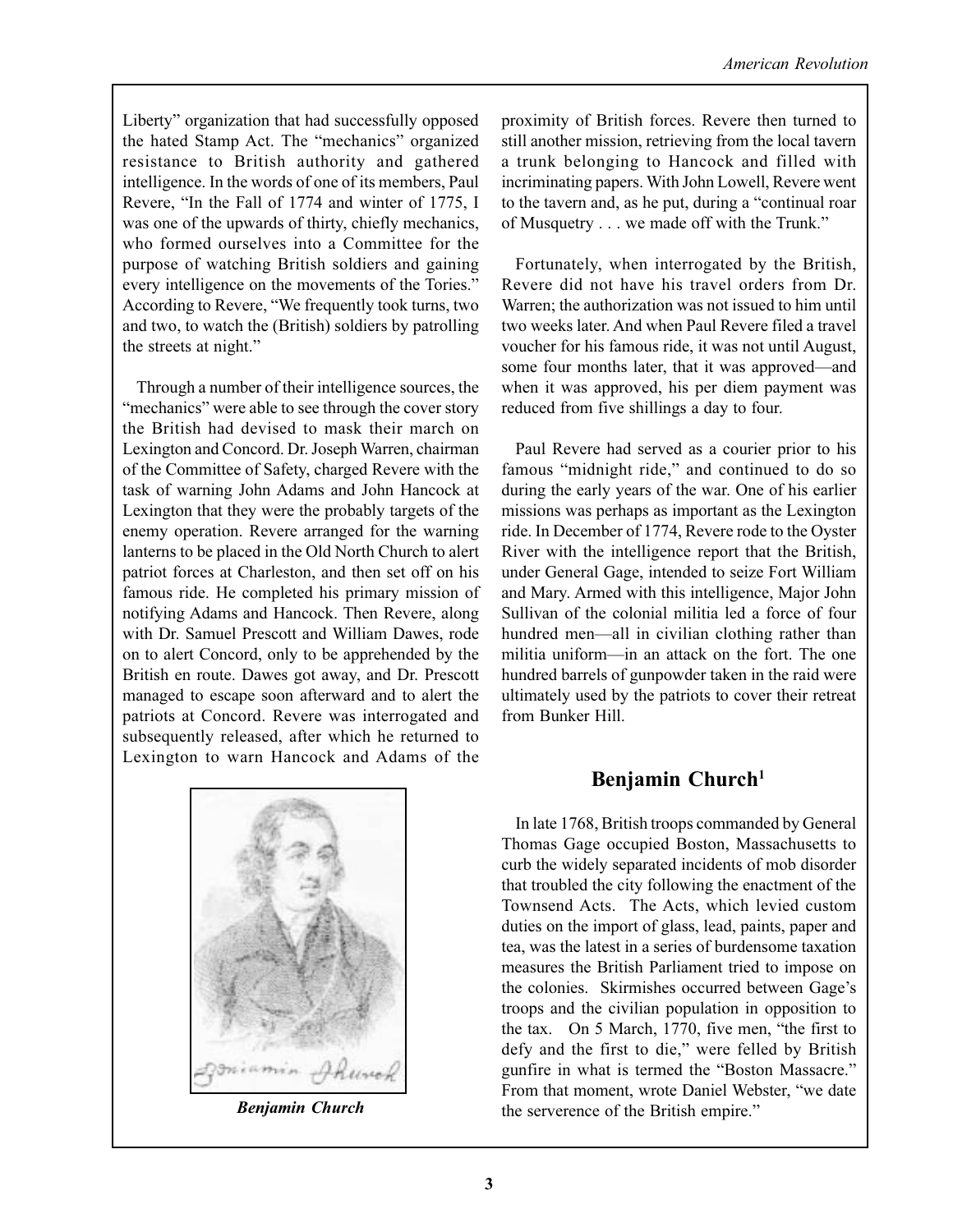Paul Revere's now famous engraving of the incident stirred emotion of protest in the hearts of the colonists, and Samuel Adams' well-orchestrated propaganda effort made the men martyrs and a symbol of the patriot cause. In response to the growing anger, General Gage strengthened the Boston garrison. When 1775 began, Gage had almost forty-five hundred soldiers in the city. The patriots were not idle during this time frame. They raised and drilled additional militia units throughout Massachusetts and continued to gather arms, ammunition and other military supplies which they cached at secret storehouses in the countryside.

Gage was aware that continued flare-ups between the British and the colonists could ignite into a war and he wanted to avoid precipitating such action. He also knew that to avoid a fight he needed military intelligence on the militia units within Massachusetts. Gage, who also served as colonial governor of Massachusetts, established a network of spies among the patriots. These spies provided information, sometimes in great detail, on the military preparations of the patriots. For example, in March 1774, one of his secret agents reported the patriots had stockpiled weapons and ammunition at Cambridge. On 1 September that year, the British successfully raided the Cambridge warehouse. The patriots, knowing that they needed information to avoid losing their munitions, created a small surveillance committee within the Sons of Liberty in Boston. The Sons of Liberty were secret organizations within the colonies, started in 1765, to organize opposition to the Stamp Act.

During the winter of 1774-75, the 30 members of the surveillance committee met regularly at the Green Dragon Tavern on Union Street in Boston. Members of the group regularly patrolled Boston's streets at night to detect British military preparations and other activity. They constituted an early warning system for the patriots by identifying possible British raids into the countryside which would allow their colleagues to move their military stores to new secret locations before British troops arrived. For example, in December 1774, the committee acquired intelligence that General Gage arranged to fortify a British arsenal at Portsmouth, New Hampshire with two regiments, intelligence that drove the Sons of Liberty to raid the installation before the British arrived and haul off about a hundred barrels of gunpowder and several cannons.

The leadership of the Mechanics, as the Green Dragon group is now sometimes called, consisted of Dr. Joseph Warren, Samuel Adams, John Hancock, Paul Revere, Dr. Benjamin Church, and one or two others. It is believed that Warren, a prominent Boston physician and later a major general who was killed at Bunker Hill, was leader of the group. Church, another physician and political leader, was also a member of the Boston Committee of Correspondence and Safety, the latter body responsible for control of the militia. A minor poet as well as a medical man, Church was a prolific author of Patriot propaganda and was famous for the oration he delivered in commemoration of the Boston Massacre on the third anniversary of that event.

Dr. Church was also one of General Gage's informers, a British double agent and probably the most valuable spy the British had in America at the time. Church was a native of Newport, Rhode Island. He graduated from Harvard in 1754 and went to England to study medicine at the London Medical College. Possibly in 1768, he returned to America with an English wife and began practicing medicine in Raynham, Massachusetts. Still accustomed to living a life of indulgence, which he acquired in London, Church kept a mistress and built an elaborate summer home. His penchant for free spending did not match his income from his medical practice. To compensate and obtain additional money, Church added spying to his professional resume.

No one knows when Church began his double agent career. "Whether he was driven by his debt or by doubt that the patriots could win, Church had apparently begun spying in 1771, while Samuel Adams was struggling to keep the cause alive. The next year, Thomas Hutchinson<sup>2</sup> had passed along gratifying news to Francis Bernard<sup>3</sup> in London that the man<sup>4</sup> who had written insultingly against Bernard had come over to the government's side."<sup>5</sup> Another writer states "It is not possible to pinpoint the exact date that Church began his spying for Gage, but a reasonable guess is 1774. In that year, Paul Revere was aware that the activities of his secret group, of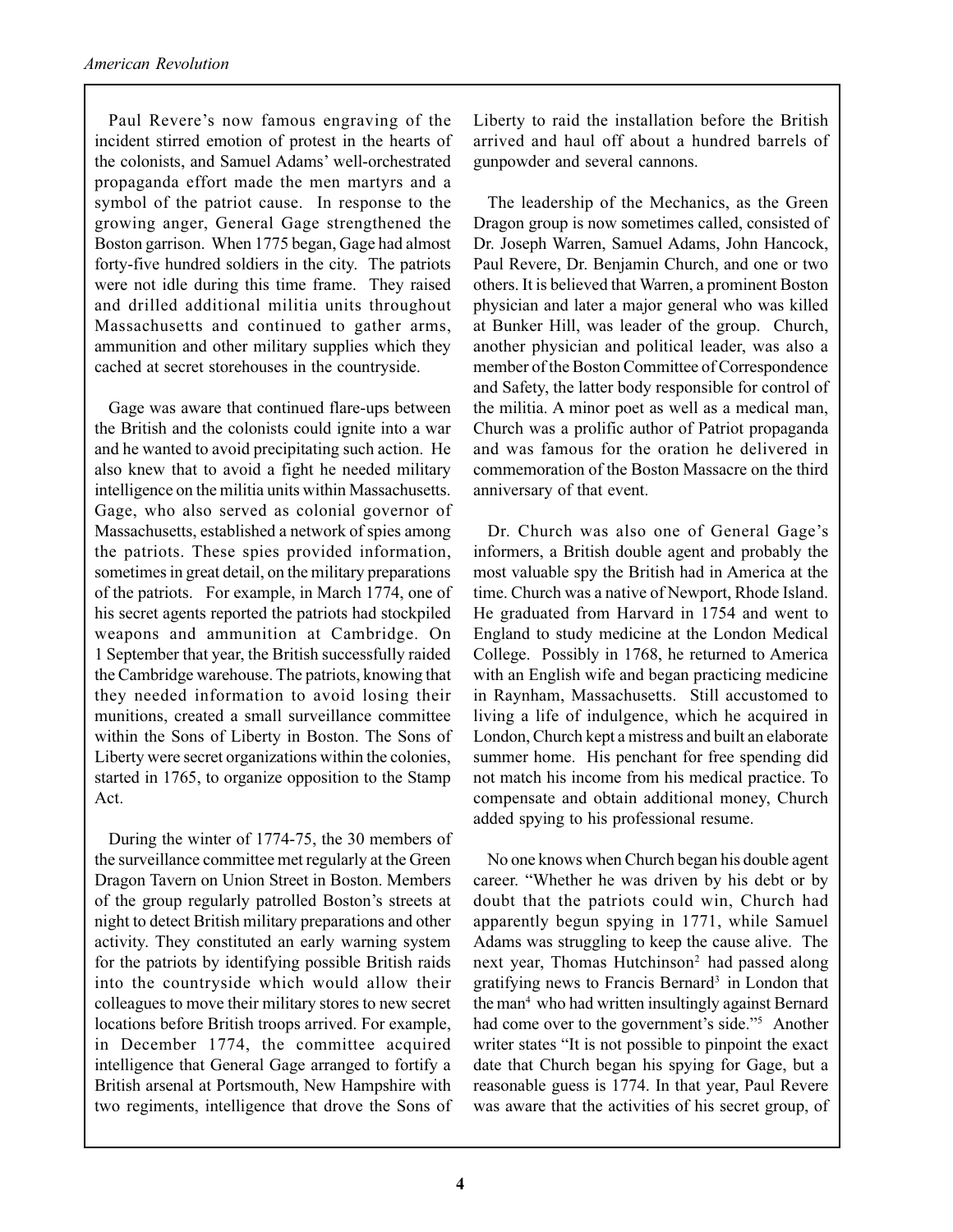which Church was a part, were known to General Gage. According to Dr. Savage of Barnstable, Massachusetts, who was training with Church at the same time, the latter's finances suddenly improved. Previously, Church had been financially pressed, built a mansion in Raynham which appeared beyond his means and acquired a mistress; classic indicators for counterintelligence."<sup>6</sup>

Paul Revere, who had his own spies within General Gage's command, knew that the Mechanics had been penetrated. Revere received information in November 1774 from his source that the proceedings of at least one meeting at the Green Dragon were known to Gage within 24 hours after the meeting. The only problem was the source could not provide Revere with the identity of the traitor. "We did not then distrust Dr. Church," he later remembered, "but supposed it must be some one among us." The only security measure the Mechanics adopted was to have each member swear on a Bible at every meeting at the Green Dragon that he would not divulge the group's secrets; admirable procedure but hardly an counterintelligence.

On April 14, 1775, Lord Dartmouth, British secretary for the colonies, sent secret instructions to Gage pressing him to take some forceful action against the patriots, such as arresting their leaders, before the situation in Massachusetts reached "A riper state of Rebellion." Gage ignored Lord Dartmouth's direction. Instead, Gage decided to capture the patriot military stockpile that Dr. Church and several other agents reported were located in Concord. In fact, the General's intelligence was so comprehensive he knew the exact location of the military stockpile within the town. Gage issued secret orders to Lt. Col. Francis Smith to proceed with a 700-man force to destroy the patriot ammunition and supply stores.

The surveillance committee obtained information on the destiny of the troops and sent Paul Revere and William Dawes to alert the patriots. They were later joined by Dr. Samuel Prescott. On the way to Concord, they encountered a mounted British patrol. Dawes escaped but had to return to Boston, Revere was captured and taken to Lexington where he told the British everything and then was released. Prescott managed to evade the patrol and get the message to Concord.

When Col. Smith and his troops arrived at Concord, he found 70 Minute Men waiting for him on the Common. Ordered repeatedly to leave the Common area, the Minute Men began to leave but ignored a British order to leave their weapons behind. A shot was fire from within the British ranks, followed by a volley from the British platoons. The gunshots killed eight patriots and wounded 10 others. Only one British soldier was wounded in the return fire. Smith destroyed a few military supplies in Concord and then began his return to Boston.

On his way back, he encountered patriot militiamen who continually assaulted his troops. British reinforcements at Lexington saved Smith and his troops from a complete disaster but it wasn't until all the British troops arrived in Charlestown, where British men-ofwar were in the harbor, that Smith could feel comfortable. The British lost 73 killed, 174 wounded and 26 were missing while the American militia suffered 93 dead, wounded or missing. Following the battles of Lexington and Concord, the American militia men surrounded Boston and began a siege, which lasted until March 1776.

On April 21, 1775, after the patriots had driven the British troops back into Boston, Church crossed the patriot lines at Cambridge and entered the besieged city to meet with Gage. It is probable that Church ignored the security risks to his espionage role for Gage because he was more concerned about maintaining contact and getting paid. Paul Revere recalled 23 years after this happened that Church told the Committee of Safety that he was going into Boston. Dr. Warren, the president of the committee, told Church that the British would hang him if he was caught but Church was adamant about going. Warren then told Church that he needed to have a cover story for being in Boston and both men devised the story that Church was there to obtain needed medicines.

According to Revere, Church returned in a few days to Cambridge. He told the committee he had been arrested, taken before Gage, and then held for several days for interrogation but set free. Revere said that after Church's arrest later by Washington, Revere met with Deacon Caleb Davis and the two of them began to discuss Church. Revere said that "He (Davis) received a Bilet for General Gage-(he then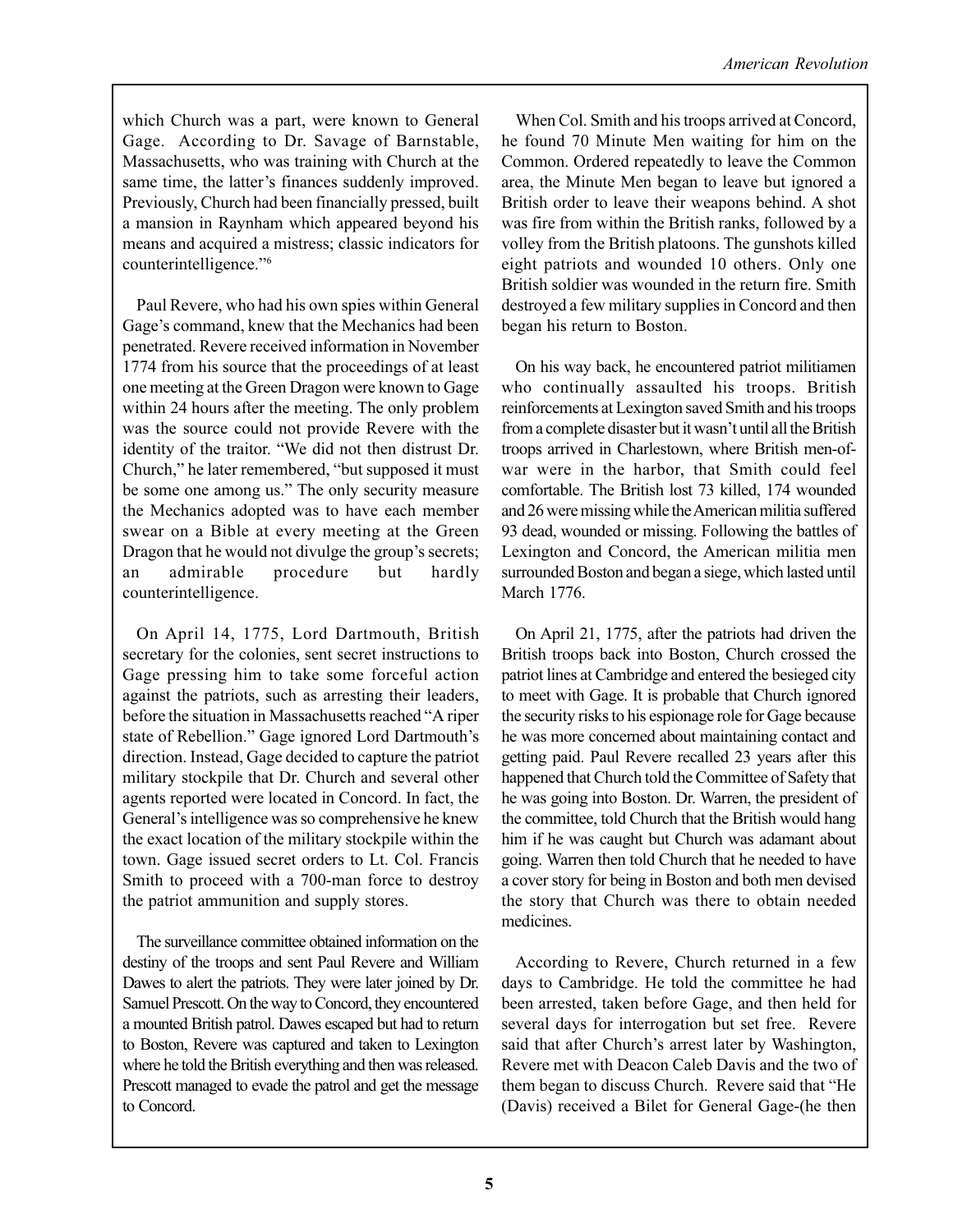did not know that Church was in Town)-when he got to the General's House, he was told the General could not be spoke with, that He was in private with a gentleman; that He waited near half an Hour, when General Gage & Dr. Church came out of a room, discoursing together, like persons who had been long acquainted." Davis further added that Church "went where he pleased, while in Boston, only a Major Caine, one of Gage's Aids, went with him." Revere also said that he "was told by another person, whom I could depend upon, that he saw Church go into General Gage's House, at the above time; that He gout out of the Chaise and went up the steps more like a man that was acquainted than a prisoner."7

On May 24, 1775, Dr. Church wrote to Gage advising him that the Massachusetts Provincial Congress was sending him to consult with the Continental Congress in Philadelphia. His mission was to appeal to the Congress to embody the various New England militias, currently laying siege to Boston, as its own army. Neither Gage nor Dr. Church saw the opportunities presented by having a British double agent handle such an important and sensitive assignment. Church was in a unique position to spread havoc within the patriot ranks by feeding false or misleading information to the Continental Congress and/or working to defeat the assignment. The only thing Church complained about to Gage was that he would be prevented from reporting to Gage for some time.

Church's handling of the Provincial Congress was so successful that soon after his return to Cambridge, the Massachusetts militias laying siege to Boston were converted into the Continental army under the command of George Washington. So impressive was Church that the Continental Congress appointed him director general of the army's hospital at Cambridge and chief physician of the Continental army at a salary of four dollars per day and granted him the authority to hire four surgeons and other medical staff.

In espionage and counterespionage, luck plays an important role. For Church his luck began to run out when he received a letter in cipher from his brotherin-law, John Fleming, a Boston printer and bookseller. In his letter, Fleming urged Church to repent his rebellion against the British government and return to Boston, where Fleming believed Church would be pardoned for his crime. Fleming told Church to reply no matter what his decision and to write his response in cipher, addressing the letter in care of Major Cane (one of General Gage's aides) and send it via Captain Wallace<sup>8</sup> of the H.M.S. Rose, a British warship then stationed near Newport, Rhode Island.

Church replied, but it is not clear whether he believed he was writing to his brother-in-law or to General Gage. Since all communications between Church and Gage ceased when Church departed for Philadelphia, it is possible Church saw Fleming's method of communication as a secure means of resuming his profitable espionage role with the British commander-in chief. In his response to Fleming, Church provided some exaggerated information on American military strength and some inaccurate reports of military plans, all framed within an impassioned plea to the British to adopt a more reasonable colonial policy.

Unable to take the letter directly to Newport, Church asked his mistress to take it there. Church told her to deliver the letter to Captain Wallace of the H.M.S. Rose, or to the Royal Collector, Charles Dudley. If neither of these men were available, she was instructed to give it to George Rome, a known Tory and a rich merchant and ship owner. Not familiar with the Newport environs, the mistress went to Godfrey Wainwood,<sup>9</sup> a local baker, whom she had known in Boston and believed to be a Tory.

She asked Wainwood to take her to any of the three individuals but he made an excuse not to do so. Exasperated, she then asked Wainwood to deliver the letter for her. Wainwood agreed but deposited the letter on a shelf and forgot about it until late September 1775, when he received a pressing inquiry from the woman expressing her concerned that "you never Sent wot yo promest to send." Realizing that only the British could have known that the letter was not delivered, Wainwood became suspicious.

Some historians claimed that part of Wainwood's suspicions is based on the fact that the letter was in cipher, but cipher was used by many people, including Thomas Jefferson for personal letters during the colonial days. What caused Wainwood's suspicions is the British officer as the recipient of the letter. Instead of doing as the woman requested,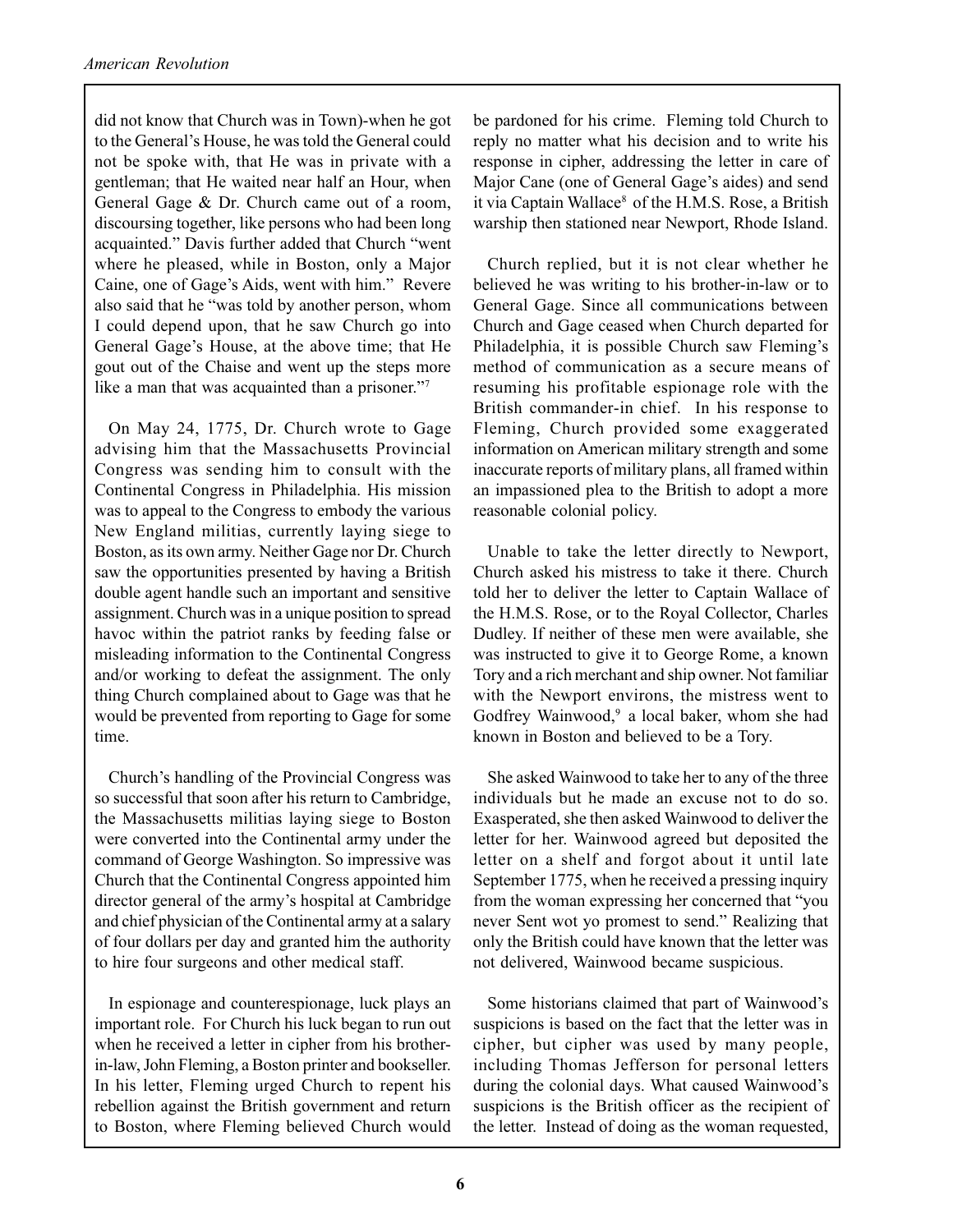Wainwood took the letter to Henry Ward, Secretary of the Colony, who wrote a letter of introduction and sent Wainwood with Church's letter to General Nathaniel Green, commander of the Rhode Island contingent of the Continental army. Greene, accompanied by Wainwood, went to see General Washington.

When Washington examined the letter he saw that it was dated July 22, (1775) on the outside and when unfolded showed it addressed to Major Cane in Boston. The ciphered contents were unreadable. Wainwood explained that before the outbreak of hostilities between the British and the Americans, he had fraternized with the woman, who was of easy virtue. Upon Washington's orders, the woman was seized and brought to Washington's Headquarters.

"I immediately secured the Woman," Washington reported in a letter to the president of the Continental Congress, "but for a long time she was proof against every threat and persuasion to discover the Author, however at length she was brought to a confession and named Dr. Church."<sup>10</sup> Washington told James Warren and Major Joseph Hawley the details of the woman's story and ordered them to go to Cambridge to arrest Church and get his papers.

In a few hours, Church appeared under guard and submitted to questioning. According to Washington's letter, he "readily acknowledged the Letter. Said it was designed for his Brother Fleming and when deciphered wou'd be found to contain nothing Criminal." Church offered no justification why he tried to send the letter to Boston by way of a British warship off Rhode Island when he have easily sent it under a flag of truce into the city from Cambridge. He also could not explain why he wrote it in cipher and refused to provide the key to decipher the message.

Washington informed the Continental Congress that a search of Church's papers failed to find the cipher key or any other incriminating evidence, but added that he was told that a confident of Church had been to Church's home and probably removed all the incriminating items before Washington's men arrived to conduct the search. Washington then turned his attention to finding the key to the cipher letter.

An amateur cryptanalyst stepped forward in the person of Reverend Samuel West, who happened to have been a Harvard classmate of Church. A second person, Elbridge Gerry, a member of the Massachusetts Provincial Congress and the Committee of Safety, who would later be the fifth vice-president of the United States, teamed with Colonel Elisha Porter, a colonel in the Massachusetts militia, to conduct a separate cryptanalytic attack on the cipher.

Church had used a type of cipher known as a monoalphabetic substitution, one of the easiest ciphers to solve (Edgar Allen Poe explains the technique in his short story *The Gold Bug*). Both West and the Gerry-Porter team provided Washington with identical translations of the letter: (see insert entiled West and Gerry-Porter Letter Translation).

Washington confronted Church with the deciphered text. In response, Church said he only sought to impress the British with the strength and determination of the Patriots and wanted to discourage General Gage from carrying on further military action. He asserted the letter was not an intelligence report. General Washington was not persuaded by his explanation, particularly since the last line read "Make use of every precaution, or I perish."

Washington convened his officers to discuss what to do with Church. They all agreed that the issue should be presented to the Continental Congress. Washington noted in his letter that he wanted Congress to review the 28th article of war to determine if it applied to Church."<sup>11</sup> On orders of the Continental Congress, Church was confined at Norwich, Connecticut.<sup>12</sup> Within a year or two-there is some confusion over the date in the record-he was released and permitted to depart on a schooner for the West Indies. Neither the ship nor the doctor was heard from again. Presumable both were lost at sea.

The full extent of Church's espionage activities on behalf of the British remained a mystery to Washington and the other patriot leaders. The only evidence they had was the intercepted letter. From the letter they could surmise that Church had previously provided intelligence to Gage but they did not know how much or on what topics. It was only when historians found Church's earlier reports among General Gage's papers did Church's double agent role become clear.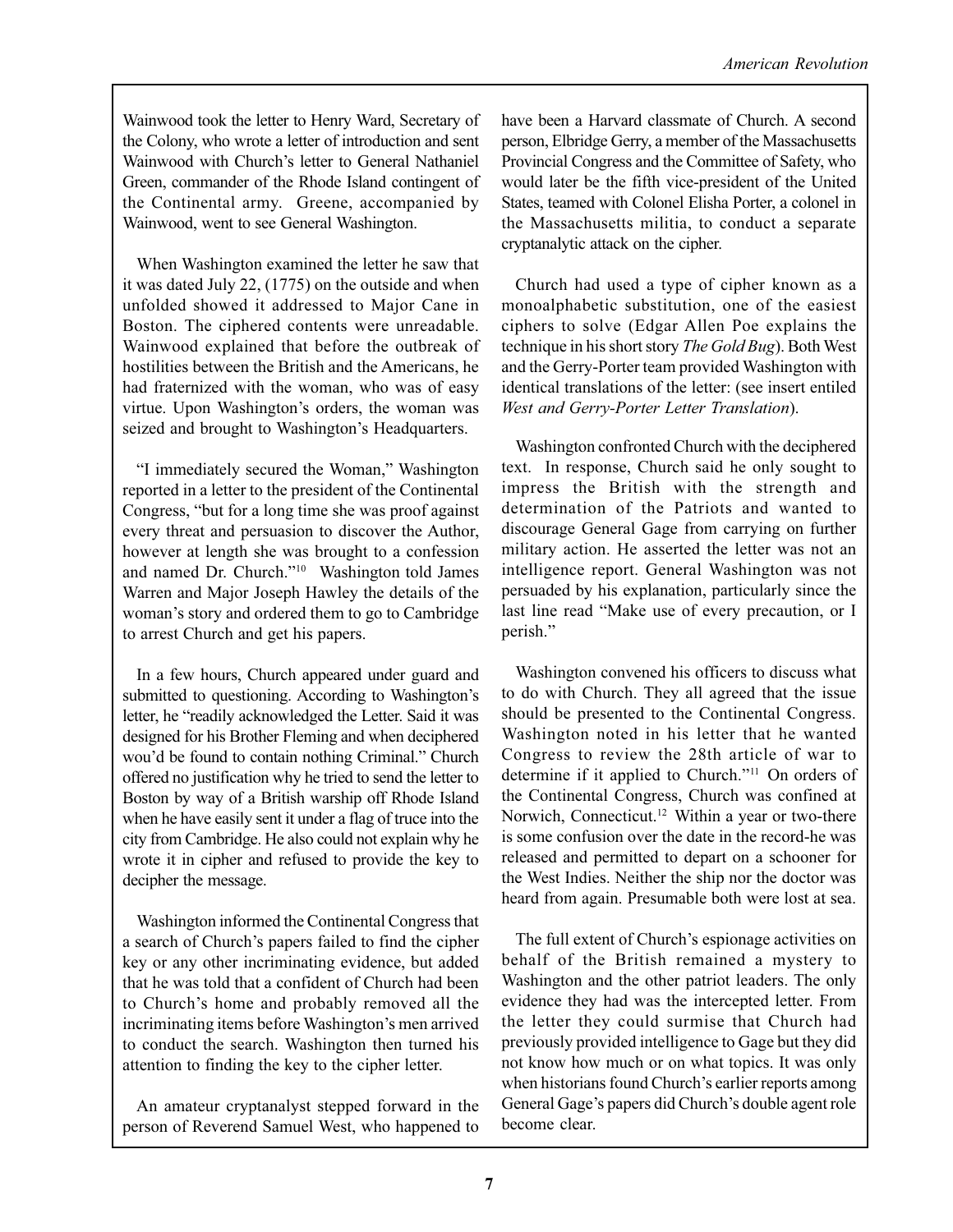#### WEST AND GERRY-PORTER LETTER TRANSLATION

TO MAJOR CRANE IN BOSTON, ON HIS MAGISTY'S SERVICE

I HOPE THIS WILL REACH YOU; THREE ATTEMPTS HAVE I MADE WITHOUT SUCCESS. IN EFFECTING THE LAST, THE MAN WAS DISCOVERED IN ATTEMPTING HIS ESCAPE, BUT FORTUNATELY MY LETTER WAS SEWED IN THE WAISTBAND OF HIS BREECHES. HE WAS CONFINED A FEW DAYS DURING WHICH TIME YOU MAY HAVE GUESS MY FEELINGS. BUT A LITTLE ART AND A LITTLE CASH SETTLED THE MATTER.

TIS A MONTH SINCE MY RETURN FROM PHII ADELPHIA I WENT BY THE WAY OF PROVIDENCE TO VISIT MOTHER THE COMMITTEE FOR WARLIKE STORES MADE ME A FORMAL TENDER OF 12 PIECES OF CANNON, 18 AND 24 POUNDERS, THEY HAVING TO A PREVIOUS RESOLUTION TO MAKE THE OFFER TO GENERAL WARD. TO MAKE A MERIT OF MY SERVICES, I SENT THEM DOWN AND WHEN THEY RECEIVED THEM THEY SENT THEM TO STOUGHTON TO BE OUT OF DANGER, EVEN THO' THEY HAD FORMED THE RESOLUTION AS I BEFORE HINTED OF FORTIFYING BUNKER'S HILL, WHICH TOGETHER WITH THE COWARDICE OF THE CLUSMY COL GERRISH AND COL SCAMMON, WERE THE LUCKY OCCASION OF THEIR DEFEAT. THIS AFFAIR HAPPENED BEFORE MY RETURN FROM PHILADELPHIA. WE LOST 165 KILLED THEN AND SINCE DEAD OF THEIR WOUNDS, 120 NOW LIE WOUNDED. THE CHIEF WILL RECOVER,. THEY BOAST YOU HAVE LOST 1500, I SUPPOSE, WITH EQUAL TRUTH.

THE PEOPLE OF CONNECTICUT ARE RAVING IN THE CAUSE OF LIBERTY. A NUMBER FROM THIS COLONY, FROM THE TOWN OF STANFORD, ROBBED THE KING'S STORES AT NEW YORK WITH SOME SMALL ASSISTANCE THE NEW YORKERS LENT THEM. THESE WERE GROWING TURBULENT. I COUNTED 280 PIECES OF CANNON FROM 24 TO 3 POUNDERS AT KING'S BRIDGE WHICH THE COMMITTEE HAD SECURED FOR THE USE OF THE COLONIES. THE JERSIES ARE NOT A WHIT BEHIND CONNECTICUT IN ZEAL. THE PHILADELPHIANS EXCEED THEM BOTH. I SAW 2200 MEN IN REVIEW THERE BY GENERAL LEE, CONSISTING OF QUAKERS AND OTHER INHABITANTS IN UNIFORM, WITH 1000 RIFFLE MEN AND HORSE WHO TOGETHER MADE A MOST WARLIKE APPEARANCE. I MINGLED FREELY AND FREQUENTLY WITH THE MEMBERS OF THE CONTINENTAL CONGRESS. THEY WERE, UNITED, DETERMINED IN OPPOSITION, AND APPEARED ASSURED OF SUCCESS. NOW TO COME HOME; THE OPPOSITION IS BECOME FORMIDABLE; 18 THOUSAND MEN BRAVE AND DETERMINED WITH WASHINGTON AND LEE AT THEIR HEAD ARE NO CONTEMPTIBLE ENEMY. ADJUTANT GENERAL GATES IN INDEFATIGABLE IN ARRANGING THE ARMY. PROVISIONS ARE VERY PLENTY. CLOATHS (SIC) ARE MANUFACTURING IN ALMOST EVERY TOWN FOR THE SOLDIERS. TWENTY TONS OF POWDER LATELY ARRIVED AT PHILADELPHIA, CONNECTICUT AND PROVIDENCE. UPWARDS OF 20 TONS ARE NOW IN CAMP. SALT PETRE IS MADE IN EVERY COLONY. POWDER MILLS ARE ERECTED AND CONSTANTLY EMPLOYED IN PHILADELPHIA AND NEW YORK. VOLUNTEERS OF THE FIRST FORTUNES ARE DAILY FLOCKING TO CAMP. ONE THOUSAND RIFFLE MEN IN 2 OR 3 DAYS RECRUITS ARE NOW LEVYING TO AUGMENT THE ARMY TO 22 THOUSAND MEN. TEN THOUSAND MILITIA ARE NOW APPOINTED IN THIS GOVERNMENT TO APPEAR ON THE FIRST SUMMONS.

THE BILLS OF ALL THE COLONIES CIRCULATE FREELY AND ARE READILY EXCHANGED FOR CASH. ADD TO THIS THAT, UNLESS SOME PLAN OF ACCOMMODATION TAKES PLACE IMMEDIATELY, THESE HARBOURS WILL SWARM WITH PRIVATEERS. AN ARMY WILL BE RAISED IN THE MIDDLE PROVINCES TO TAKE POSSESSION OF CANADA. FOR THE SAKE OF THE MISERABLE CONVULSED EMPIRE, SOLICIT PEACE, REPEAL THE ACTS OR BRITAIN IS UNDONE. THIS ADVICE IS THE RESULT OF WARM AFFECTION TO MY KING AND TO THE REALM. REMEMBER, I NEVER DECEIVED YOU. EVERY ARTICLE HERE SENT YOU IS SACREDLY TRUE.

THE PAPERS WILL ANNOUNCE TO YOU THAT I AM AGAIN A MEMBER FOR BOSTON. YOU WILL THERE SEE OUR MOTLEY COUNCIL. A GENERAL ARRANGEMENT OF OFFICES WILL TAKE PLACE, EXCEPT THE CHIEF WHICH WILL BE SUSPENDED BUY FOR A LITTLE WHILE TO SEE WHAT PART BRITAIN TAKES IN CONSEQUENCE OF THE LATE CONTINENTAL PETITION. A VIEW TO INDEPENDENCE GROWS MORE AND MORE GENERAL. SHOULD BRITAIN DECLARE WAR AGAINST THE COLONIES, THEY ARE LOST FOREVER. SHOULD SPAIN DECLARE AGAINST ENGLAND, THE COLONIES WILL DECLARE A NEUTRALITY WHICH WILL DOUBTLESS PRODUCE AN OFFENSIVE AND DEFENSIVE LEAGUE BETWEEN THEM. FOR GOD'S SAKE PREVENT IT BY A SPEEDY ACCOMMODATION.

WRITING THIS HAS EMPLOYED A DAY. I HAVE BEEN TO SALEM TO RECONNOITRE, BUT COULD NOT ESCAPE THE GEESE OF THE CAPITAL. TOMORROW, I SET OUT FOR NEWPORT ON PURPOSE TO SEND YOU THIS. I WRITE YOU FULLY, IT BEING SCARCELY POSSIBLE TO ESCAPE DISCOVERY. I AM OUT OF PLACE HERE BY CHOICE; AND THEREFORE, OUT OF PAY, AND DETERMINED TO BE SO UNLESS SOMETHING IS OFFERED MY WAY. I WISH YOU COULD CONTRIVE TO WRITE ME LARGELY IN CIPHER, BY THE WAY OF NEWPORT, ADDRESSED TO THOMAS RICHARDS, MERCHANT. INCLOSE IT IN A COVER TO ME, INTIMATING THAT I AM A PERFECT STRANGER TO YOU, BUT BEING RECOMMENDED TO YOU AS A GENTLEMEN OF HONOUR, YOU TOOK THE LIBERTY TO INCLOSE THAT LETTER, INTREATING ME TO DELIVER IT AS DIRECTED, THE PERSON, AS YOU ARE INFORMED, BEING AT CAMBRIDGE. SIGN SOME FICTIONAL NAME. THIS YOU MAY SEND TO SOME CONFIDENTIAL FRIEND IN NEWPORT, TO BE DELIVERED TO ME AT WATERTOWN. MAKE USE OF EVERY PRECAUTION OR I PERISH.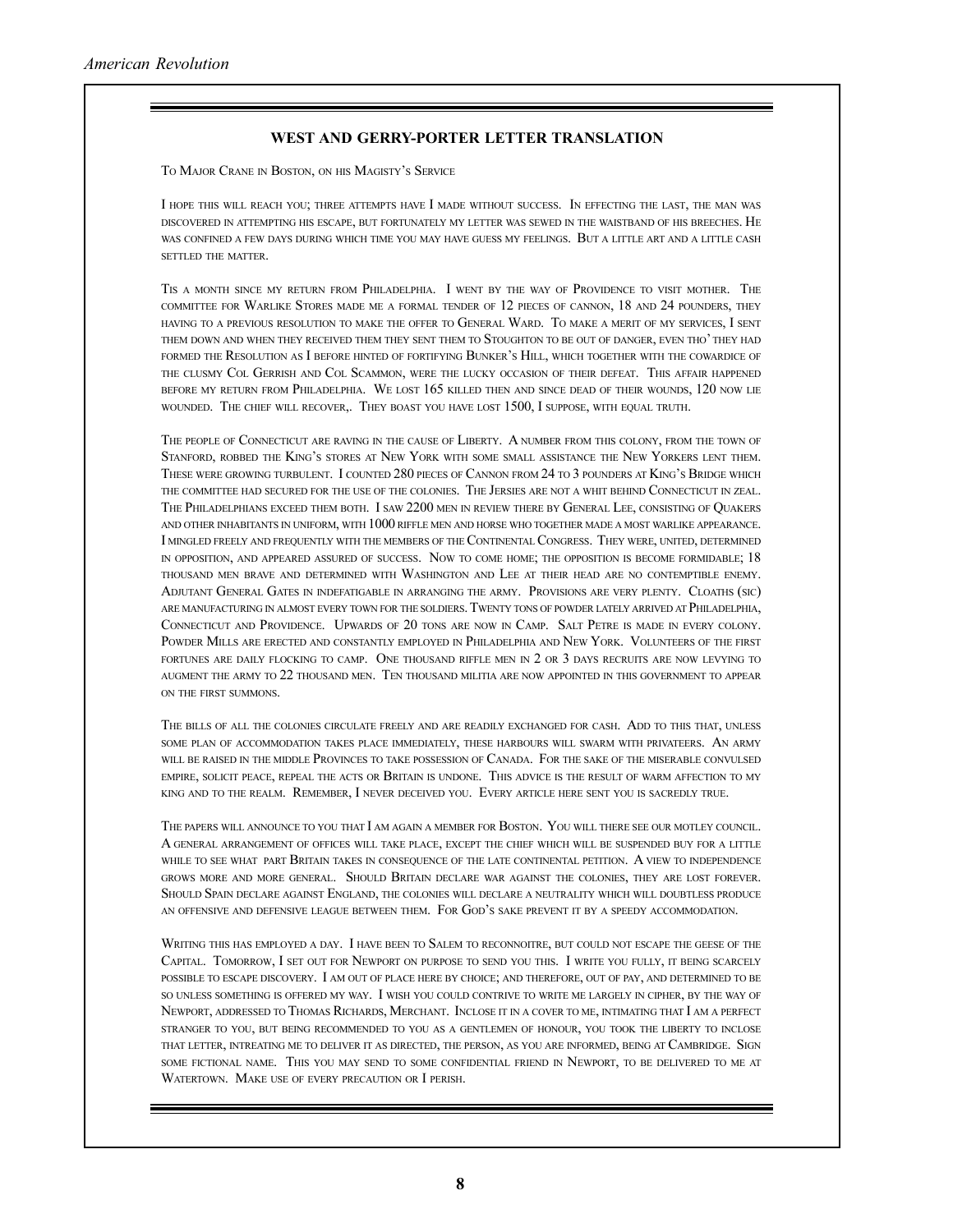It appears Church may have been a volunteer walk-in or a defector-in-place, not a well-planned recruitment operation by Gage. Fortunately for the patriot's cause, Gage was mainly interested in the military intelligence Church provided. Gage failed to see the political importance Church offered to the British. For in Church, Gage had a penetration of the Patriot's inner circle in Massachusetts, a spy who sat at the secret meetings of the Committee of Correspondence and Safety, who was a trusted member of the Mechanics, and who even served briefly as liaison with the Continental Congress, but was never exploited for his political reporting or used to conduct political sabotage. It was a major shortsightedness of Gage. Church's espionage did have one positive benefit for counterintelligence, it lead to the enactment of the first espionage law in the colonies.

## **Intercepting Communications**

The Continental Congress regularly received quantities of intercepted British and Tory mail. On November 20, 1775, it received some intercepted letters from Cork, Ireland, and appointed a committee made up of John Adams, Benjamin Franklin, Thomas Johnson, Robert Livingston, Edward Rutledge, James Wilson and George Wythe "to select such parts of them as may be proper to publish." The Congress later ordered a thousand copies of the portions selected by the Committee to be printed and distributed. A month later, when another batch of intercepted mail was received, a second committee was appointed to examine it. On the basis of its report, the Congress resolved that "the contents of the intercepted letters this day read, and the steps which Congress may taken in consequence of said intelligence thereby given, be kept secret until further orders..." By early 1776, abuses were noted in the practice, and Congress resolved that only the councils or committees of safety of each colony, and their designees, could henceforth open the mail or detain any letters from the post.

James Lovell is credited with breaking British ciphers, but perhaps the first to do so was the team of Elbridge Gerry, Elisha Porter and the Rev. Samuel West who successfully decoded the intercepted intelligence reports written to the British by Dr. Benjamin Church, the Director General of Hospitals for the Continental army.

When Moses Harris reported that the British had recruited him as a courier to carry messages for their Secret Service, General Washington proposed that General Schuyler "contrive a means of opening them without breaking the seals, take copies of the contents, and then let them go on. By these means we should become masters of the whole plot..." From that point on, Washington was privy to British intelligence pouches between New York and Canada.

## **Deception Operations**

To offset British superiority in firepower and troops, General Washington made frequent use of deception operations. He allowed fabricated documents to fall in the hands of enemy agents or to be discussed in their presence. He allowed his couriers—carrying bogus information-to be captured by the British, and inserted forged documents in intercepted British pouches that were then permitted to go on to their destination. Washington even had fake military facilities built. He managed to make the British believe that his three thousand man army was outside Philadelphia was 40,000 strong! With elaborate deception, Washington masked his movement toward Chesapeake Bay—and victory at Yorktown—by convincing the British that he was moving on New York.

At Yorktown, James Armistead, a slave who joined Lafayette's service with his master's permission, crossed into Cornwallis' lines in the guise of an escaped slave, and was recruited by Cornwallis to return to American lines as a spy. Lafayette gave him a fabricated order that supposedly was destined for a large number of patriot replacements-a force that did not exist. Armistead delivered the bogus order in crumpled dirty condition to Cornwallis, claiming to have found it along the road during his spy mission. Cornwallis believed him and did not want to believe he had been tricked until after the battle of Yorktown. Armistead was granted his freedom by the Virginia legislature as a result of this and other intelligence services.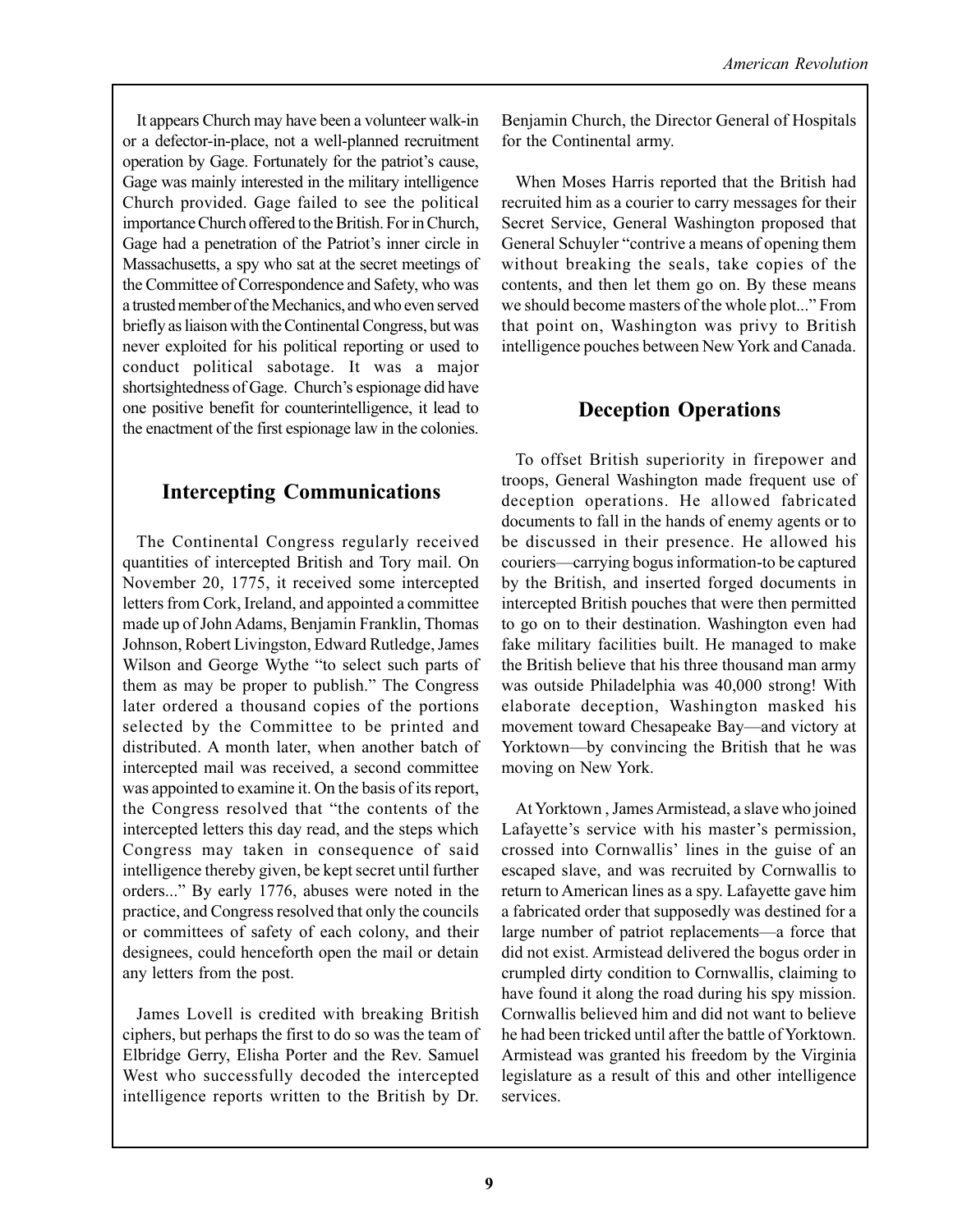Another deception operation at Yorktown found Charles Morgan entering Cornwallis' camp as a deserter. When debriefed by the British, he convinced them that Lafayette had sufficient boats to move his troops against the British in one landing operation. Cornwallis was duped by the operation and dug in rather than march out of Yorktown. Morgan in turn escaped in a British uniform and returned to American lines with five British deserters and a prisoner!

# The Hickey Plot<sup>13</sup>

On 21 June 1776, General George Washington authorized and requested the Committee to Detect Conspiracies to arrest David Matthews, the Tory mayor of New York City, and confiscate his papers. Matthews, accused of distributing money to enlist men and purchase arms for the British cause and corrupting American soldiers, was residing at Flatbush, on Long Island, near General Greene's encampment. Washington transmitted the warrant drawn by the Committee to General Greene on the 21st with directions that it should be executed with precision exactly at one o'clock of the ensuing morning by a careful officer. Greene dispatched a detachment of men who took Matthews into custody but found no incriminating papers.

Matthews' arrest was the result of hearings conducted from 19 to 21 June 1776 by the Committee to Detect Conspiracies under the able leadership of John Jay. Until Jay was appointed to head the Committee, it had put off real efforts to uncover any information concerning activities or persons still loyal to the king.

During the hearings, conducted at Scott's Tavern on Wall Street, the Committee first heard testimony from Isaac Ketchum, a counterfeiter who had been arrested and was incarcerated in the City Hall jail. Ketchum wanted to work a deal with the Committee; in exchange for his information he wanted to be set free. The Committee agreed.

According to Ketchum, two prisoners by the name of Thomas Hickey and Michael Lynch, who were in jail on suspicion of counterfeiting, attempted to recruit him for the British. Hickey and Lynch both said they abandoned the American cause and secretly joined the British side. They indicated that others had also secretly agreed to serve the British. Ketchum further told the Committee that Hickey and Lynch were recruited to the British cause by an individual name "Horbush." The Committee at first was unable to identify Horbush but soon realized that Ketchum probably meant "Forbush," which is a variant of the name Forbes. The Committee then quickly identified Forbes as Gilbert Forbes, a wellknown gunsmith who owned "The Sign of the Sportsman" shop on Broadway. The Committee also determined that Hickey was a sergeant in Washington's personal guards.

Two days after Ketchum's testimony, the Committee heard from William Leary, a prominent local businessman. Leary told the American authorities that he was in the city hunting for a runaway indentured worker of his who had disappeared. Leary successfully found the worker but later lost him. As he was walking around the city, he accidentally met another former employee James Mason. Mason, believing that Leary had left the company, asked Leary if he was in New York to join the other men. Leary, not knowing what Mason was discussing, feigned agreement. Mason, joined by several others, began to recruit Mason into a conspiracy but suddenly stopped when they became suspicious of him.

The Committee interviewed Mason who provided additional details about the Loyalist plot. He informed the Committee that men were being recruited to join a special Tory corps and had received pay from Governor Tryon. A Sergeant Graham, an old soldier, formerly of the royal artillery, had been recruited by Tryon to prowl around and survey the grounds and works about the city and Long Island. Based on his information, a plan of action was conceived. Upon arrival of the fleet, a man-of-war would cannonade the battery at Red Hook. While doing so, a detachment of the army would land below the cannonade and by a circuitous route surprise and storm the works on Long Island. The ships would then divide with some sailing up the Hudson River and the others up the East River. Troops were to land above New York, secure the pass at King's Bridge and cut off all communications between the city and the country. Upon a signal, artillerymen who were conspirators were to turn their cannon on the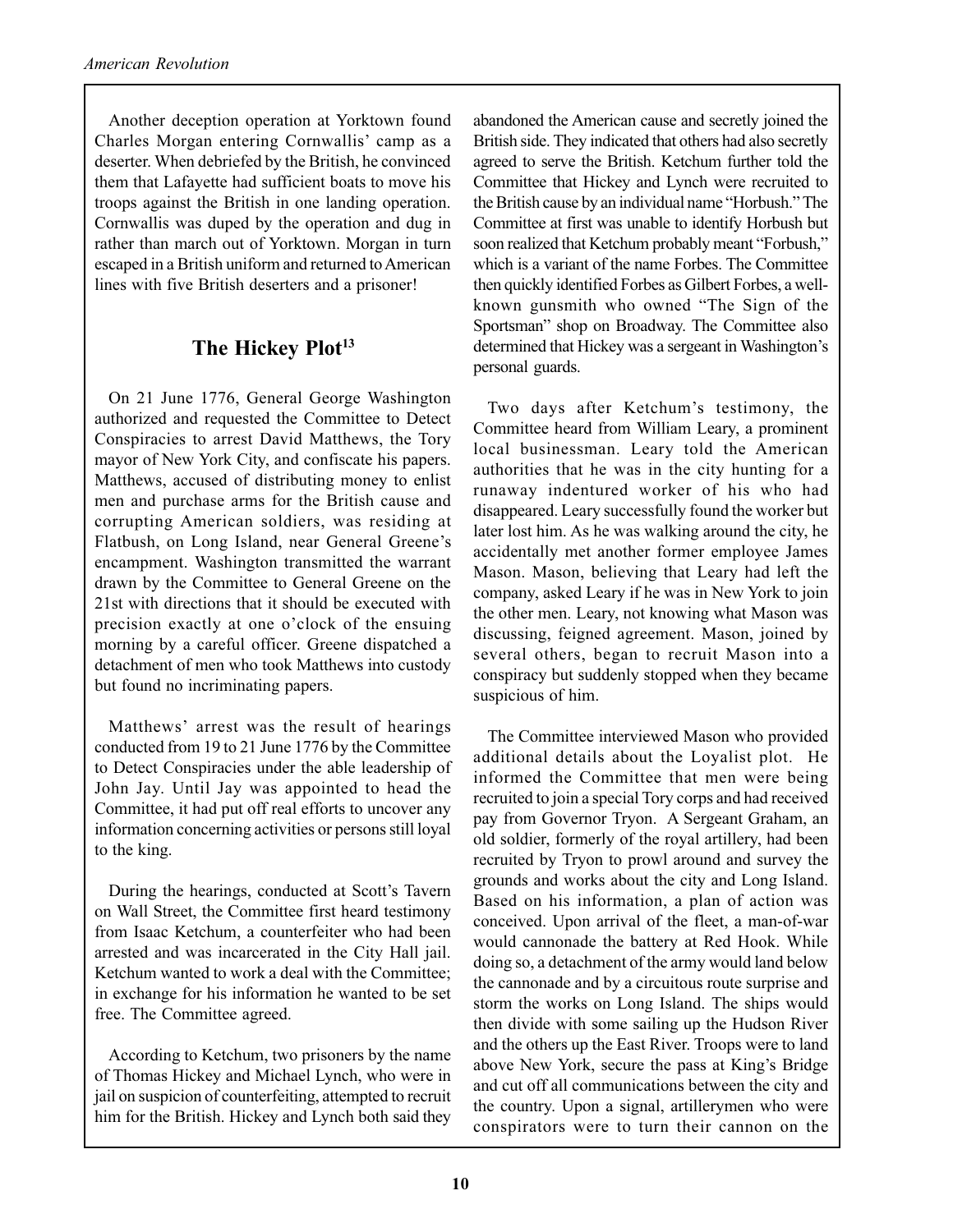American troops, the ammo stores were to be blown up and King's Bridge was to be cut to prevent the Americans from escaping.

Under pressure of interrogation, Mason revealed the names of several of Washington's guards: Hickey, William Green (drummer), James Johnson (fifer), and a soldier named Barnes. Gilbert Forbes was the paymaster, giving the men ten shillings a week. Mason also said New York mayor Matthews contributed 100 British pounds to the plot. Mason also identified three taverns as favorite hangouts of the conspirators; The Sign of the Highlander, Lowrie's Tavern, and Corbie's Tavern. Corbie's Tavern, near Washington's quarters, was a rendezyous site for the conspirators. Thomas Hickey was supposedly recruited here. Hickey recruited Green the drummer and Johnson the fifer. According to a conversation overheard at Corbie's Tavern, Washington was to be assassinated when the British army landed, as part of a plan for a surprise attack on the core of the Continental Army.

The Committee halted further depositions and went to notify Washington. The information was sufficient for Washington to issue the warrant for Matthews' arrest. Since Hickey and Lynch had already been returned to Washington's Headquarters, they were arrested by Washington's troops. A Court-martial was convened on 24 June 1776 and Hickey was charged with "exciting and joining in a mutiny and sedition, and of treacherously corresponding with, enlisting among, and receiving pay from the enemies of the United Colonies." Hickey pleaded not guilty.

The army produced four witnesses to testify against Hickey. Greene confirmed that Hickey had accepted funds to enlist in the Loyalist plot. Gilbert Forbes also said that he gave Hickey money. Ketchum repeated the hearsay evidence he presented to the Committee and a fourth person, William Welch said that Hickey had tried to recruit him. The only defense Hickey offered was that he was trying to cheat the Tories out of their money. As to having his name placed on board the British warship, he said he agreed to it as a precaution should the British defeat the Americans and he was taken prisoner, then he would be safe.

After a short deliberation, the officers found Hickey guilty as charged and sentenced him to death. On 27 June, Washington and his Council of Officers met. They reviewed the transcript of the trial and agreed with the sentence. On 28 June 1776 Hickey was hanged. He was the only conspirator to be executed; 13 others were imprisoned. Matthews was held as a prisoner but escaped to London. After the war he testified he had formed a plan for taking Washington and his guard but it was never realized.

# **Minutes Of The Committee For Detecting Conspiracies**

(Fishkill), December 23rd, 1776

Present: Leonard Gansevoort Esgr. Chairman; John Jay, Zephaniah Platt, Nathaniel Sacket, Esgrs.

Resolved that Enoch Crosby assuming the name of do forthwith repair to Mount Ephraim and use his utmost art to discover the designs, places of resort, and route, of certain disaffected persons of that quarter, who have formed a design of joining the enemy, and that for that purpose the said Enoch be made acquainted with all the Information received by this Committee concerning this plan, and that he be furnished with such passes as will enable him to pass there without interruption, and with such others as will enable him to pass as an emissary of the enemy amongst persons disaffected to the American Cause.

Resolved that Enoch Crosby be furnished with a horse and the sum of 30 dollars in order to enable him to execute the above resolution.

Resolved that Mr. Nathaniel Sackett be requested to give such instructions to Enoch Crosby as he shall think best calculated to defeat the designs of the persons above mentioned.

Ordered that the Treasurer pay Enoch Crosby 30 dollars for secret services...

Resolved that Nathaniel Sacket Esqr. be requested to furnish Mr. Enoch Crosby with such clothing as he may stand in need of.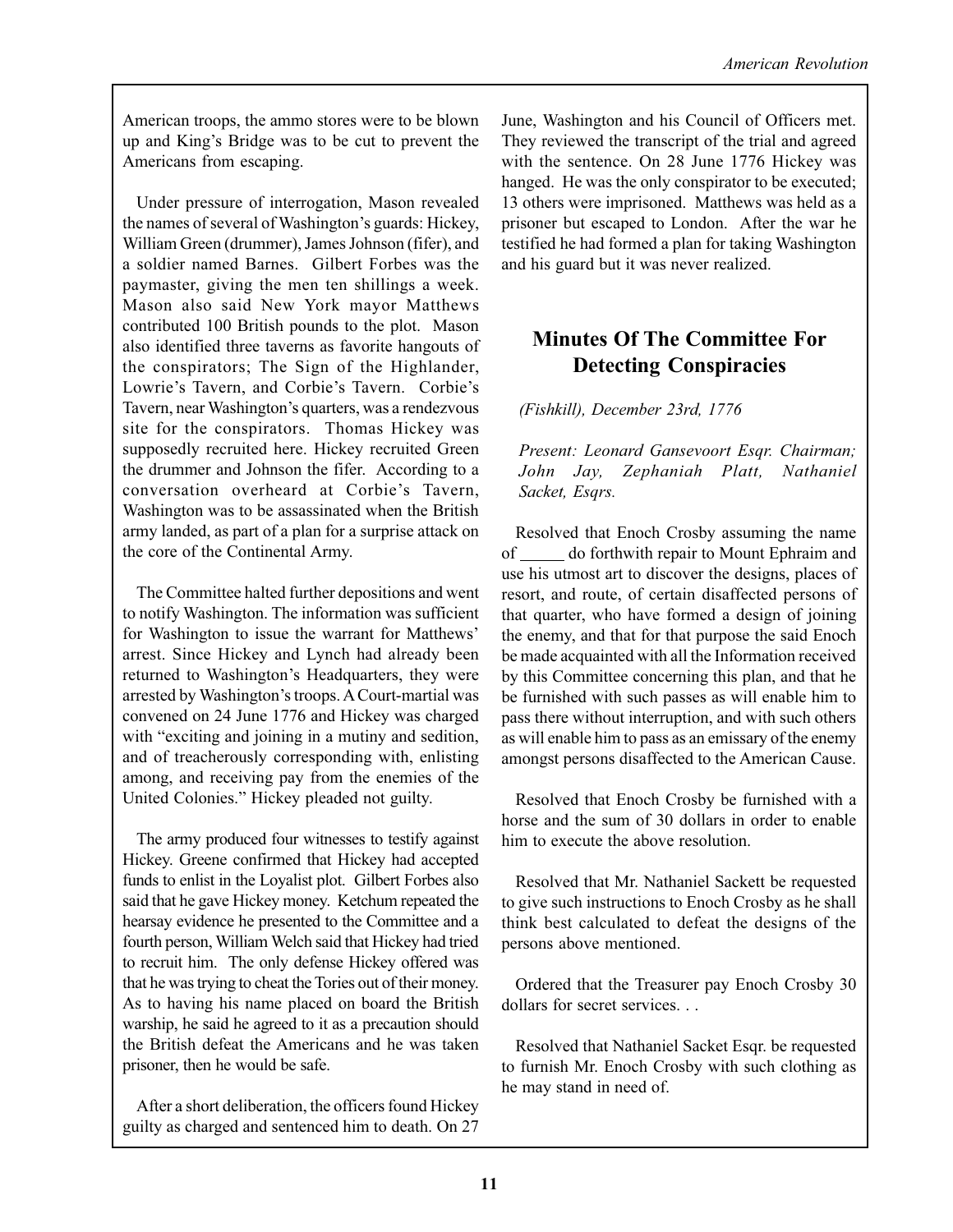# **Enoch Crosby Describes His Career As A Spy**

Southeast, Putnam County, 15 October 1832

In the latter part of the month of August in the year 1776, he enlisted into the regiment commanded by Col. Swortwaut<sup>14</sup> in Fredericksburgh now Carmel in the County of Putnam and started to join in the army The company had left at KingsBridge. Fredericksburgh before the declarent started, and he started along after his said enlistment and on his way at a place in Westchester County about two miles from Pines bridge he fell in company with a stranger, who accosted the deponent and asked him if he was going down.

The stranger then asked if declarent was not afraid to venture alone, and said there were many rebels below and he would meet with difficulty in getting down.

The declarent perceived from the observations of the stranger that he supposed the declarent intended to go to the British, and, willing to encourage that misapprehension and turn it to the best advantage, he asked if there was any mode which he the stranger could point out by which the declarent could get through safely. The stranger after being satisfied that declarent was wishing to join the British army, told him that there was a company raising in that vicinity to join the British army, and that it was nearly complete and in a few days would be ready to go down and that declarent had better join that company and go down with them.

The stranger finally gave to the declarent his name, it was Bunker, and told the declarent where and showed the house in which he lived and told him that Fowler<sup>15</sup> was to be the captain of the company then raising and Kipp<sup>16</sup> Lieutenant. After having learned this much from Bunker, the declarent told him that he was unwilling to wait until the company could be ready to march and would try to get through alone and parted from him on his way down and continued until night when he stopped at the house of a man who was called Esquire Young, and put up there for the night.

In the course of conversation with Esquire Young in the evening, the declarent learned that he was a member of the committee for safety for the county of Westchester and then communicated to him the information he had obtained from Mr. Bunker, Esqr. Young requested the declarent to accompany him the next morning to the White plains in Westchester County as the committee of safety for the County were on that day to meet at the Court house in that place.

The next morning the declarent in company with Esqr. Young went to the White plains and found the Committee there sitting. After Esqr. Young had an interview with the committee, the declarent was sent for, and went before the committee, then sitting in the Court room, and there communicated the information he had obtained from Bunker.

The Committee after learning the situation of declarent, that he was a soldier enlisted in Col. Swrotwaut's regiment and on his way to join it if he would consent to aid in the apprehension of the company then raising. It was by all thought best, that he should not join the regiment, but should act in a different character as he could thus be more useful to his country.

He was accordingly announced to Capt. Townsend who then was at the White plains commanding a company of rangers as a prisoner, and the Captain was directed to keep him until further orders. In the evening after was placed as a prisoner under Capt. Townsend, he made an excuse to go out and was accompanied by a soldier. His excuse led him over a fence into a field of corn then nearly or quite full grown. As soon as he was out of sight of the soldier he made the best of his way from the soldier and when the soldier hailed him to return he was almost beyond hearing. An alarm gun was fired but declarent was far from danger.

In the course of the night the declarent reached the house of said Bunker, who got up and let him in. The declarent then related to Bunker the circumstances of his having been taken prisoner, and his going before the Committee at the Court house, of being put under the charge of Capt. Townsend and of his escape, that he had concluded to avail himself of the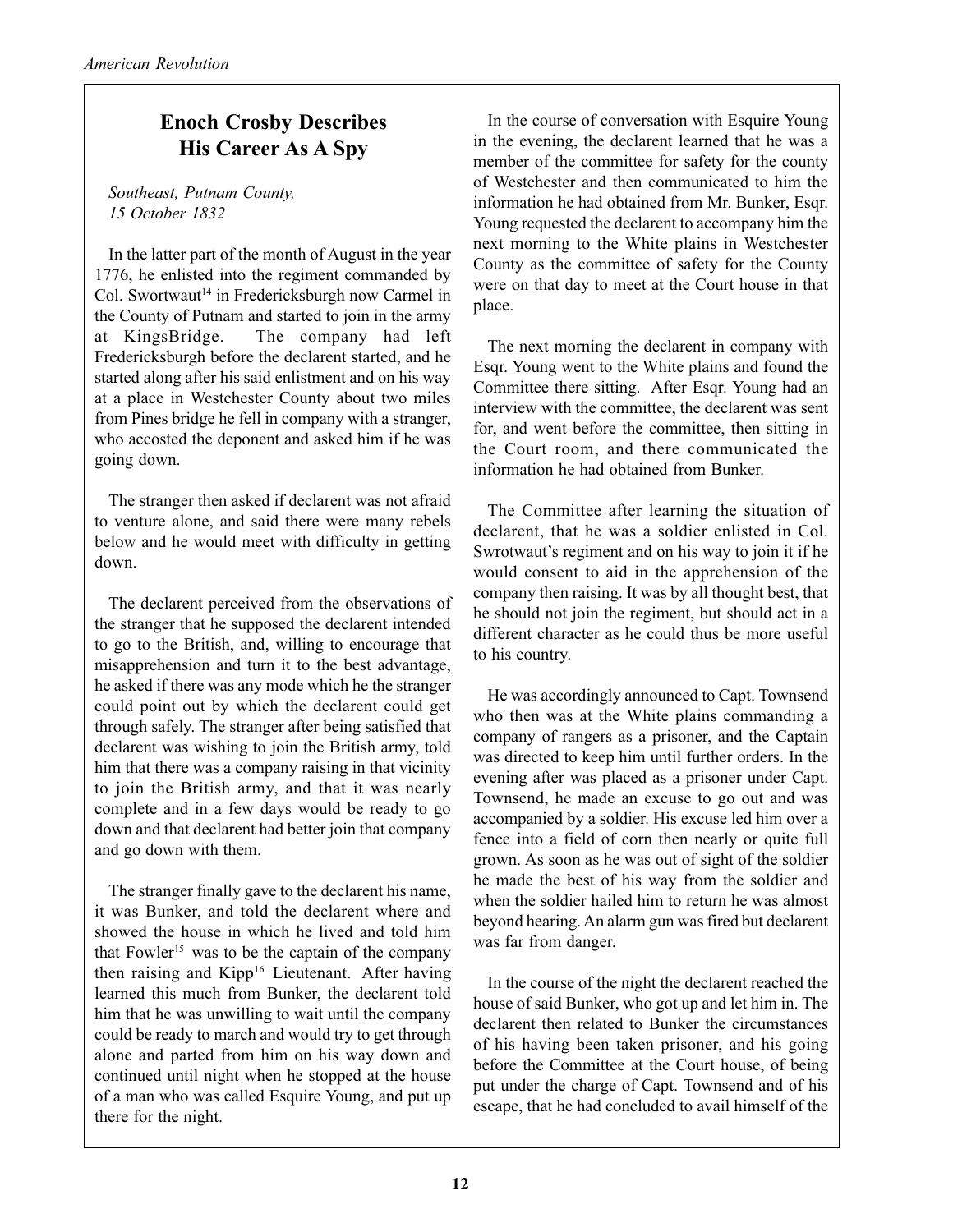protection of the company raising in his neighborhood to get down. The next morning Bunker went with declarent and introduced him as a good loyalist to several of the company. The declarent remained some days with different individuals of the company and until it was about to do down, when declarent went one night to the house of Esqr. Young to give information of the state and progress of the company. The distance was four or five miles from Bunkers.

At the house of Esqr. Young, the declarent found Capt. Townsend with a great part of his company and after giving the information he returned to the neighborhood of the Bunkers. That night the declarent and a great part of the company which was preparing to go down were made prisoners. The next day all of them, about 30, were marched to the White plains, and remained there several days, a part of the time locked up in jail with other prisoners, the residue of the time he was with the Committee. The prisoners were finally ordered to Fishkill in the County of Dutchess where the State Convention was then sitting. The declarent went as a prisoner to Fishkill. Capt. Townsend with his company of rangers took charge of the company.

At Fishkill a Committee for Detecting Conspiracies was sitting composed of John Jay, afterwards Governor of N York, Zerpeniah Platt afterwards first judge of Dutchess County, Colonel Duer of the County of Albany, & a Mr. Sackett. The declarent was called before that committee, who understood the character of declarent and the nature of his services, this the committee must have learned either from Capt. Townsend or from the Committee at White plains. The declarent was examined under oath and his examination reduced to writing. The prisoners with the declarent were kept whilst declarent remained at Fishkill in a building which had been occupied as a Hatters shop and they were guarded by a company of rangers commanded by Capt. Clark. The declarent remained about a week at Fishkill when he was bailed out by Jonathan Hopkins. This was done to cover the character in which declarent acted.

Before the declarent was bailed, the Fishkill Committee had requested him to continue in this service, and on declarent mentioning the fact of his having enlisted in Col. Swortwaut's company and the

necessity there was of his joining it, he was informed that he should be indemnified from that enlistment, that they would write to the Colonel and inform him that declarent was in their service. The Committee then wished declarent to undertake a secret service over the river. He was furnished with a secret pass, which was a writing signed by the Committee which is now lost and directed to go to the house of Nicholas Brawer near the mouth of the Wappingers creek who would take him across the river, and then to proceed to the house of John Russell about 10 miles from the river, and make such inquiries  $\&$  discoveries as he could.

He proceeded according to the directions to said Brawers, and then to John Russells, and there hired himself to said Russell to work for him but for no definite time. There was a neighborhood of Loyalists and it was expected that a company was there raising for the British army. The declarent remained about 10 days in Russells employment and during that time ascertained that a company was then raising but was not completed. Before the declarent left Fishkill on this service, a time was fixed for him to recross the river and given information to some one of the committee who was to meet him.

This time having arrived and the company not being completed, the declarent recrossed the river and met Zepeniah Platt, one of the Committee, and gave him all the information he had then obtained. The declarent was directed to recross the river to the neighborhood of Russells and on a time then fixed, again to meet the Committee on the east side of the river.

The declarent returned to Russells neighborhood, soon became intimate with the Loyalists, and was introduced to Capt. Robinson, said to be an English officer and who was to command the company then raising. Capt. Robinson occupied a cave in the mountains, and deponents—having agreed to go with the company—were invited and accepted of the invitation to lodge with Robinson in the cave. They slept together nearly a week in the cave and the time for the company to start having been fixed and the rout designated to pass Severns, to Bush Carricks where they were to stop the first night.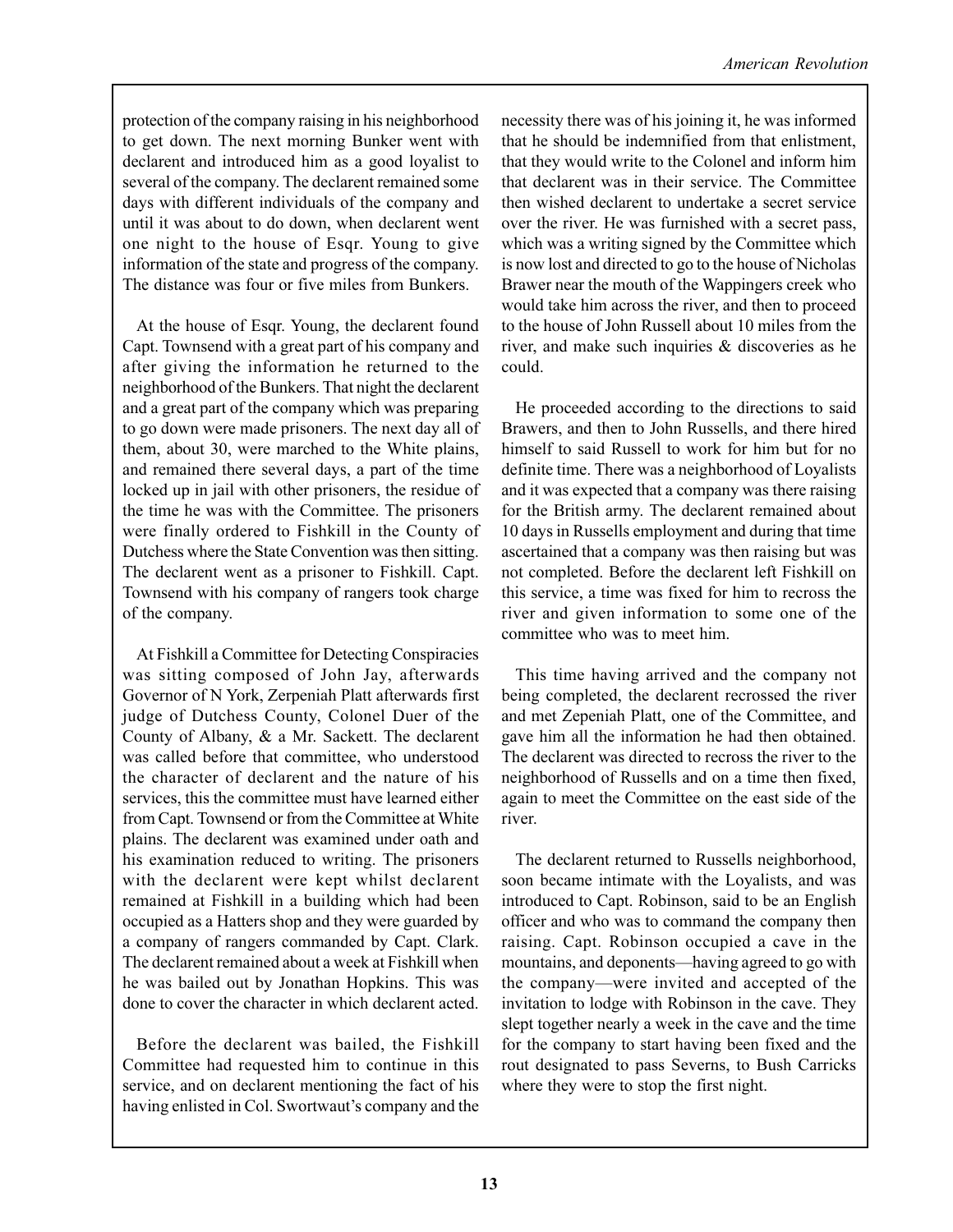The time for starting having arrived before the appointed time to meet the Committee on the east side of the river, the declarent—in order to get an opportunity to convey information to Fishkill—recommended that each man should the night before they started sleep where he chose and that each should be by himself for if they should be discovered that night together all would be taken which would avoided if they were separated.

This proposition was acceded to, and when they separated declarent not having time to go to Fishkill, and as the only and as it appeared to him the best means of giving the information, as to go to a Mr. Purdy who was a stranger to declarent and all he knew of him was that the Tories called him a wicked rebel and said that he ought to die, declarent went and found Purdy, informed him of the situation of affairs, of the time the company was to start and the place at which they were to stop the first night, and requested him to go to Fishkill and give the information to the Committee. Purdy assured the declarent that the information should be given. Declarent returned to Russells and lodged in his house.

The following evening the company assembled consisting of about thirty men and started from Russell's house which was in the Town of Marlborough and County of Ulster for New York and in the course of the night arrived at Bush Carricks and went into the barn to lodge after taking refreshments

Before morning the barn was surrounded by American troops and the whole company including Capt. Robinson were made prisoners. The troops who took the company prisoners were commanded by Capt. Melancton Smith, who commanded a company of rangers at Fishkill. His company crossed the river to perform this service.

Col. Duer was with Capt. Smith's Company on this expedition. The prisoners including the declarent were marched to Fishkill and confined in the stone church in which there was near two hundred prisoners, after remaining one night in the church the Committee sent for declarent and told him that it was unsafe for him to remain with the prisoners, as the least suspicion of the course he had pursued would prove fatal to him, and advised him to leave the village of Fishkill but to remain where they could call upon him if his services should be wanted.

Declarent went to the house of a Dutchman a farmer whose name is forgotten about five miles from the Village of Fishkill and there went to work at making shoes. After declarent had made arrangements for working at shoes he informed Mr. Sacket one of the Committee where he could be found if he should be wanted.

In about a week declarent received a letter form the Committee requesting him to meet some one of the Committee at the house of Doct. Osborn about one mile from Fishkill. Declarent according to the request went to the house of Doct. Osborn and soon after John Jay came there, inquired for the Doctor-who was absent, inquired for medicine but found none that he wanted, he came out of the house and went to his horse near which declarent stood and as he passed he said in a low voice it won't do, there are too many around, return to your work. Declarent went back and went to work at shoes but within a day or two was again notified and a horse sent to him, requiring him to go to Bennington in Vermont and from thence westerly to a place called Maloonscack, and there call on one Hazard Wilcox, a Tory of much notoriety and ascertain if anything was going on there injurious to the American cause.

Declarent followed this instructions, found Wilcox but could not learn that any secret measure was then projected against the interest of the county at the place, but learned from Wilcox a list of persons friendly to the British cause who could be safely trusted, from that place quite down to the south part of Dutchess County, declarent followed the directions of said Wilcox and called on the different individuals by him mentioned but could discover nothing of importance until he reached the town of Pawling in Duchess County where he called upon a Doctor, whose name he thinks was Prosser, and informed him that he wished to go below, but was fearful of some trouble.

The Doctor informed him that there was a company raising in that vicinity to go to New York to join the British Army, that the Captains name was Shelden that he had been down and got a commission, that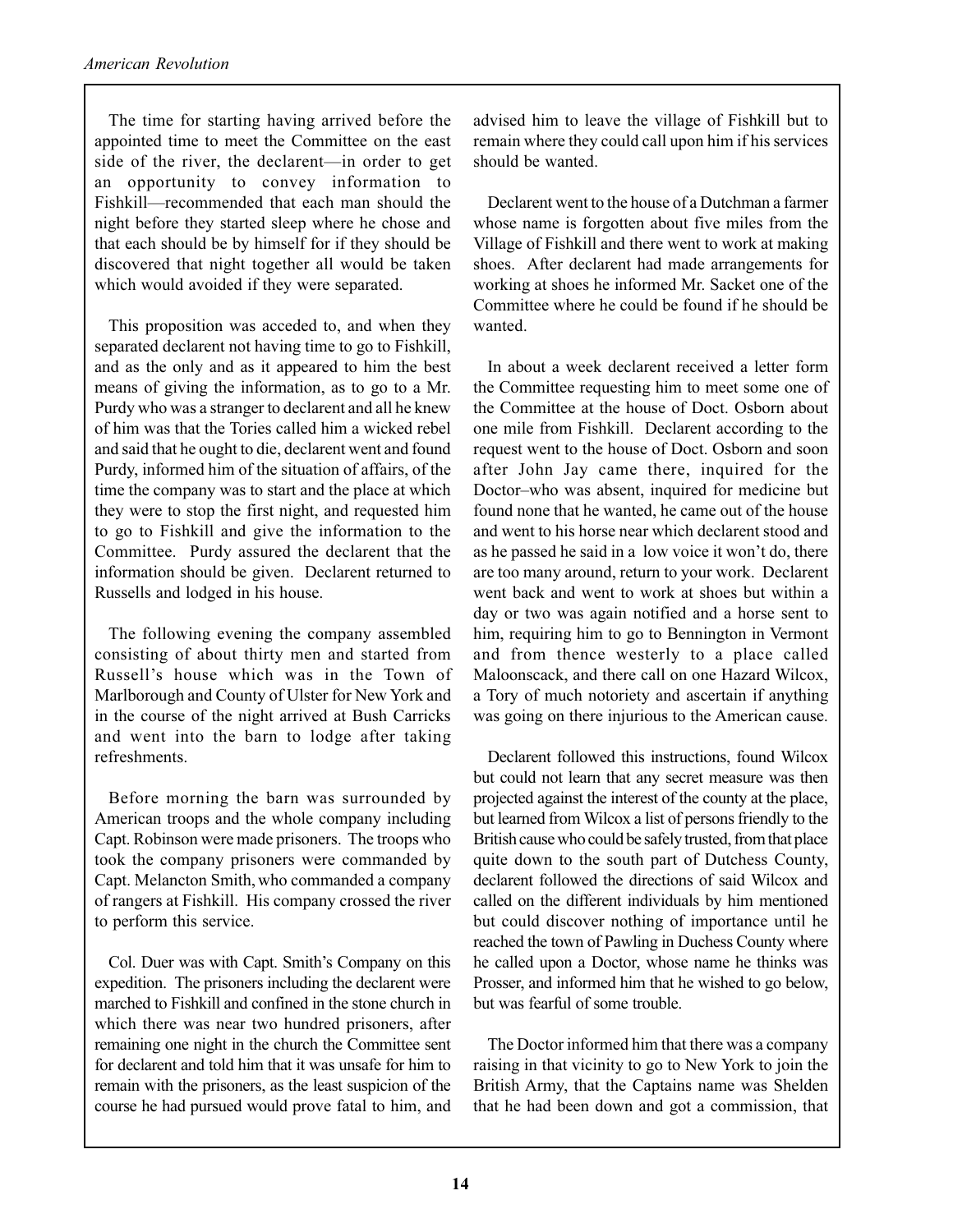the Prosser was doctoring the Lieutenant, whose name was Chase, that if declarent would wait a few days he could safely go down with that company, that he could stay about the neighborhood, and should be informed when the company was ready. That declarent remained in that vicinity, became acquainted with several of the persons who were going with that company, was acquainted with the Lieutenant Chase, but never saw the Captain to form any acquaintance with him.

The season had got so far advanced that the company were about to start to join the enemy to be ready for an early commencement of the campaign in 1777. It was about the last of February of that year, when a place was fixed and also a time for meeting. It was at a house situated half a mile from the road and about three miles from a house then occupied by Col. Morehause a militia Colonel. After the time was fixed for the marching of Capt. Sheldens company the deponent went in the night to Col. Morehause and informed him of the situation of the company of the time appointed for meeting of the place and Morehause informed declarent that they should be attended to.

The declarent remained about one month in the neighborhood, and once in the time met Mr. Sackett one of the Committee at Col. Ludingtons, and apprised him of what was then going on, and was to have given the Committee intelligence when the company was to march but the shortness of the time between the final arrangement and the time of starting was that declarent was obliged to give the information to Col. Morehause.

The company consisting of about thirty met at the time and place appointed and after they had been there an hour or two; two young men of the company came in and said there was a gathering under arms at old Morehauses, the inquiry became general, what could it mean, was there any traitors in the company. The captain soon called one or two of the company out the door for the purpose of private conversation about the situation, and very soon declarent heard the cry of stand, stand.

Those out the door ran but were soon met by a company coming from a different direction, they were

taken in the house surrounded and the company all made prisoners. The Col. then ordered them to be tied together, two and two, they came to declarent and he begged to be excused from going as he was lame and could not travel, the Col. replied, you shall go dead or alive and if in no other way you shall be carried on the horse with me, the rest were marched off and declarent put onto the horse with Col. Morehause, all went to the house of Col. Morehause and when the prisoners were marched into the house declarent with the permission of Morehause left them and made the best of his way to Col. Ludingtons and there informed him of the operations of the night, he reached Col. Ludingtons about day light in the morning, from thence he went to Fishkill to the house of Doct. Van Wyck where John Jay boarded and there informed him of all the occurrences on that northern expedition.

Said Jay requested the declarent to come before the Committee the next night when they would be ready to receive him he accordingly went before the Committee where he declared under his oath all that had occurred since he had seen them. The Committee then directed him to go to the house of Col. Van Ness in Albany County and there take directions from him. He went to Van Ness house and was directed by him to go to the north but declarent cannot tell the place the duty was performed, but nothing material discovered, further that the confiscation of the personal property of the Tories and leasing of their lands had a great tendency to discourage them from joining the British Army, declarent then returned to Pokeepsie, where Egbert Benson and Melancton Smith acted in the room of the Fishkill Committee.

There was no more business at that time in which they wished to employ declarent, and he being somewhat apprehensive that a longer continuance in that employment would be dangerous, and the time for which he enlisted in Col. Swortwauts regiment having expired he came home with the approbation of the Committee. This was about the last of May 1777, and in the course of the fall after, the declarent saw Col. Swortwaut at his house in Fishkill and there talked over the subject of the employment of the declarent by the Committee and the Col. told declarent that he had drawn his pay the same as if he had been with the regiment, that the Paymaster of the Regiment lived in the town of Hurley in Ulster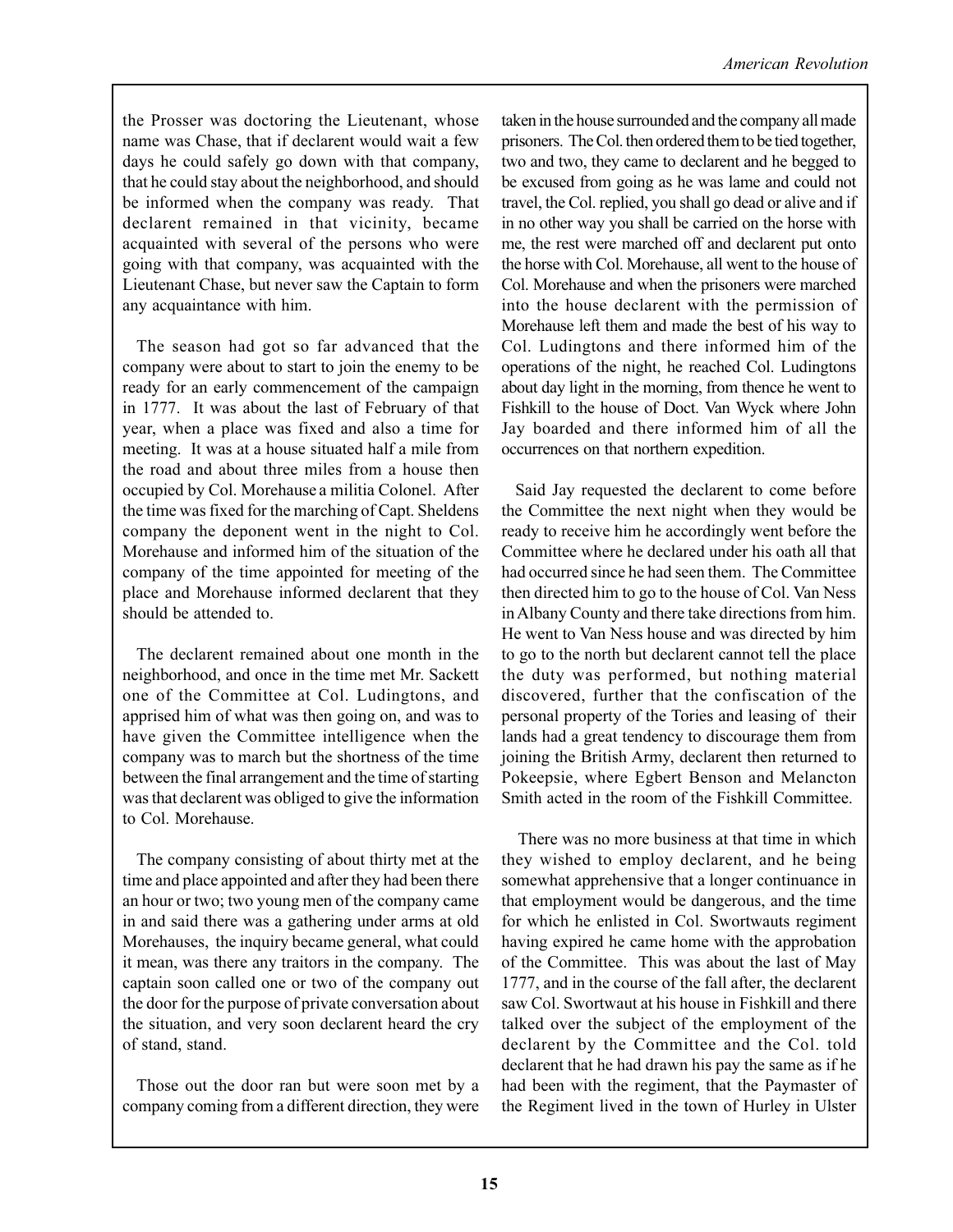County. Declarent went to the paymaster and received his pay for nine months service or for the term for which the regiment was raised. The declarent was employed in the secret service for a period of full nine months.

This declarent further says that in the year 1779 in the month of May he enlisted into a company commanded by Capt. Johah Hallett for six months declarent enlisted as a sergint in said Hallets company. The term of enlistment was performed on the lines in the County of Westchester, moving from place to place to guard the country and detect Tories, that the company continued in this service until after Stony Point was taken by Gen. Wayne and abandoned and also reoccupied and abandoned by the English troops.

When this company was ordered over the river and joined the regiment at Stony Point and continued there in making preparations for building a block house until the time of the expiration of the service when the company was ordered to march to Pokeepsie to be discharged by the Governor. When they arrived, the Governor was absent the company was billetted out and the declarent was billetted upon the family of Doct. Tappen.

After remaining a day or two and the Governor not arriving, they were discharged. During this service in Westchester County the following occurrence took place a British vessel of war lay at anchor near Tellers



**Enoch Crosby** 

Point and a party of sailors or marines cam eon shore and wandered a short distance from the water when a party of our men got between them and the river and made them prisoners. They were marched to the place when the company then lay, a little east of Tellers point, the number of prisoners declarent thinks was twelve and the captors six. The prisoners were afterwards sent to Pokeepsie.

This declarent further says that in the month of May in the year 1780 he again enlisted for six months in a company commanded by Capt. Livingston in Col. Benschautens Regiment. He enlisted as a sergent in the Town of Fredericksburgh now the town of Kent in Putnam County. The Regiment assembled at Fishkill and marched to Westpoint and remained there a few days some ten or fifteen, a call was made for troops to fill up the Brigade or Brigades under the command of Gen. De La Fayettes, and they were to be raised by drafts or volunteers, a call first was made for volunteers and the declarent with others volunteered and made a company which was put under the care and charge of Capt. Daniel Delavan.

The declarent continued to be a sergent in Delavans company. Col. Phillip Van Cortland commanded the regiment to which Captain Delavans company was attached, soon after the company was formed they crossed the river from West Point and marched to Peekskill where they remained one night. The next day marched to Verplanks point and crossed over to Stony Point and from thence made the best of their way to New Jersey where they remained until late in the fall when the time of enlistment having expired they were discharged, after having fully and faithfully performed the service of six months for which he enlisted

During this campaign in New Jersey. Major Andre was arrested, condemned and executed several of the soldiers of Capt. Delavan's company went to see him executed. This declarent was sergent of the guard that day and could not go to see the execution.

The declarent further says that he has no documentary evidence of his service, and that he knows of no person who can testify to his services other than those whose depositions are hereto annexed.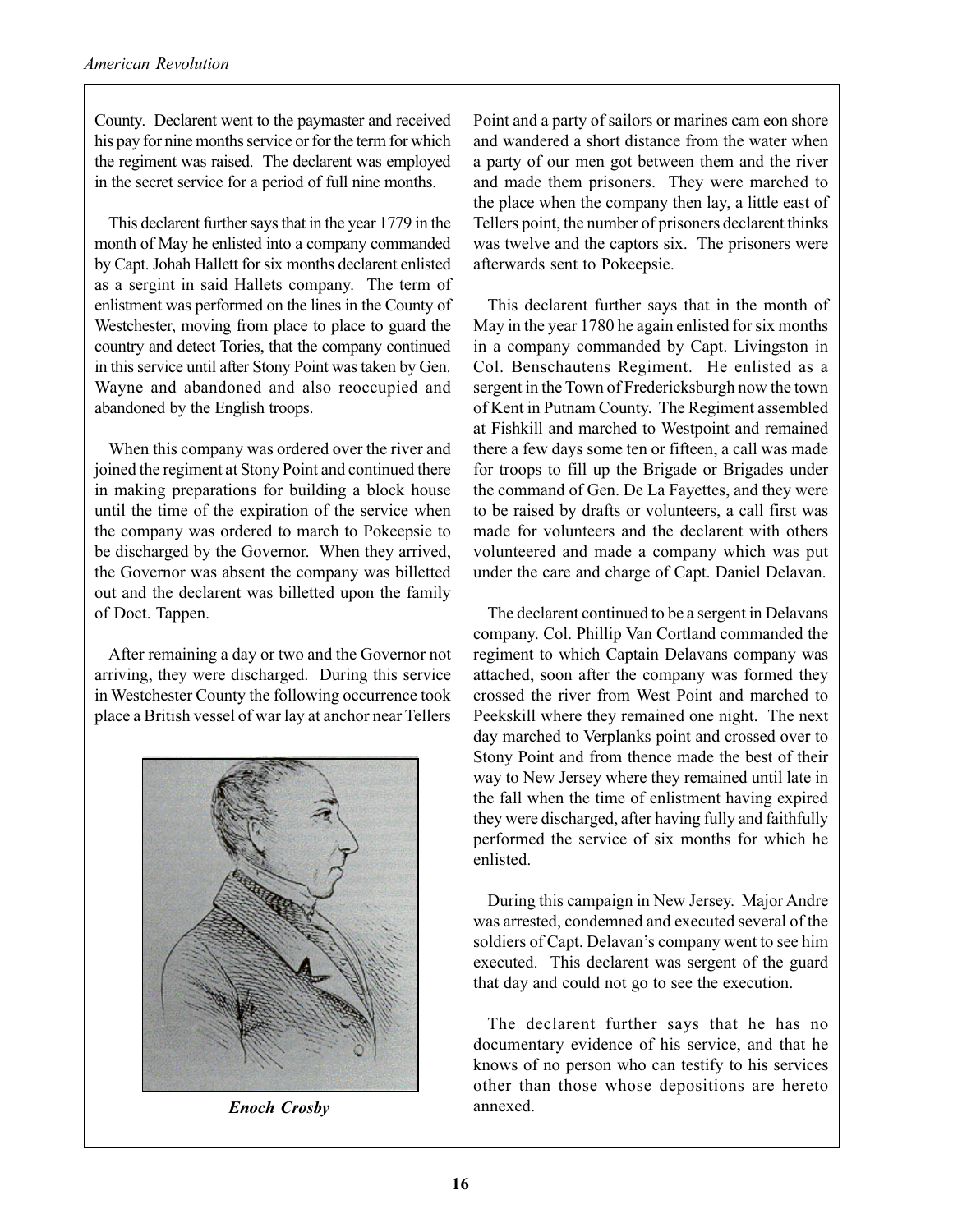The declarent hereby relinquishes every claim whatever to a pension or annuity except the present and declares that his name is not on the pension roll agency of any state.

The declarent has a record of his age.

The declarent was living in the town of Danbury in the state of Connecticut when he enlisted into the service, that since the revolutionary war the declarent has resided in the State of New York, in what is now the County of Putnam formerly the County of Duchess, and now lives in the same county and on the same farm where he has lived for the last fifty years. The declarent always volunteered in every enlistment and to perform all the services which he performed as detailed in this declaration.

That the declarent was acquainted with the following officers who were with the troops where he served. General Schuyler, Gen. Montgomery, General Wooster, Col. Waterbury, Col. Holmes, Gen. DeLa Fayette, Gen. Poor, Col Van Coretlandt, Col. Benschauten, Col. Ludington.

The declarent never received any written discharge, and if he ever received a sergents warrant it is through time and accident lost or destroyed.

This declarent is known to Samuel Washburn a Judge of the Court of Common Pleas of the County of Putman, Benaiah Y. Morse a clergyman in his neighborhood and who he believes can testify to his character for veracity and good behaviour and thus belief of his services as a soldier of the revolution.

/S/ Enoch Crosby

# **Benedict Arnold**<sup>17</sup>

"bold, crafty, unscrupulous, unrepentant: the Iago of traitors"<sup>18</sup>

The US public prefers to dismiss Benedict Arnold as simply "a despicable traitor." To today's US counterintelligence (CI) specialists, however, he offers a valuable case study—the classic example of a "high performer" and "trusted insider" who (for complex and unpredictable reasons) decided to become an espionage "volunteer." What were Arnold's motivations, and what were the enabling and precipitating causes of his decision to go over to the enemy? More importantly, what changes in Arnold's behavior and activities should have raised "CI flags" in the minds of his friends and fellow officers?

### The "Enabling" Causes:

Several personal and historical factors combined to make it possible for Benedict Arnold to eventually make the decision to become a traitor. These factors included:

1). Arnold was a "self-made man" in the truest sense of these words. Born into a poor but respectable New England family (his greatgrandfather had been a colonial Governor of Rhode Island) he received the 18th Century equivalent of a high school education and was apprenticed to a pharmacist. Arnold learned the "military arts" by serving with (and—in a premonition of things to come-deserting from) several New York militia units in the late 1750s. During the next two decades he became a successful merchant, sea trader/ smuggler (he sailed his own ships between Canada and the West Indies), and family man in Connecticut and Massachusetts.

From the outset, however, Arnold's personality demonstrated certain excesses which made him illsuited for public service or other cooperative enterprises. These included: extreme personal ambition, ruthlessness in business dealings, opportunism, and a willingness to take risks and manipulate situations to his own advantage. By the time he joined the Continental Army in 1775, Arnold had established a reputation as a cranky and litigious "sharp trader" used to making his own rules and getting his own way. These personality characteristics were to remain constant throughout Arnold's life, and were often noted by those who dealt with him during his cooperation with the British authorities in 1779-1782 and throughout his subsequent career as a businessman in Canada and England.

2). Arnold's military career during the Revolutionary War was meteoric. Physically strong and apparently quite fearless in battle, he took part in a series of spectacular, high risk operations against the British (the capture of Fort Ticonderoga, the St. John's raid, the ill-fated invasion of Canada in the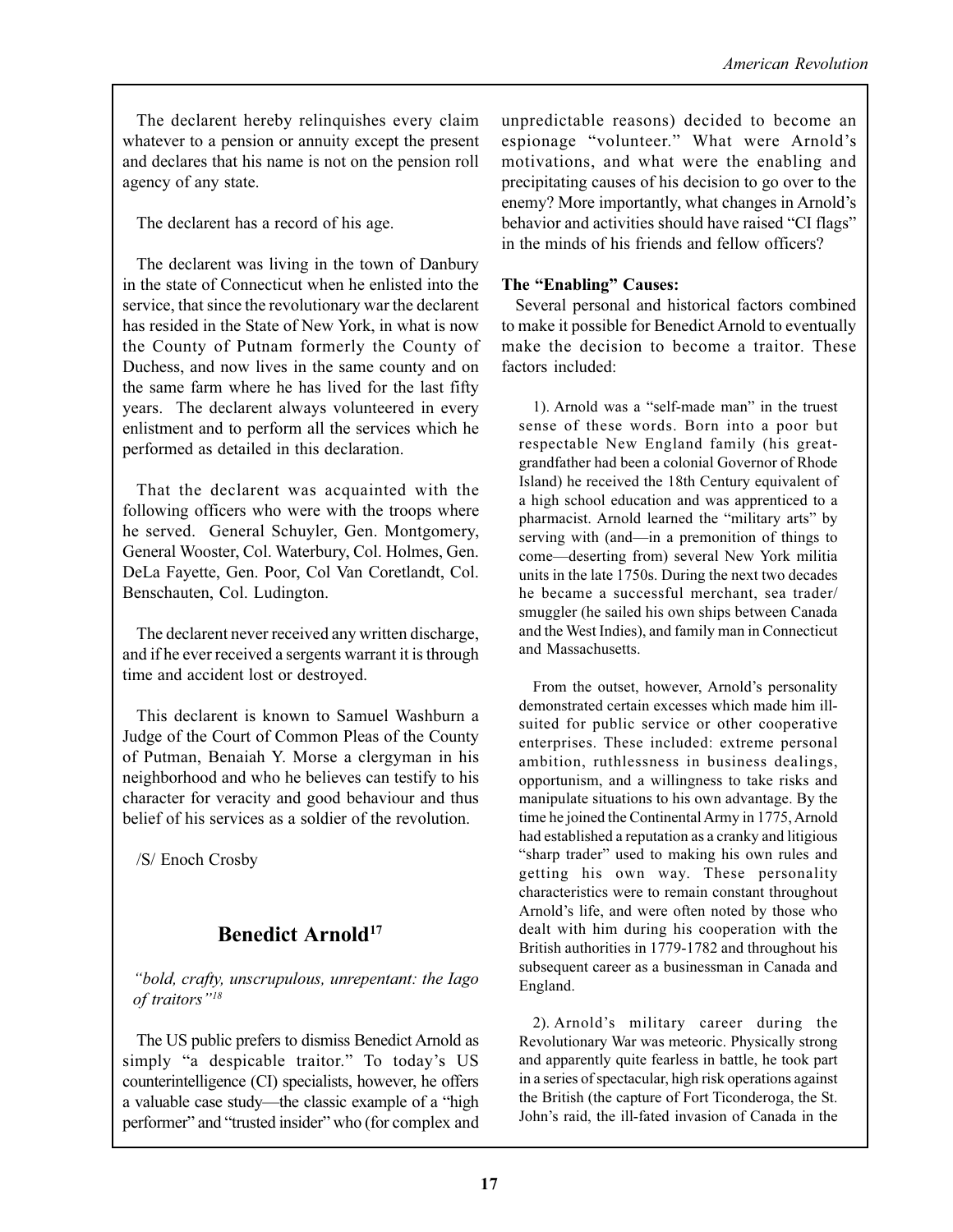

Arnold tells Andre to hide West Point plans in his boots.







Andre on his way to the gallows.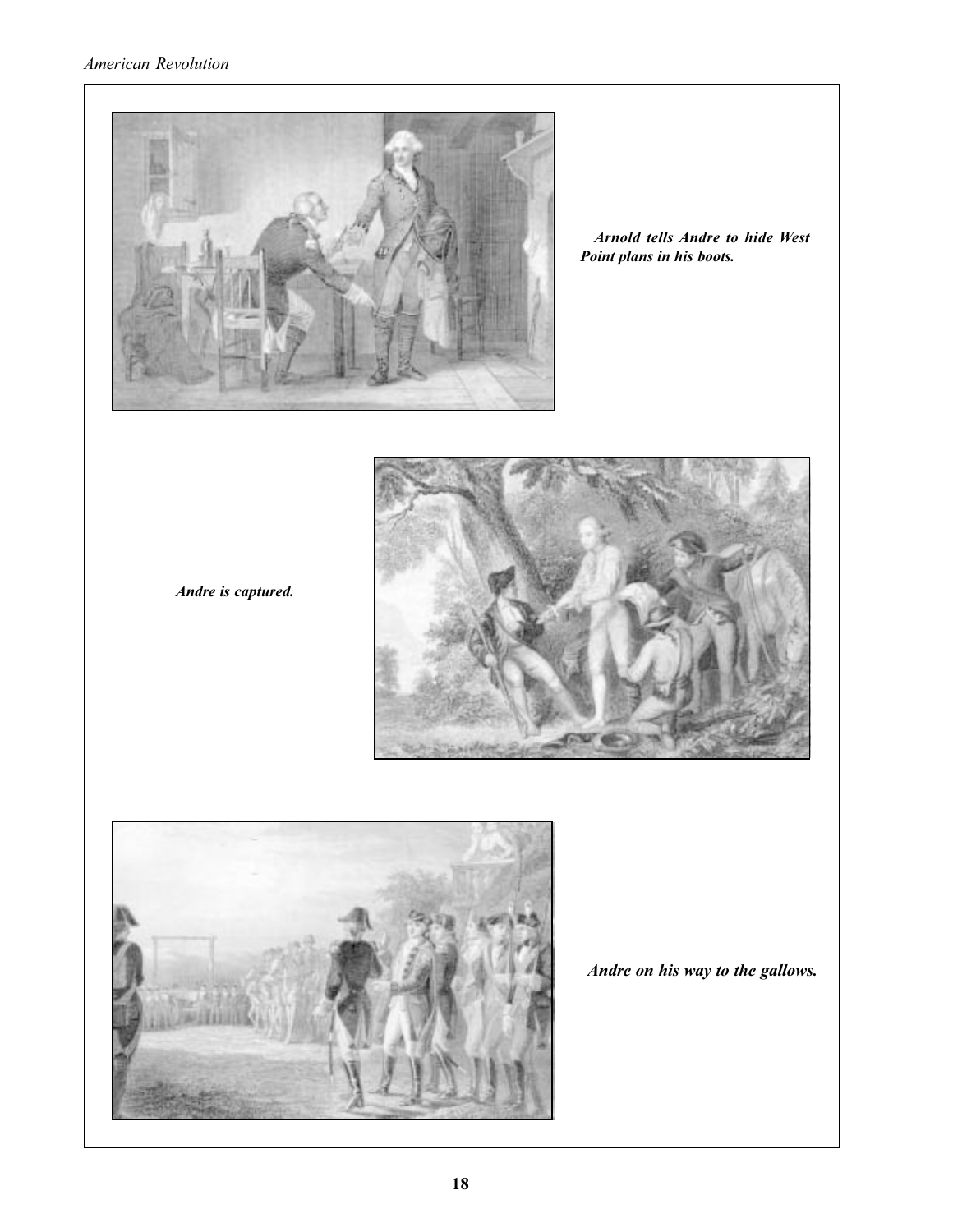Fall of 1775-during which he was severely wounded—and the Battle of Valcour Island) which boosted his reputation and self-confidence. Arnold's energy and valor ingratiated him to George Washington, who urged his promotion and supported him during a series of politically-motivated misconduct investigations. Although he was promoted to Brigadier in January, 1776, and Major General in May, 1777, Arnold resented the fact that some younger, less able men had been promoted ahead of him.

Carl Van Doren has described Arnold's "military persona" as follows:

"As a soldier he was original and audacious, quick in forming plans, quick in putting them into vigorous execution. He led his soldiers, not drove them, and won and held the devotion of the rank and file. He had a gift for command when the objective was clear and his imperious will could be fully bent upon it...But in the conflict of instructions and of other officers of rank equal or nearly equal to his, Arnold was restive and arrogant. He could not turn philosopher and patiently endure small irritations day by day."

"He was passionate and personal in almost all his judgments...At the same time, Arnold was a whirlwind hero who could not be bothered with keeping track of small expenses. Spend what had to be spent, and figure the amount up later." (It was these attitudes that got him into trouble with the Continental Congress.)

3). It is also important to remember the historical context within which Arnold acted. After four years of inconclusive combat operations, in the Spring of 1779 the final outcome of the "American War of Independence" remained uncertain. In purely military terms, the war had evolved into a stand-off, with the British unable to trap and destroy the Colonial armed forces, and the Continental Army incapable of driving the British from major ports and garrison cities. In addition, the Treaty of Alliance signed with France the previous year had yet to produce any successful joint military French-American operations (Admiral d'Estaing's fleet operations had failed repeatedly, and General Rochambeau's expeditionary force would not arrive until July, 1780).

Politically, things did not look much better. The British Government was still hanging tough on suppression of the colonial "rebellion," and hundreds of thousands of pro-British "Tories" or "loyalists" remained active in North America. Less than a third of the population of the thirteen colonies had actively supported the American revolutionary cause in the first place, and this base of support had eroded as the war progressed. By 1779, quite a few "Patriots of 1776" had begun to consider changing sides. Arnold was not alone in his growing cynicism and pessimism.

### The "Precipitating" Causes

Seriously wounded in the same leg for a second time at the Battle of Saratoga, the partially disabled Arnold was placed in command of the Colonial forces in Philadelphia following the British evacuation of that city in June, 1778. Meanwhile, Congress had approved an adjustment in his date of rank, so that he now technically outranked his younger competitors. So, what was Arnold's motivation for committing treason a year later? What factors made it certain that he would finally choose to betray his country's cause? The following reasons come to mind:

1). He still nursed a long series of accumulated grievances against the Continental Congress, which he believed to be hopelessly incompetent and corrupt.

2). Arnold was a restless man of action—"driven and tremendously energetic," according to one biographer. Now less mobile because of a shortened leg, he saw his chances for a future field command slowly slipping away, and life as a garrison commander did not agree with him.

3). At the age of 38, the rough-cut war hero had just married beautiful and sophisticated 19-year-old Peggy Shippen (his first wife had died in 1775), the daughter of an old and wealthy Philadelphia family. Pro-British and socially ambitious, Peggy was a willing coconspirator in Arnold's espionage activities. He desperately wanted to live up to her expectations.

4). Arnold was essentially an arrogant, narcissistic opportunist who felt that his contributions to the Revolutionary cause had not been fully appreciated. His duty assignment in Philadelphia had given him a year to reflect upon his future prospects. By coincidence, in May, 1779 he found himself faced with an opportunity which was simply too good to pass up—the chance to make a fortune and (perhaps) end up on the winning side of what increasingly appeared to be a "war of attrition."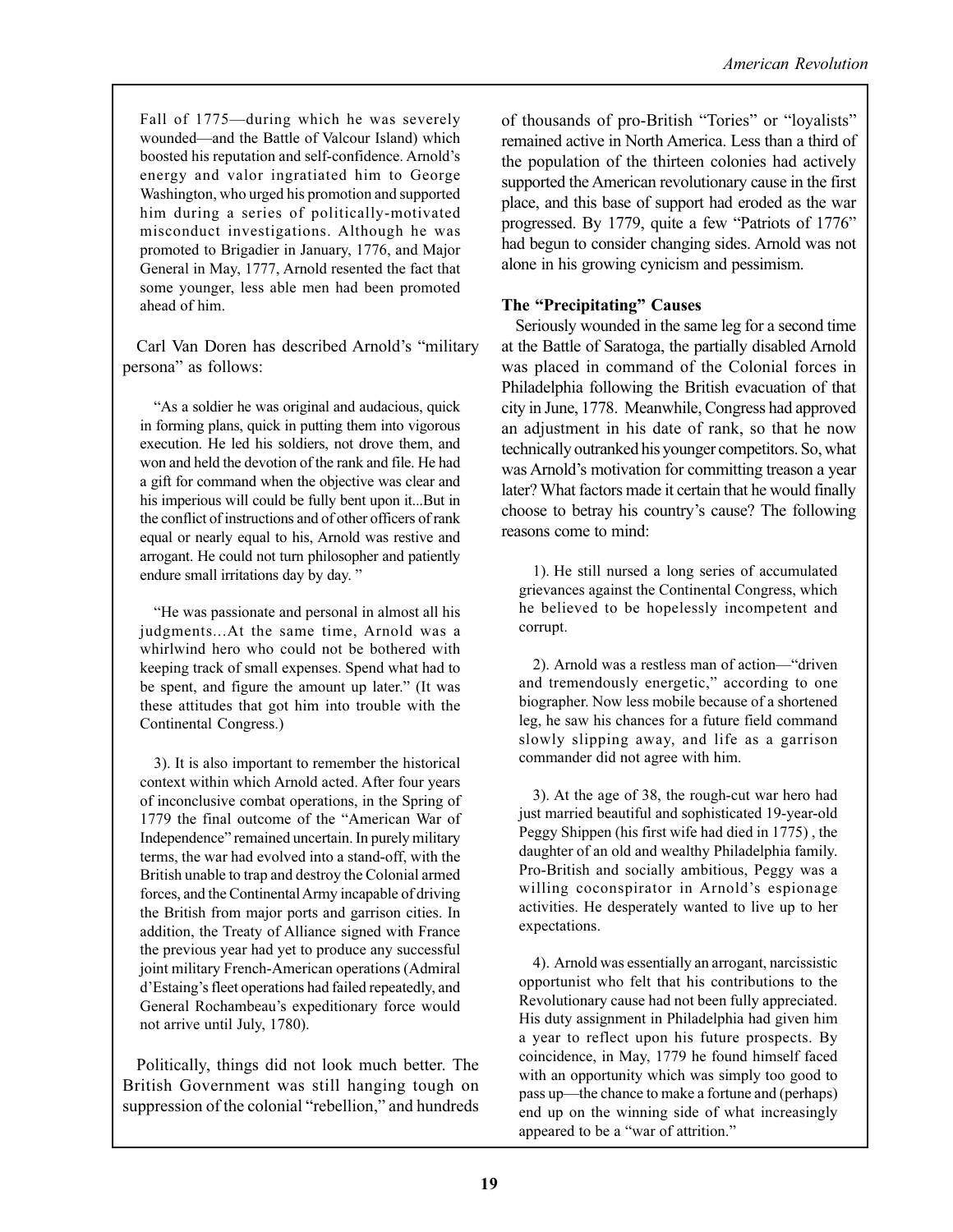The "fortune" Arnold stood to make was not inconsequential. He first demanded 10,000 pounds for his services, but General Clinton demurred. The British became more cooperative after Arnold was put in charge of West Point, however, offering to pay 20,000 pounds, nearly \$750,000 in today's money-if Arnold delivered West Point to them with its garrison and artillery intact. 20,000 pounds was a huge sum in the late 18th century, clearly sufficient to maintain Arnold and his family at a high standard of living anywhere in the world.

### **Implications for US Counterintelligence Today**

What "CI indicators" or changes in Arnold's personality or behavior should his colleagues have noticed? Did any "CI anomalies" occur which should have been noted during the time that Arnold worked for the British? What steps could have been taken to anticipate, pre-empt, or prevent Arnold's treason?

Arnold's defection came as a complete surprise, both to his subordinates and George Washington's intelligence staff. This is remarkable, considering that Arnold remained "an agent in place" for sixteen months (from May, 1779 to September, 1780) after offering his services to the British. Under such circumstances, effective CI awareness and countermeasures should have detected Arnold's protracted negotiations and data sharing with the British Commander-in-Chief, General Henry Clinton. These exchanges made use of both verbal and written messages (some of which were in code). The communications were transmitted via loyalist intermediaries, Peggy Arnold, and Major John Andre, Clinton's aide-de-camp and intelligence coordinator. Much of this correspondence involved protracted bargaining over the terms of his "espionage" contract"-a process which revealed Arnold's haggling skills and exaggerated self-esteem.

Arnold also was a valuable "reporting asset" during this period, warning Clinton of the impending arrival of French troops under Rochambeau and passing vital update information about the defenses of West Point and other Colonial strong points along the Hudson River. In addition, Arnold transmitted "bits and pieces of information" (via letters to Peggy Arnold which she passed to Andre) concerning the planning of what was to become the May-October, 1781 Yorktown campaign. Arnold had been asked to command part of the allied forces being prepared for that operation, and he remained "in the loop" until September, 1780—just eight months before US and French forces moved on Yorktown.

Most of the personal characteristics which made Arnold a dangerous spy also made him an effective military leader and a credible "Patriot." Arnold was certainly not the only arrogant and cantankerous field commander in the Continental Army, and probably no one but his new wife knew exactly what was going on in his mind when he decided to turn his coat. However, the fact that he had been embroiled in such a long series of courts-martial and Congressional investigations, should have raised some official eyebrows when Arnold began to lobby aggressively for command of the strategic Colonial garrison at West Point in May, 1780. Another "ignored" CI indicator was the fact that he also refused the offer of an attractive field command (the ring wing of Washington's army), claiming that he was disabled.

Arnold was an extremely resourceful and clever spy. After taking command of West Point, he used "profiteering" as a cover for his expanding contacts with local Tories whose homes provided opportunities for meetings with Major Andre. Even Arnold's closest aides—probably influenced by the General's past reputation as a smuggler—were taken in by this ploy. Arnold and the British used classic espionage tradecraft to cloak their conspiracy. These measures included the use of coded communications, clandestine signals, passwords, pseudonyms, safehouses, clandestine meetings, intermediaries, and-in an effort to distract Arnold's pursuers immediately following his defection—a diversion (a feigned "nervous breakdown") staged by his wife.

Arnold's activities apparently produced no "CI anomalies" that suggested the existence of a spy in the highest ranks of the Continental Army. This fact may be partly explained by the slow pace of communications in the late 1700's, as well as Clinton's understandable reluctance to jeopardize the security of his best-placed agent by acting precipitously on information that could only have been provided by someone at Arnold's level. In addition, the British military intelligence apparatus in North America was aggressive and resourceful,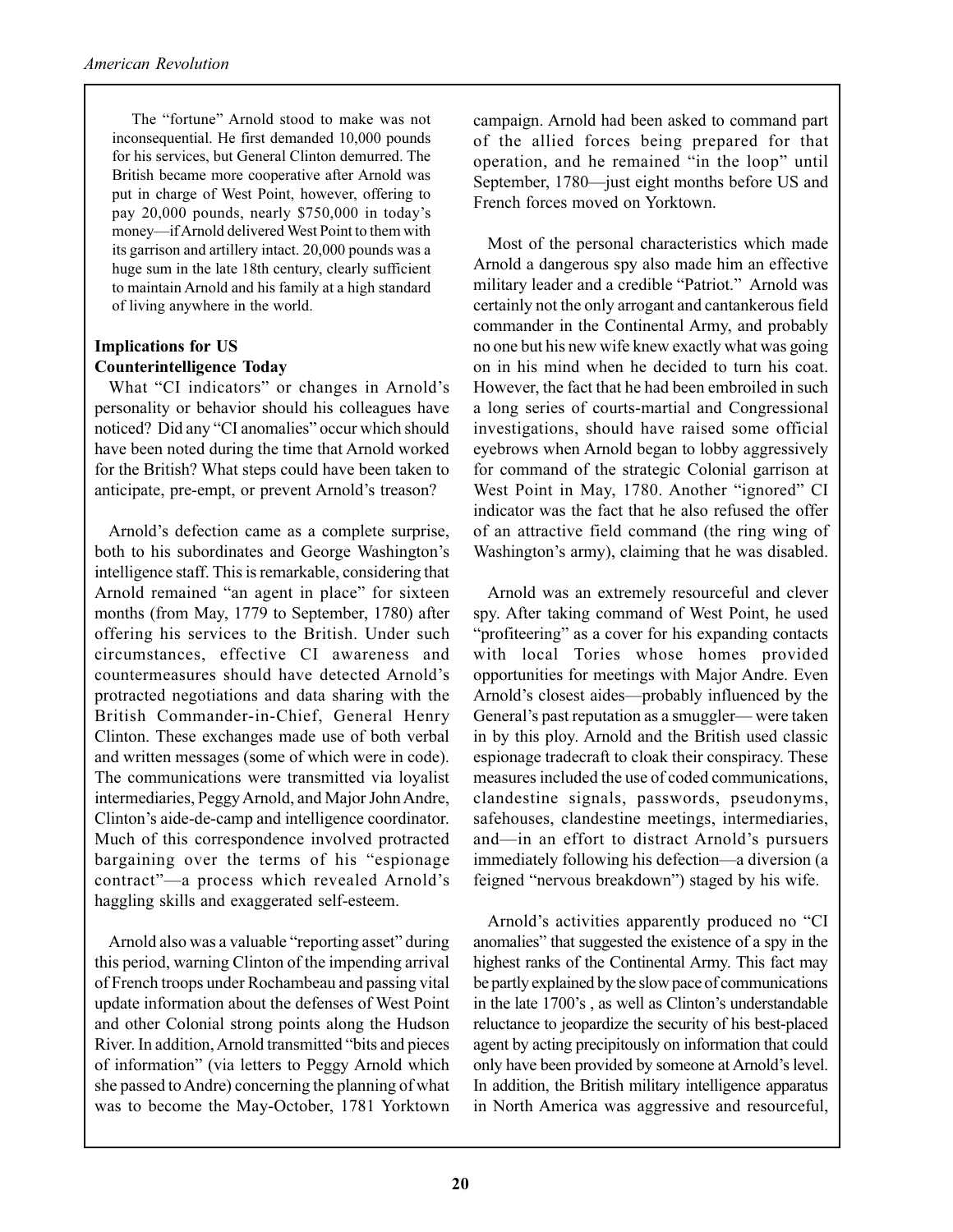and was known to have intercepted and copied sensitive Continental Army documents in the past. For this reason, the British probably felt they did not have to mount a CI deception operation to "screen" Arnold's activities.

## **Epilogue for a Spy**

Although he had failed to fulfill his "contract" by delivering the plans of West Point's defenses (these were captured with Major Andre), Arnold was awarded 6,315 pounds in compensation for his lost property. He and his entire family were granted pensions by the British Government. Arnold was made a Brigadier General in the British Army and given command of a "Tory legion" which he had offered to help raise. In January, 1781 he led a 1600man force in a raid against Hampton Roads, Virginia. Continuing up the James River, Arnold's troops attacked Rebel artillery positions near Jamestown and briefly looted and occupied Richmond.

Despised and ultimately rejected by the British, in the long run Arnold paid a heavy price for his illgotten "fortune." Ever optimistic and entrepreneurial, for a decade (1782 to 1792) he moved his second family back and forth between Canada and England, seeking social acceptance and commercial opportunities. Arnold's many post-war business ventures achieved limited success, however, and when he died in 1801 he was deeply in debt. Both Arnold and his wife were permanently estranged from their relatives in the newly-independent United States. The three sons from Arnold's first marriage remained in America. Four of his sons by Peggy Shippen (she died in 1804) served in the British Army, one of them becoming a Lieutenant General.

# Dr. Edward Bancroft<sup>19</sup>

Among the many spies the British recruited and placed inside the American Commission in Paris under Benjamin Franklin, was one who had access to every secret move, conversation and agreement negotiated between the American delegation and the intermediaries representing the French government. French support and aid was critical to the American revolutionary cause, without it the dream of American

independence would have expired. Yet, despite the British intelligence success, the government of Lord North was ineffective in stopping American-French activities. The spy, Dr. Edward Bancroft, was never discovered until seventy years after his death when the British government provided access to its diplomatic archives.

Bancroft was born on 9 January 1744 in Westfield, Massachusetts. When he was two years old his father died of an epileptic seizure leaving his mother to care for the family. Five years later, his mother, Mary, remarried and the family moved with her new husband, David Bull, to Hartford, Connecticut. Bull owned "The Bunch of Grapes" tavern which, on 23 May 1781, hosted a meeting between George Washington and General Jean-Baptiste de Vimeur, Comte de Rochambeau, to plan their siege against British General Lord Charles Cornwallis at Yorktown.

While growing up in Hartford, Bancroft studied under Silas Deane, after the latter's graduation from Yale. Two years later, at age 16, Bancroft was apprenticed to a physician in Killingsworth, Connecticut. Then, on 14 July 1763, Bancroft left the colonies for Surinam where he found employment as a medical chief on one of the plantations. Bancroft expanded his medical practice to several additional plantations and also found time to write a study of Surinam's environment. Bancroft soon grew weary of Surinam and in 1766 began one year of travel between North and South America before sailing for England.

After his arrival in London, Bancroft became a physician's student at St. Bartholomew's Hospital. He also published, in 1769, a book titled, "Natural History of Guiana," which brought him to the attention of Paul Wentworth, the colonial agent for New Hampshire in London. Wentworth hired Bancroft to survey his plantation in Surinam with the hope that Bancroft could uncover ways for Wentworth to increase his profits from the land. Bancroft returned to Surinam for several months and then returned to London.

Also in London at the time was Benjamin Franklin, who was the colonial agent for several colonies. Franklin met Bancroft and they became friends. Franklin used Bancroft as a spy to support several of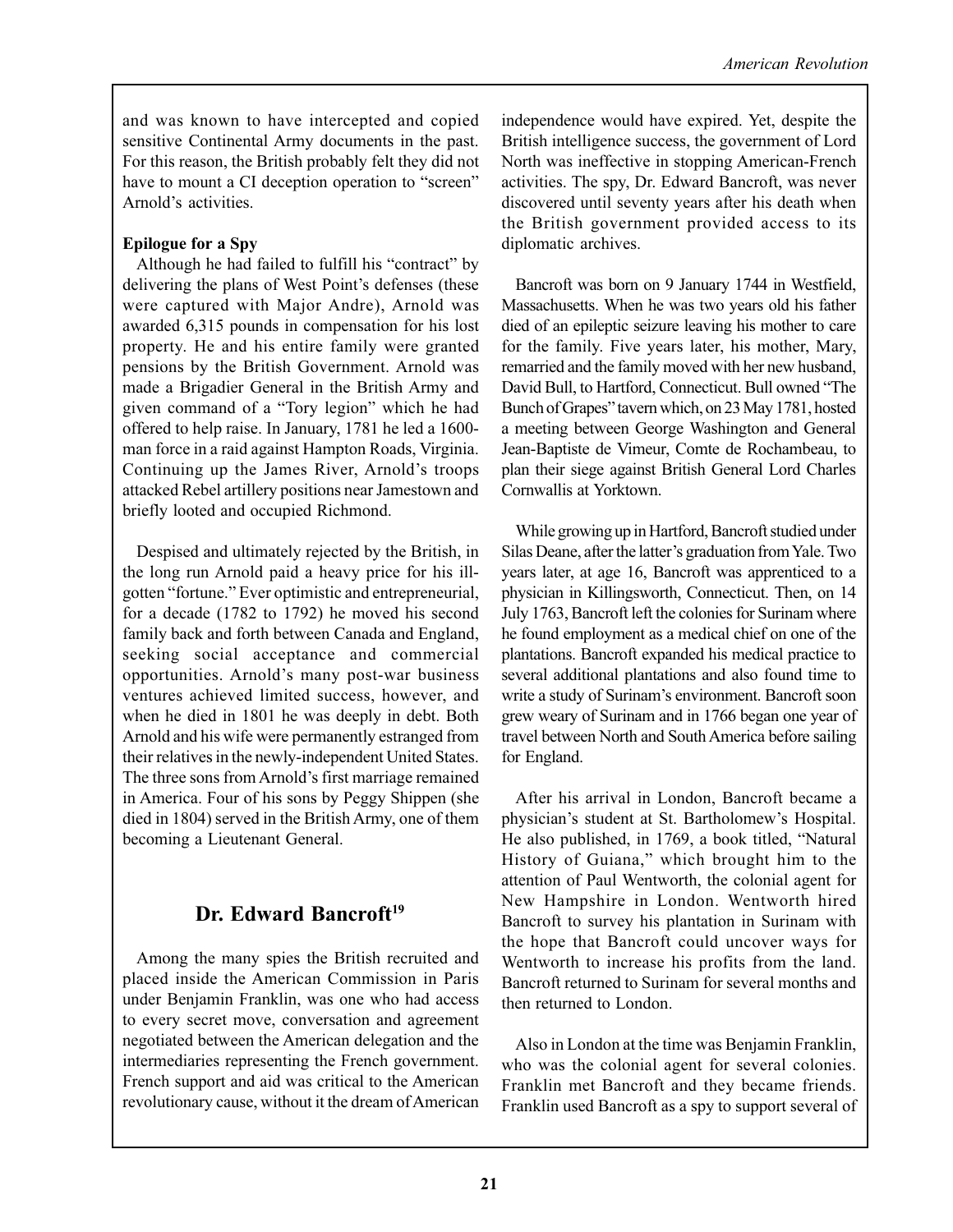Franklin's colonial activities.<sup>20</sup> When Franklin returned to America, it is unknown if Bancroft continued his spying for Franklin but evidence exists that this may have been the case. For example, when the Committee for Secret Correspondence sent Silas Deane to Paris to examine the political climate of France, Franklin provided Deane instructions to contact Bancroft. Deane was told that to arrange the meeting:

"...by writing a letter to him, under cover to Mr. Griffiths, at Turnham Green, near London, and desiring him to come over to you in France or Holland, on the score of old acquaintance. From him you may obtain a good deal of information of what is now going forward in England, and settle a mode of continuing correspondence. It may be well to remit a small bill to defray his expenses in coming to see you, and avoid all political matters in your letter to  $him.$ "21

If Bancroft was not an agent, why is it suggested that the letter be sent to a cover address rather than to Bancroft directly. Deane had been Bancroft's teacher, so it would be natural for a teacher to try to contact a former successful student. Also, Deane's instructions to devise a contact plan to meet with Bancroft adds further proof of some clandestine relationship.

A day after Deane arrived in France, 7 June 1776, he mailed a letter requesting Bancroft come to Paris to discuss some assistance to Deane in procuring



Pierre Augustin Caron de Beaumarchais

goods for Indian trade and enclosing 30 pounds to defray travel expenses. Bancroft agreed and on 8 July both men met in Paris. Deane and Bancroft quickly established a close rapport, so much so that Deane informed Bancroft of his true mission in Paris.

He told Bancroft that he was attempting to devise a clandestine relationship with the French to obtain military aid for the colonies. Bancroft declined an invitation to attend the negotiations between Deane and the French but agreed to serve as Deane's assistant and interpreter during meetings with French agents, Pierre Augustin Caron de Beaumarchais and Monsieur Donatien le Rey de Chaumont. It was at these meetings the details of transferring to the Americans some forty thousand strands of arms, including two hundred cannon with French markings removed, as well as four million lives credit for miscellaneous military supplies.<sup>22</sup>

Deane informed Bancroft that the American objective was to motivate a Bourbon-Prussian coalition against England on the continent to force the British to redirect their power to a continental conflict and leave the colonies alone. The Americans expected the French to agree to the alliance. In fact, French Foreign Minister, Charles Gravier, the Comte de Vergennes was leaning towards war with England when he learned that General Sir William Howe evacuated Boston but wanted to enlist Spain's assistance and agreement to go to war with Portugal, England's ally. The situation changed when the French learned that Britain defeated Washington's forces on Long Island on 27 August 1776.<sup>23</sup>

Bancroft, saying business matters obliged him to return to London, left France on 26 July 1776. Before departing, he agreed to provide Deane with intelligence gleaned from his contacts in England. Despite his agreement to cooperate, Bancroft was troubled by his new role. He had always supported the British Empire's interest but also adhered to the belief that the colonies and the crown had to reconcile their positions through some compromise. He now realized that this was impossible and that French entry into the conflict would destroy the British empire. Bancroft considered informing the British government about Deane's efforts because he was convinced "that the government of France would endeavor to promote an absolute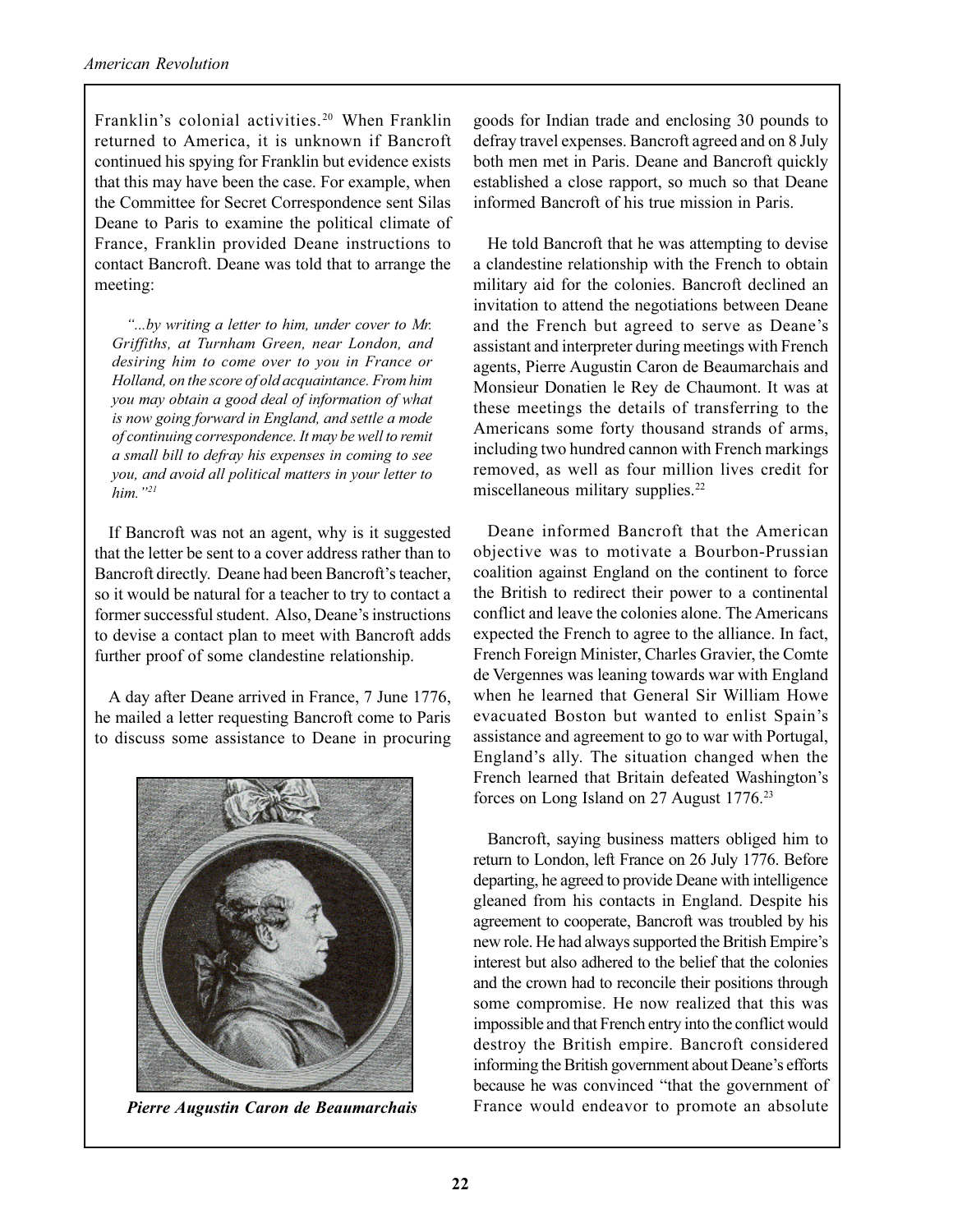separation of the then United Colonies from Great Britain; unless a speedy termination of the revolt by reconciliation, or conquest, should frustrate this project."24

Before Bancroft had an opportunity to contact the British, he was met by Paul Wentworth. Wentworth was recently recruited by William Eden, chief of the British Secret Service,<sup>25</sup> who assigned Wentworth the task of meeting with his old friend to obtain full details of Bancroft's visit to Paris. Wentworth informed Bancroft that the British knew he met and spent several days with Deane. Wentworth asked Bancroft to meet with Eden. Bancroft agreed and shortly thereafter a meeting was held between Bancroft, Eden, and Lords Suffolk and Weymouth to discuss the colonial rebellion. At this meeting, Bancroft was recruited as a double agent for the British. He later wrote of his decision:

"I had then resided near ten years, and expected to reside the rest of my life in England; and all my views, interests and inclinations were adverse to the independency of the colonies, though I had advocated some of their claims, from a persuasion of their being founded in justice. I therefore wished, that the government of this country, might be informed, of the danger of French interference, though I could not resolve to become the informant. But Mr. Paul Wentworth, having gained some general knowledge of my journey to France, and of my intercourse with Mr. Deane, and having induced me to believe that the British Ministry were likewise informed on this subject, I at length consented to meet the then Secretaries of State, Lords Weymouth and Suffolk, and give them all the information in my power, which I did with the most disinterested views."26

When Benjamin Franklin arrived in Paris to take over the negotiations with the French, Lord Suffolk told Bancroft to move to Paris and inject himself in Franklin's circle. In return for his service, Bancroft was offered a life pension of 200 pounds per year, increasing to 500 pounds per year. Bancroft left England on 26 March 1977. After his arrival in Paris, it was not difficult for him to find a position with Franklin, his former friend and mentor. Bancroft was made secretary to the American commission. Also arriving in Paris was Paul Wentworth, who was sent to be Bancroft's handler.

To communicate with the British, Bancroft was instructed in the use of a timed deaddrop. He was told to compose a series of cover letters about gallantry which he was to address to a "Mr. Richards," and sign each with "Edward Edward." Between the lines of his letters, he was to write in secret ink the information he acquired on the French-American partnership. When the letter was complete, he was to place it in a bottle with a piece of string around the bottle's neck. Each Tuesday evening after 9:30, Bancroft was instructed to proceed to the south terrace of the Jardin de Tuilleries where he was to place the bottle in a hole in the roots of a certain box tree. The bottle was retrieved by Thomas Jeans, secretary to British diplomat Lord Stormont, who removed the contents and usually replaced it with taskings for Bancroft. Bancroft later that same evening returned to the drop site to recover the bottle. It is reported that Bancroft provided copies of hundreds of documents to his handlers. For example, it is said that the French-American treaty was in King George's hand 48 hours after its signing, courtesy of Bancroft.

Compliments of Franklin and Deane, who sent Bancroft on frequent secret intelligence missions to London, Bancroft had the luxury of sitting down in a relaxed atmosphere to be debriefed by Lord Suffolk and others. There is some suggestion by historians that Franklin was aware of Bancroft's betrayal, citing Franklin's comment in response to a friend's warning about British spies:

"I have long observ'd one Rule which prevents any Inconvenience from such Practices. It is simply this, to be concern'd in no Affairs that I should blush to have made publick, and to do nothing but what Spies may see & welcome. When a Man's actions are just and honourable, the more they are known, the more his Reputation is increas'd and establish'd. If I was sure, therefore that my Valet de Place was a Spy, as probably he is, I think I should not discharge him for that, if in other Respects I lik'd him." $27$ 

Whether Franklin knew and used Bancroft to pass false information to the British or never knew Brancroft's true status is subject to interpretations of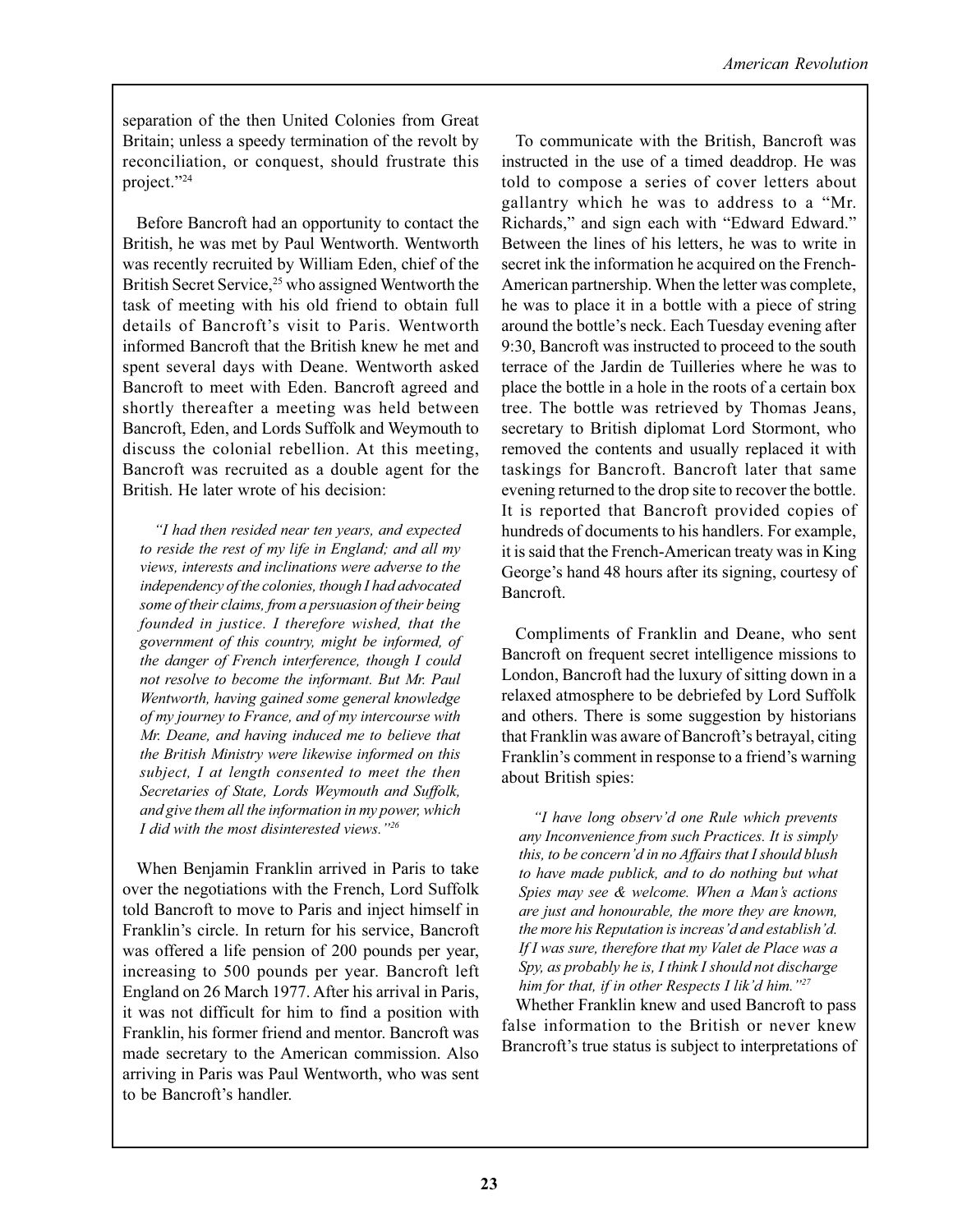the facts because Franklin did not write about it and Bancroft's personal papers were later destroyed by a family member. No matter what the truth is, the fact remains that the British had placed an excellent double agent within the American Commission in Paris who provided a wealth of information on the French-American alliance. Even with Bancroft and the other British agents inside the Commission, the British were unable to take more effective action to destroy or diminish the negotiations and support which lead to the American-French Alliance and the final defeat of the British at Yorktown

### **Secret Writing**

While serving in Paris as an agent of the Committee of Secret Correspondence, Silas Deane is known to have used a heat-developing invisible ink, compounded of cobalt chloride, glycerin and water, for some of his intelligence reports back to America. Even more useful to him later was a "sympathetic stain" created for secret communications by James Jay, a physician and the brother of John Jay. Dr. Jay, who had been knighted by George III, used the "stain" for reporting military information from London to America. Later he supplied quantities of the stain to George Washington at home and to Silas Deane in Paris.

The stain required one chemical for writing the message and a second to develop it, affording greater security than the ink used by Deane earlier. Once, in a letter of John Jay, Robert Morris spoke of an innocuous letter from "Timothy Jones" (Deane) and the "concealed beauties therein," noting "the cursory examinations of a sea captain would never discover them, but transferred from his hand to the penetrating eye of a Jay, the diamonds stand confessed at once."

Washington instructed his agents in the use of the "sympathetic stain," noting in connection with "Culper Junior" that the ink "will not only render his communications less exposed to detection, but relieve the fears of such persons as may be entrusted in its conveyance . . ." Washington suggested that reports could be written in the invisible ink "on the blank leaves of a pamphlet . . .a common pocket book, or on the blank leaves at each end of registers, almanacs, or any publication or book of small value." Washington especially recommended that agents conceal their reports by using the ink in correspondence: "A much better way is to write a letter in the Tory stile with some mixture of family matters and between the lines and on the remaining part of the sheet communicate with the stain the intended intelligence."

# **Other Spies**

#### To Joseph Reed or **Colonel Cornelius Cox**

Head Ouarters, Morris Town, April 7, 1777.

#### Dear Sir<sup>.</sup>

I am informed, there is a certain Mr. Smith, who has been lately taken up by Genl. Lincoln as a Spy and sent to Philadelphia under that Character; I believe, for several reasons that he is the man who was employed by you to act for us, in that capacity, and that the apprehending him is a mistake, which may be attended with ill consequences. Lest he should be precipitately tried and punished, I must beg you will interpose in the affair without delay, and if you find him to be the person I suspect he is, take measures to have him released. I should be glad indeed, that some management might be used in the matter, in order to turn the Circumstance of his being apprehended to a good account. It would be well to make him a handsome present in money to secure his fidelity to us; and contrive his releasement, in such a manner, as to give it the appearance of an accidental escape from confinement. After concerting a plan with him, by which he will be enabled to be serviceable to us, in communicating intelligence from time to time, let him make the best of his way to the Enemy. Great care must be taken, so to conduct the scheme, as to make the escape appear natural and real; there must be neither too much facility, nor too much refinement, for doing too little, or over acting the part, would alike beget a suspicion of the true state of the case. I am etc.

**To Governor William Livingston** 

Head Quarters, Valley Forge,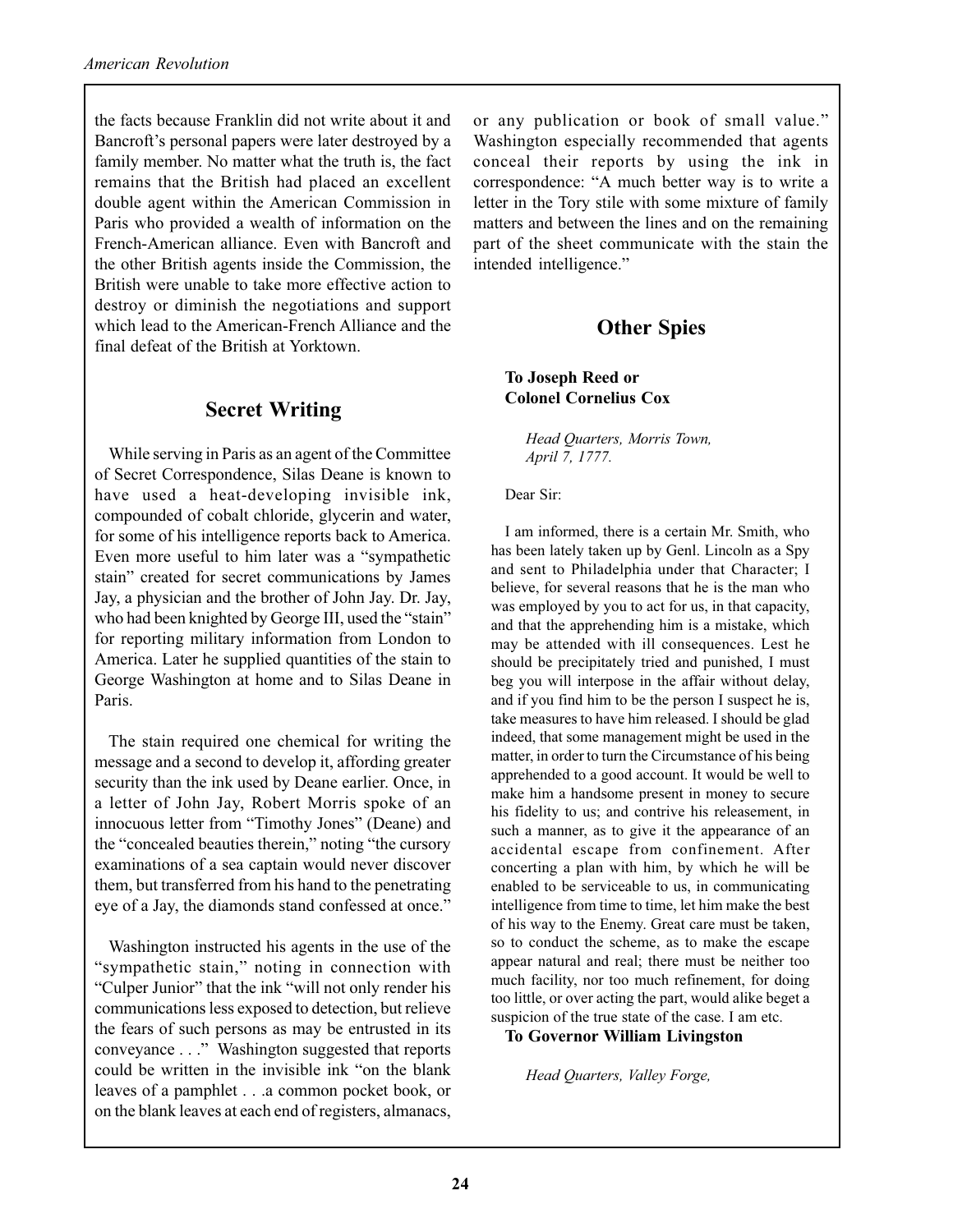January 20, 1778

Sir:

I last night received a Letter from Colo. Dayton, informing me, that John and Baker Hendricks, and John Meeker had been apprehended upon a supposition of carrying on an illegal Correspondence with the Enemy, as they had been several times upon Staten Island and that they were to be tried for their lives in consequence.

In justice to these Men I am bound to take this earliest opportunity of informing you that they were employed by Colo. Dayton last Summer to procure intelligence of the movements of the Enemy while upon Staten Island, for which purpose I granted them passports, allowing them to carry small quantities of Provision, and to bring back a few Goods the better to cover their real designs. Colo Dayton acquaints me that they executed their trust faithfully; this I very well remember, that what intelligence he communicated to me and which he says, came principally thro' them, was generally confirmed by the Event. Upon these Considerations I hope you will put a stop to the prosecution, unless other matters appear against them. You must be well convinced, that is indispensibly necessary to make use of these men to procure intelligence. The persons employed must bear the suspicion of being thought inimical, and it is not in their powers to asset their innocence, because that would get abroad and destroy the confidence which the Enemy puts in them. I have the honour, etc.

#### **To Governor William Livingston**

Head Quarters, Valley Forge, March 25, 1778.

Dear Sir:

I have strong reasons to suspect a Mr. Banskon,<sup>28</sup> late a Captain of Marines in our service, of being in the employ of the enemy as a Spy. His family lives at Princeton. We have nothing against him that amounts to proof, and to seize him at present would answer no end; but to put it out of our power to detect and punish him. It were to be wished, your Excellency, without discovering our suspicions could fall upon some method to have him well watched, and, if possible, find out something to ascertain the fact. He is lately from Philadelphia and has offered me his services in that way, as he proposes to return in a few days, taking this Camp in his way. If in the mean time any circumstances should arise within your knowledge you will be pleased to transmit it to me. I am etc.

#### **To Colonel Stephen Moylan**

Head Quarters, April 3, 1778.

Sir:

By command of his Excellency, I am to desire, you will send a corporal and six Dragoons, with a Trumpeter to Head Quarters, without loss of time. They are wanted to escort the Commissioners on our part who are to meet on the subject of a General Cartel. You need not be told they must be picked Men and horses, must make the best possible appearance, must be very trusty and very intelligent. They should also be of the same regiment.

The General reminds you again of the necessity of keeping your Officers close to their quarters and duty; and of letting no attention be wanting to put the cavalry under your command, on the best footing you can, both with respect to condition and discipline.

There is a certain Mr. Bankson late of the Continental marines, who has a family at Princeton. We suspect him to be a spy to Mr. Howe, though he offers himself as one to us. We wish to find out his true history. He left this camp the 24th of March, on pretense of making a visit to his family, and is now returned with renewed offers of service. It is doubted whether he has not, in the mean time, been at Philadelphia. The General wrote some days since to Governor Livingston, requesting he would take measures to explore Mr. Bankson's conduct and views. He directs you immediately to see the Governor and learn from him, if he has been able to make any discovery, and to take cautious methods to ascertain whether Bankson has been at home, since he left camp, how long, and when he left home, in short any thing that may throw light upon his designs. Let him hear from you as soon as possible about the he subject. Manage the business with caution and address. Yours Affectionately.

#### **To Governor William Livingston**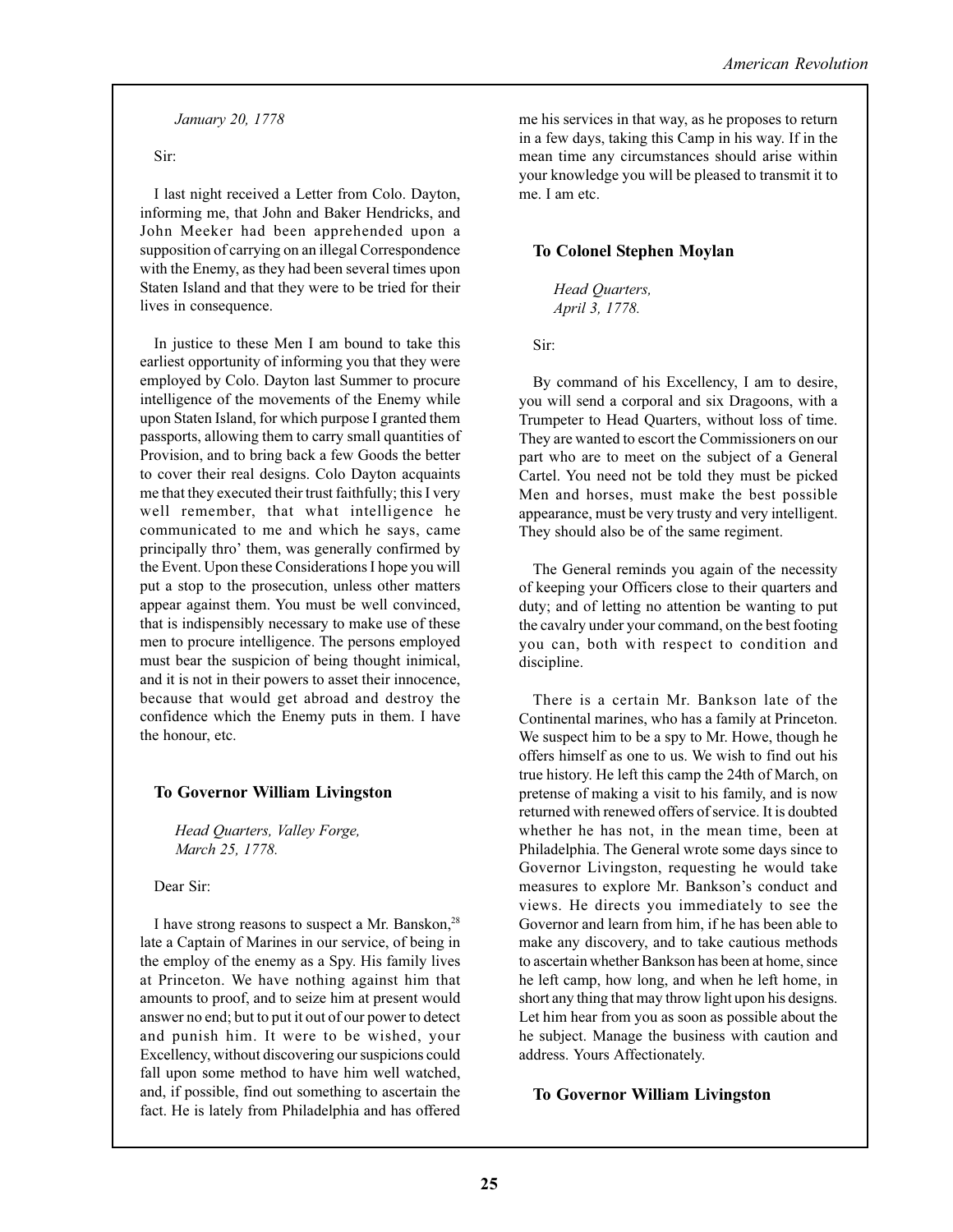Head Quarters, Valley Forge, June 1, 1778.

#### Dear Sir:

I am honoured with yours of the 23rd and 29th Ultimo. The person who delivered me your letter of the 17th was one of our hired Expresses. He now out upon duty, but when he returns I will inquire how he came by the letter. The Christian name of Bankson, who I begged the favor of you to keep an eye upon, is Jacob<sup>28</sup>, but as I am now satisfied concerning him, you need not trouble yourself further in the matter....

#### **To Brigadier General William Swallowed**

Head Quarters, Valley Forge, June 1. 1778.

Dear Sir:

I received yours of the 30th May: A person, who I sent down to Chester to observe the movements of the Fleet, left that place on Sunday at dusk, he informs me that upwards of one hundred Sail had come down from Philadelphia and that they had not stopped near Wilmington, but proceeded towards the Capes. If this is so, it is a plain proof that they have no design to land any body of Men to molest our Stores. Captn. McLane who commands a scouting Party upon the Enemy's lines has been this Morning as near Philadelphia as Kensington, from whence he has a full view of the Harbour, he says very few ships remained and those chief armed Vessels. If therefore, upon sending an Office to Chester and another to Wilmington, you find that the Vessels have gone down and are below New Castle, you are immediately to join me, with your whole continental force. I am &ca.

P.S. Bring up your Tents with you and your lightest Baggage, as you will probably march immediately Northward.

#### **To The Board Of General Officers**

Head Quarters, Valley Forge, June 2, 1778.

#### Gentlemen:

The Adjutant General has directions to send you one Shanks<sup>29</sup> formerly an Officer in the 10th Pennsylvania Regiment, charged with being a spy for the Enemy. There is a British deserter a serjeant of Grenadiers, who will attend as a Witness against him. His own confession is pretty ample. But to make the evidence as full as possible, I have directed Col. Morgan to send up the persons, who took the criminal, in order to ascertain the circumstances of his apprehension. To avoid the formality of a regular trial, which I think in such a case ought to be dispensed with, I am to request you will examine him and report the result; and if his guilt is clear, his punishment will be very summary.<sup>30</sup> If the Witnesses expected from Colonel Morgan, should not arrive speedily, so that it would detain the Board too much to wait for them; they may proceed to the examination, without them, but if it shod appear that their presence may materially affect the merits of the inquiry, I would wish it not to be brought to a conclusion. If it should be thought unessential, I should be glad the examination may be definitive. I am, etc.

P.S. I wish your report to be as full as possible, clear as to the criminality of the person, expressive of your opinion whether he is a proper subject for an example, and what kind of punishment may be most proper.

#### **General Orders**

Head Quarters, W. Plains, Monday, September 14, 1778.

Parole St. Augustine. Countersigns Salem, Sandown.

#### After Orders

At a General Court Martial held in the Highlands January the 13th, 1778, by order of Major Genl. Putnam whereof Colo. Henry Sherburne, was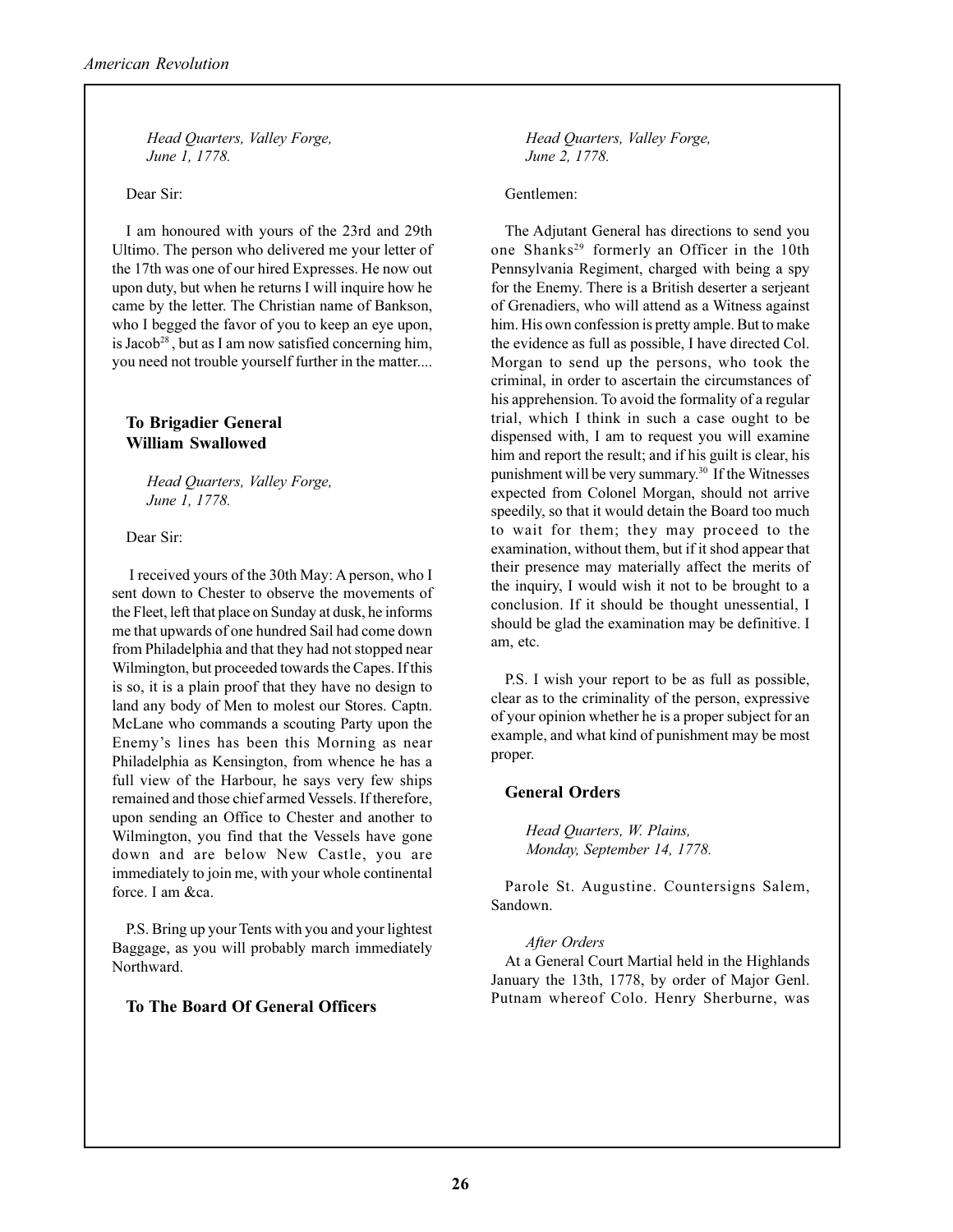President, Matthias Colbhart of Rye, in the State of New-York, was tried for holding a Correspondence with the Enemy of the United States, living as a Spy among the Continental Troops and enlisting and persuading them to desert to the British Army, found guilty of the whole Charge alledg'd against him and in particular of a breach of the 19th Article of the 13th Section of the Articles of War and therefore sentenced to be punished with Death, by hanging him by the Neck until he is dead.<sup>30</sup> Which Sentence was approved of by Major General Putnam. His Excellency the Commander in Chief orders him to be executed tomorrow morning nine o'Clock on Gallows Hill.

#### **To Major General Alexander McDougall**

Head Quarters, Middle Brook, March 25, 1779.

Dear Sir

I duly received your favour of the 20th instant. Mr.  $H$ .  $\frac{31}{1}$  has just delivered me that of the 22nd. (The Letter and inclosures referred to in it are not yet come to hand.) I have had a good deal of conversation with Mr. H--- He appears to be a sensible man capable of rendering important service, if he is sincerely disposed to do it. From what you say, I am led to hope he is; but nevertheless, if he is really in the confidence of the enemy, as he himself believes to be the case, it will be prudent to trust him with caution and to watch his conduct with a jealous eye.

I always think it necessary to be very circumspect with double spies. Their situation in a manner obliges them to trim a good deal in order to keep well with both sides; and the less they have it in their power to do us mischief, the better; especially if we consider that the enemy can purchase their fidelity at a higher price than we can. It is best to keep them in a way of knowing as little of our true circumstances as possible; and in order that they may really deceive the enemy in their reports, to endeavor in the first place to deceive them. I would recommend, that the same rule should be observed in making use of Mr. H—, who notwithstanding the most plausible appearances may possibly be more in earnest with the enemy than with us. By doing this we run the less risk and may derive essential benefit. He is gone on to Philadelphia.

Which so far as it affected the troops under your command you will be pleased to assist me in executing as speedily as possible. I am, etc.

#### **To Major General Alexander McDougall**

Head Quarters, Middle Brook, March 28, 1779.

Dear Sir:

I yesterday Evening was favd. with yours of the 21st instant with the several inclosures to which it refers.

<sup>32</sup> is gone to Philada. and will call upon me in his way back. In my last I took the liberty to drop you a hint upon the subject of the danger of our putting too much confidence in persons undertaking the office of double Spies. The person alluded to in the present instance appears very sensible, and we should, on that account, be more than commonly guarded until he has given full proofs of his attachment. The letter directed to Genl. Haldimand<sup>33</sup> was evidently intended to fall into our Hands. The manner of contriving that, and some other circumstances, makes me suspicious that he is as much in the interest of the enemy as in ours. I am etc.

#### Joseph Hyson<sup>34</sup>

Joseph Hyson was a Marylander, living in London where he was an unemployed seaman. While carousing among the bars, he met William Carmichael, a fellow Marylander and personal secretary to Silas Deane in Paris, who was visiting England and also liked to frequent the shadier sites of London. The two men became very close friends. When Carmichael was sent to England to recruit seamen to command privateers and munitions ships clandestinely fitted in France, he approached Hyson, who readily agreed because he was broke and wanted, he said, to see America again.

After Hyson was recruited by Carmichael, he was approached by Reverend John Vardill, a British agent of William Eden, an under-secretary of state, who directed British intelligence during the early years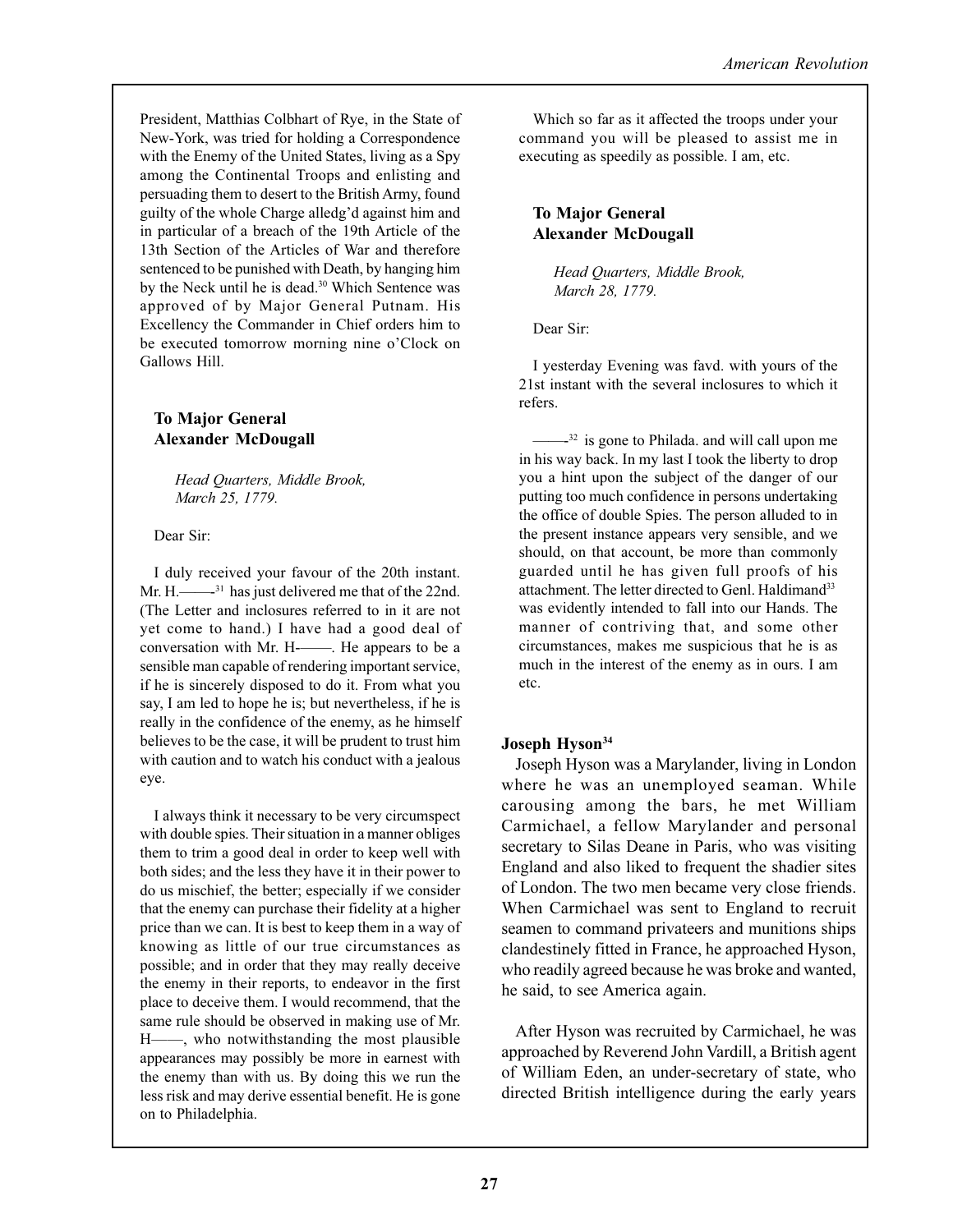of the American Revolution. The meeting took place on 12 February 1777 and Hyson agreed to work for British intelligence. A plan, briefed to the British Admiralty which gave its approval, was devised whereby Hyson would slip out of England for France. After Hyson's arrival in France, he was to collect coastal and other maritime information on the country while waiting to take possession of one of the ships. Once he commanded a ship, he was to use elaborate signals, worked out with the British navy to make it appear that the ship was captured rather than Hyson having sailed it into British hands.

Hyson safely arrived in France and, while his ship was being fitted, he spent a great deal of time with Carmichael and the American Commissioners, Benjamin Franklin and Silas Deane. Hyson also began to collect data on French ports and shipping which he passed to Lt. Col. Edward Smith, a British intelligence officer. Carmichael detected Hyson's spy activities for Smith but did not reveal them to any of the American Commissioners. In fact, Carmichael offered to help Hyson obtain American dispatches, an offer Smith believed could help the British recruit Carmichael.<sup>35</sup> The British did try to recruit Carmichael but he rejected there overtures.

Benjamin Franklin and Silas Deane decided to send the Commissioners' important dispatches to the Continental Congress earlier than expected and selected a Captain Folger to take them aboard his ship. To get the dispatches to Captain Folger, Captain Hyson was selected as the courier. Hyson traveled to Havre, France where he turned over the dispatch pouch to Folger. Folger, after his arrival in America, gave the pouch to the Committee of Correspondence of the Continental Congress. When the Committee opened the pouch, they discovered a wad of blank paper. While the substituted pouch was on its way to America, Hyson delivered the real pouch to Lt. Col. Smith in London, who immediately turned it over to William Eden. Eden, in turn, displayed the entire pouch contents to King George III, who was often a harsh critic of the spies, alluding to his mistrust of them.

Hyson was paid for his services. Lord North gave him 200 pounds and a promise of 200 pounds a year. "He was an honest rascal, and no fool though

apparently stupid."36 An apt remark considering that Hyson returned to France to renew his contact with the American Commissioners. He could not understand why the Commissioners rejected any contact with him. The only one who came to visit him was Carmichael. He failed to realized that Carmichael was directed to make contact with him in order to get Lt. Col. Smith to come to Paris to meet with the Commissioners.

The Commissioners wanted to use Smith as a broker to determine if the British government was agreeable to negotiating a peace. When word was received on 30 November 1777 that General John Burgoyne surrendered, this plan was shelved. Hyson's value to the Commissioners was ended although he was offered the job of taking some dispatches to America. He refused. The French told him to leave their country or be arrested as a spy.

Hyson requested funds from Smith, who sent the request to Eden. Eden responded that he would support giving Hyson 40 pounds if Hyson would set sail and try to overtake either Silas Deane or Carmichael who had departed France in separate ships carrying dispatches. Hyson left for England, where he signed on a man-ofwar, the Centaur, in which he was a key player in betraying an American munitions ship to the British. This is the last anyone heard of Hyson.

#### Lydia Darragh

Though it has been disputed as to accuracy and, indeed, truth, the story of Lydia Darragh deserves mention. Darragh, listening through a paper-thin wall of her home where British officers met, learned of British plans for the 4 December march on Philadelphia. Smuggling her notes in a "dirty, old needlebook" she was able to report the British would march out on 4 December and surprise General Washington at Whitemarsh with their superior forces against Washington's unprepared Continentals.

She reported that there would be 5,000 men under General William Howe, 13 pieces of cannon, baggage wagons and 11 boats on wheels, or pontoon equipment. The British did pull out of Philadelphia with more than 5,000 men on the night of 4 December, rolled through the city going in the wrong direction toward the Schuylkill River. Washington's intelligence and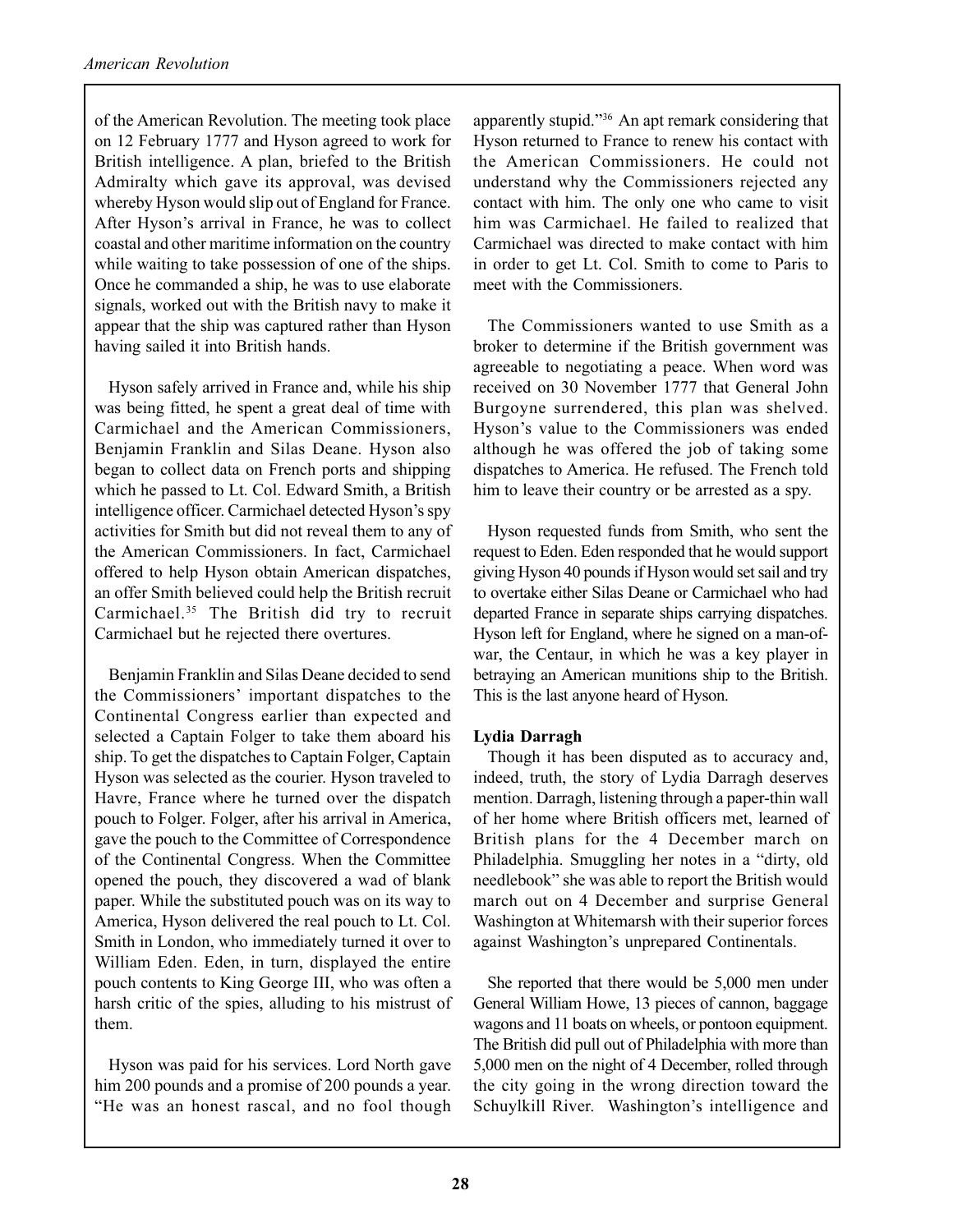estimates were correct. He had strengthened the front, not the rear, and the British surprise failed.

After a day of confrontation, Howe withdrew to Philadelphia "like a parcel of damned fools." It was to his report of the Whitemarsh fiasco that General Charles Cornwallis first appended his view that the conquest of America was impossible. On other occasions, Lydia concealed reports in shorthand only her older brother, Lt. Charles Darragh could read, and covered them as buttons which her 14 year-old son wore on his clothing when traveling on regular visits to her brother. Charles would then decode the shorthand and deliver the report to Washington.

#### **James Armistead**

James Armistead was a slave who, with his master's permission, joined Marquis de Lafayette's service when the young French General arrived in Williamsburg in March 1781. Armistead had repeated success in penetrating the British lines and bringing out intelligence on Cornwallis' forces. Lafayette later commended the agent's "essential services," noting "His intelligences from the enemy camp were industriously collected and more faithfully reported."

As a courier between Lafayette and American agents in the Norfolk area, Armistead won this accolade from Lafayette: "He properly acquitted some important communications I gave him." But, the most valued role of this agent involved deception. Posing as a refugee, he crossed Cornwallis's lines, where he was recruited as a British spy and dispatched back against Lafayette.

Lafayette prepared a false order from himself to General Daniel Morgan, in which Morgan was instructed to move non-existent troop replacements into certain positions. With the properly crumpled and abused letter in hand. Armistead returned to the British, reporting that he had found no changes in the American position, but displaying the torn paper that he claimed to have found along the roadside, but could not read.

Cornwallis accepted the bait and did not learn he had been tricked until Lafayette completed the military operation. Cornwallis, during a courtesy visit to Lafayette after the British defeat at Yorktown, recognized Armistead on Lafayette's staff, and realized for the first time that his trusted agent, had, in actuality, been an American agent.

Following the war, the Virginia Assembly voted James Armistead his freedom and in later years approved both a bonus and a lifetime pension for his intelligence work, conducted "at the peril of his life." James reciprocated the honor, adopting the new surname, Lafayette.

#### **John Honeyman**

John Honeyman was denounced by George Washington as a traitor as part of a plan to get the American spy a warm welcome when he fled to the British lines. The "traitor" label worked so well that once Honeyman, who used the cover of butcher and horse trader, had his house raided by patriots. In order to expedite Honeyman's return, Washington issued order that Honeyman, upon returning to American lines, was to be "captured alive" and taken to Washington directly so that Washington could interrogate the "dangerous rascal" personally.

Honeyman, would of course, subsequently manage to escape back to British lines and provide deception information, as he did in telling the Hessians that Washington was not prepared to attack Trenton on Christmas.

#### **Daniel Bissell**

On 8 June 1783, Sargeant Daniel Bissell of the 2nd Connecticut Regiment was awarded the Honorary Badge of Military Merit, one of three men in the American Revolution to be cited with the award now known as the Military Order of the Purple Heart. Bissell was bestowed the award for his work as a military spy.

In August 1781, Lt. Col. Robert Harrison, Washington's aide-de-camp, dispatched Bissell into New York to gather intelligence. Finding he could not exfiltrate the city, he masqueraded as a Loyalist and joined Benedict Arnold's provincial regiment. For over a year, Bissell gathered intelligence, committing it to memory.

In September 1782, he was able to escape through British lines and report to Washington. Not only was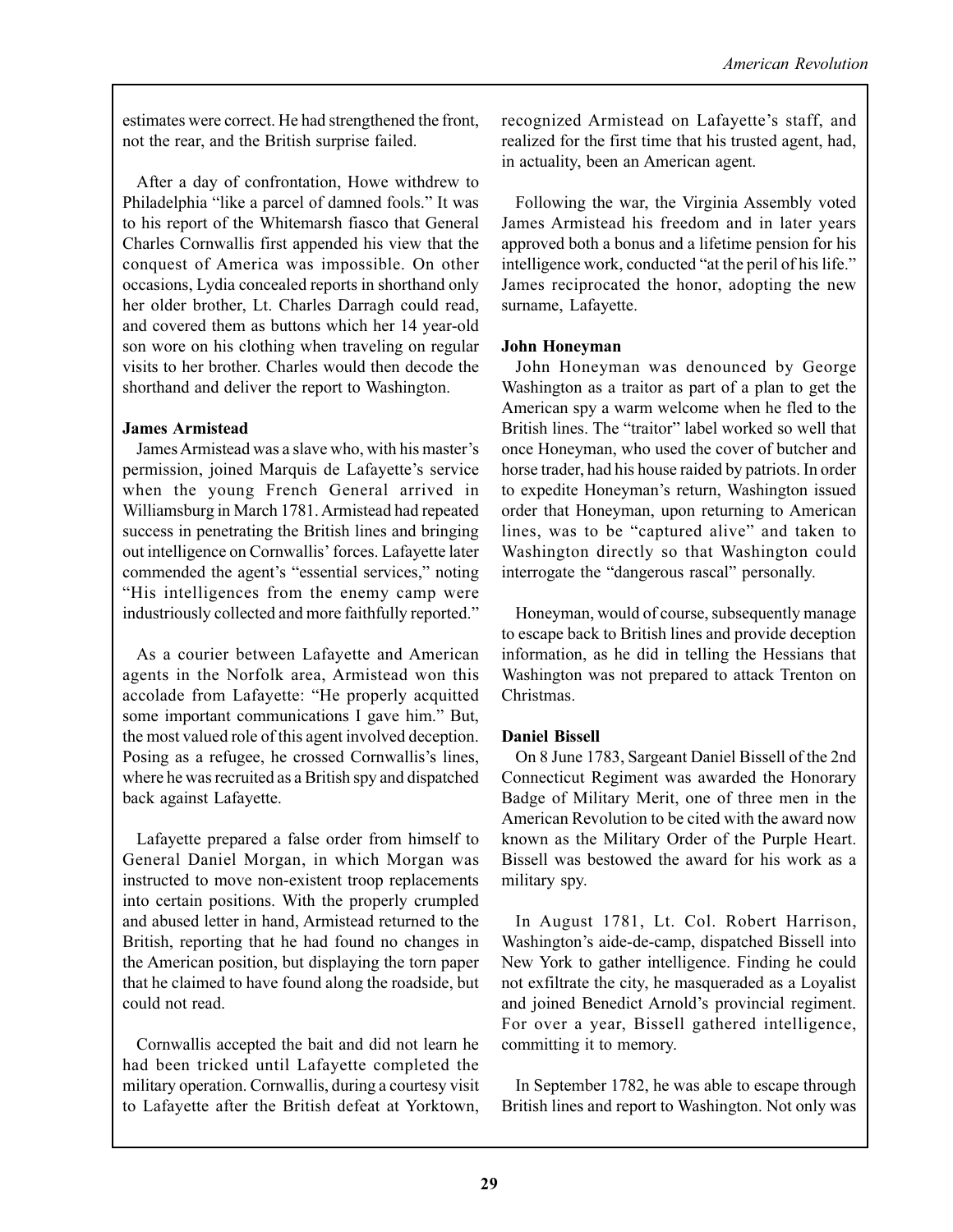Bissell able to report first-hand on British fortifications, and intelligence gathered from others, he was able to present a twelve-month analysis of the British method of operation, which Washington commended him on.

Bissell's ideological motivation became clear when he refused both an honorable discharge and a pension for his work as an intelligence agent for Washington; he felt the nation could ill-afford the loss of his services, and he believed the nation should not be tasked with the pension payments.

#### David Gray

David Gray, a captain in the 1st Massachusetts, was highly effective in obtaining intelligence about the Loyalists and their plotting, which earned him the attention of Washington, who employed him as a spy. Gray made a number of trips to Conneticut and Long Island, New York and finally managed an introduction to Col. Beverly Robinson at British intelligence headquarters. He was recruited by Robinson as a courier to carry letters to Tories in New York, Conneticut, Vermont, and New Hampshire, which he did; after first delivering them to Washington for examination. After about a year with the British, he was sent to Canada with dispatches from Sir Henry Clinton.

# The XYZ Affair

In 1798 a political scheme by three emissaries from French Foreign Minister, Charles Maurice de Talleyrand, outraged the American public, when it surfaced in the United States. The three emissaries, known by the initials, X, Y, and Z, attempted to bribe three American commissioners, who were seeking a treaty of commerce and amity with France. The uproar cause by the attempted bribe led to a complete break in relations with France and an undeclared naval war for two years.

The French, upset by the Jay Treaty of 1794 between the United States and Great Britain, giving Great Britain favored-nation status, felt the Americans were becoming too pro-British. The French were at war with Great Britain and began to seize American ships on the high seas looking for contraband believed headed for British ports. Suffering staggering financial losses, American ship owners demanded reprisals against the French.

In December 1796, the American minister to France, Charles C. Pinckney, tried unsuccessfully to present his credentials to the French Directory. This diplomatic slap in the face resulted in a heated outcry in America against the French. John Adams, the newly elected President, desired better relations with France and to avoid war. On 31 May 1797 he named a three-member commission, Pinckney, John Marshall and Elbridge Gerry, to negotiate with the French government. However, when they arrived in Paris in October 1797 to begin negotiations on a new commercial and friendship treaty, the French Directory refused to meet them. Instead, Talleyrand sent three emissaries to meet with them.

The emissaries advised the American commissioners that a "gift" of \$25,000 to the Foreign Minister and a loan of \$10 million to France was a prerequisite to any negotiations. Two other conditions demanded by the emissaries was an apology by the President for his past critical remarks about France and a reaffirmation by the United States of the old Franco-American Alliance of 1778. Although diplomatic bribes were customary, Pinckney, furious from twiddling his thumbs waiting for an appointment with Talleyrand, said, "Not a sixpence." His diplomatic note to President Adam was more articulate, "Millions for defense but not one cent for tribute."

The American commissioners decided to appeal to Talleyrand directly in a diplomatic note. Talleyrand did not respond for two months and when he did, his reply was terse. He blamed the Americans for the problems, said the President should have sent only Republicans (Pinckney and Marshall were Federalists) to negotiate and stated he would deal only with Gerry. Talleyrand also said that if Gerry left France, war between the two countries was likely. Although the commissioners made no concessions to the French, Pinckney and Marshall returned to the United States, leaving Gerry in France. Gerry's presence in France did not sit well with the Americans and President Adams recalled him.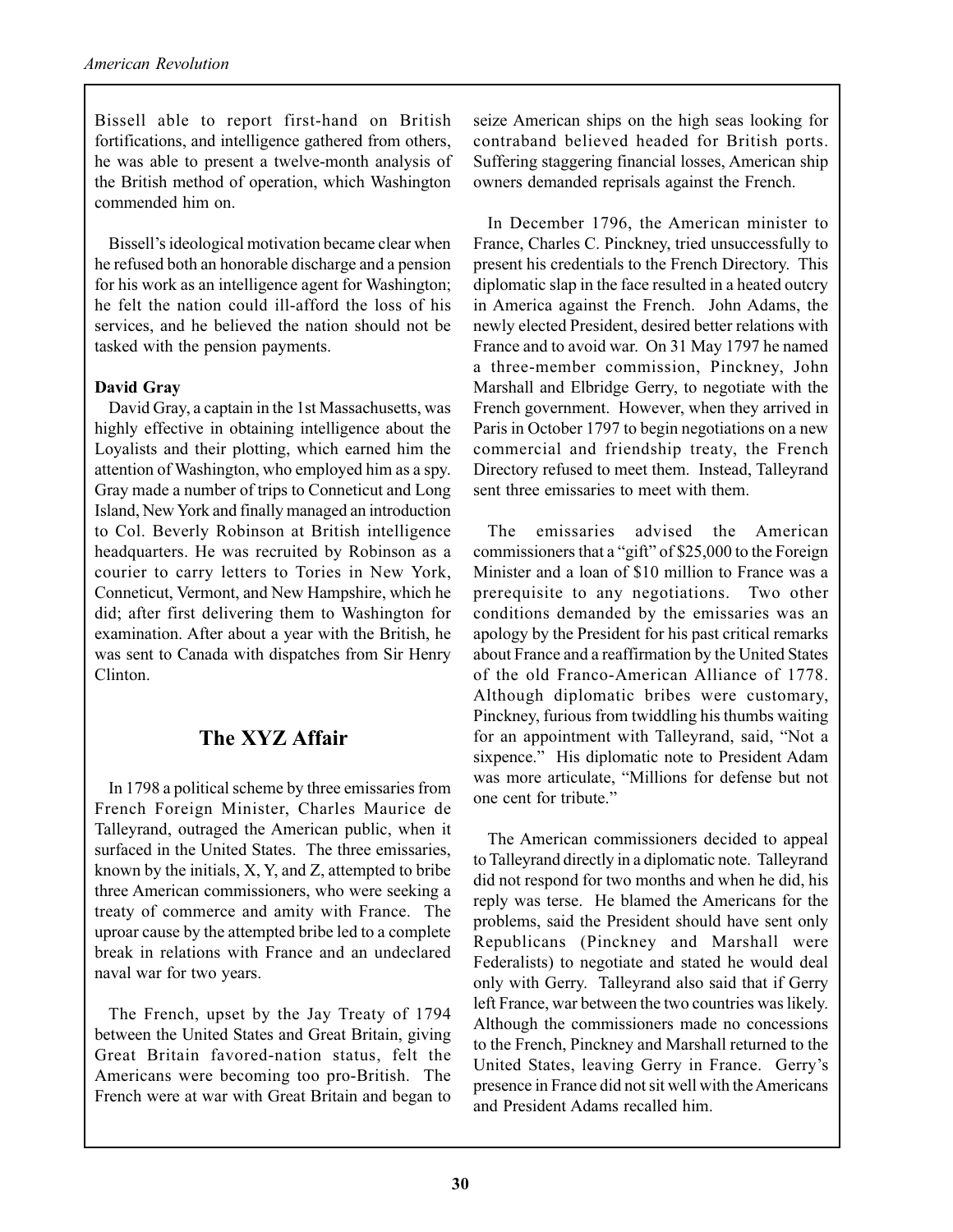President Adams informed Congress about the failed mission and provided Congress with the XYZ correspondence. The Federalists were overjoyed by the news. Alexander Hamilton suggested raising an army of 10,000 men. George Washington said he would come out of retirement to lead the new army, but in title only. Washington wanted Hamilton as his second-in-command. President Adams, fearful of promoting Hamilton over several Revolutionary War officers, who then might lead a coup against him, decided to authorize the building of 40 frigates and lesser warships. An undeclared naval war ensued for two years (1798-1800) in which American naval forces captured 84 armed French ship while only losing one. The Convention of 1800 ended the fighting. The diplomatic dispute ended six months later when Napoleon Bonaparte officially received the American commissioners to France.

# **The Burr Conspiracy**

When Vice President Aaron Burr killed Alexander Hamilton in a duel in 1804, he also killed his chance to be president. Wanted for murder in New York, he fled the state and went to Philadelphia. Realizing that he had no future on the east coast, Burr, in a frantic effort to salvage his destroyed political power and heavily in debt, conceived a plan to seek political fortunes beyond the Alleghenies. He first contacted the British Minister, Anthony Merry, living in Philadelphia. He offered Merry his services in any efforts by Great Britain to take control over the western part of the United States. Merry, who hated the United States, wrote his Foreign Ministry that while Burr was notoriously profligate, nevertheless, his ambition and spirit of revenge would be useful to the British government. Merry became a strong supporter of Burr's schemes.

One of Burr's schemes was to organize a revolution in the West, take the Ohio and Mississippi Valleys and form them into a separate republic. His other scheme was to establish a republic bordering the United States by seizing Spanish possessions. To gain further support for his plans, Burr approached an old friend, General James Wilkinson; both had served as aides to then Colonel Benedict Arnold during the Quebec expedition. Wilkerson played a crucial role in the conspiracy for he not only conspired with Burr but conspired against him.

Wilkinson, after being commissioned a captain in the Continental Army in 1776, rose rapidly in rank and position. Assigned as aide-de-camp to General Horatio Gates, Wilkinson became involved in a plot, called the Conway Cabal, to replace George Washington as commander-in-chief with Gates. Wilkinson, himself, leaked aspects of the plot, probably believing in doing so he could gain some advantage for himself, but his scheme and the original plot failed. Wilkinson lost his job and military honors but kept his rank.

Despite this reversal, Wilkinson proceeded with several conspiracies. Replacing George Rogers Clark as leader in Kentucky, Wilkinson embarked on an attempt to separate Kentucky from Virginia. At the same time, he reasoned that an opportunity existed to make money from national resentment toward Spain. He traveled to New Orleans, where he convinced the Spanish authorities he was secretly working for the partition of the United States. He offered his services to the Spaniards, who identified him as "agent 13" in Spanish messages. Washington and Hamilton both thought that Wilkinson was a spy for the Spanish but felt that his loyalty could be purchased with a promotion.

Not satisfied with his intrigues involving Kentucky statehood and working an agent for the Spanish, Wilkinson accepted in 1792 a commission as brigadier general of a volunteer army fighting Indians north of the Ohio River. He then contrived to replace his commander, General "Mad Anthony" Wayne. Wilkinson succeeded only because Wayne died in 1796. He then seized Detroit from the British and became its military governor. His administration was short-lived as the citizens protested his greed and he returned to the South.

After arriving in the South, Wilkinson wheeled and dealed in land speculation and lucrative Army contracts and contrived to become governor or surveyor-general of the Mississippi Territory. President George Washington became uneasy about Wilkinson's activities and ordered his surveillance. Wilkinson discovered the surveillance and was able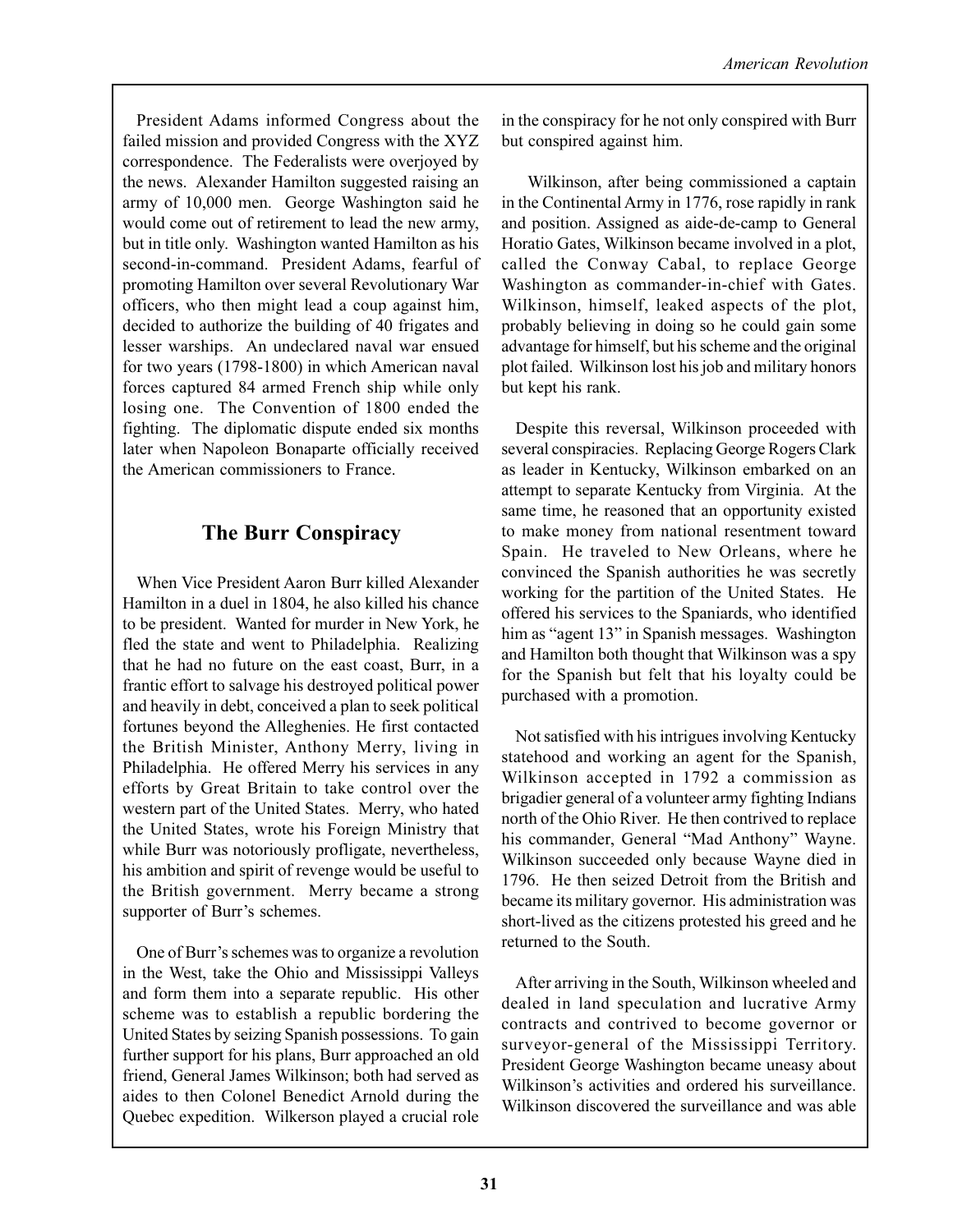to have the surveillant withdrawn. Presidents John Adams and Thomas Jefferson did not share Washington's distrust of Wilkinson. In fact, in 1803 Jefferson fully trusted Wilkinson that he commissioned him to be one of two individuals to take formal possession of the Louisiana Purchase from the French.

In New Orleans, Wilkinson returned to his old ways and acted on Spanish fears concerning Florida, which was Spanish territory until 1819. For his ruse he received a \$12,000 bribe. He purchased a boatload of sugar, took it to New York to sell and while there began secret negotiations with Burr, Jefferson's vice-president.

Burr, aware that war between the United States and Spain over boundary disputes was a possibility because of various Spanish conspiracies to achieve control of the lower Mississippi Valley, made covert plans with Wilkinson to invade and colonize Spanish territory in the West. They also schemed to establish an independent "Empire of the West" on a Napoleonic model. The conspirators even considered invading and annexing Mexico to add to their empire with New Orleans as capital.

Burr was dropped from the presidential ticket by Jefferson and in April 1805 commenced to put his plans into motion. He again approached the British via Minister Merry. He informed Merry that Louisiana was ready to break with the United States and once it did all the western country would follow suit. To be successful, Burr requested that Britain assure his protection, provide him with a half of million dollar loan, and dispatch a British naval squadron to the mouth of the Mississippi River. The British might have entertained Burr's requests but Prime Minister Pitt died and was succeeded by Charles James Fox, a life-long friend of the United States. Fox considered the Merry-Burr discussions indiscreet, dangerous and damnable and recalled Merry to England on June 1, 1806. Having failed to secure British aid in an attempt to separate western states from the United States, Burr then headed west across Pennsylvania. In Pittsburgh, he procured a riverboat and embarked down the Ohio River. He stopped to visit Harman Blennerhassett, a wealthy, gentleman-scholar and Irish emigrant, who lived with his wife Margaret on an island in the middle of the river. Burr explained his plan to Blennerhassett, who

enthusiastically expressed his support by giving Burr money. Burr used the funds to later purchase the Batrop lands on the Ouachita River, in present-day northern Louisiana, to serve as his base of operations into the Southwest.

Burr continued down the river to New Orleans. recruiting frontiersmen, filibusters, adventurers, and others along the way. When he arrived in New Orleans in 1806, he was fervently welcomed because his game plan to colonize or conquer the Spanish possessions touched an appealing cord in many of the people. As rumors of his plan reached Washington, the political establishment suspected that Burr was talking treason. Wilkinson, who was stationed on the Sabine River on the Spanish border with the United States, learned of Washington's reaction and decided to inform on Burr to avoid being charged with treason himself. On November 25, 1806 a courier arrived in Washington carrying a dispatch for President Jefferson. In the dispatch, Wilkinson warned President Jefferson about Burr's threatening plan. Jefferson ordered Burr arrested and he was apprehended in late 1806 near Nachez, Mississippi, while attempting to flee into Spanish territory.

In May 1807, Burr was tried for treason in front of U.S. Chief Justice John Marshall in the circuit court at Richmond, Virginia. Jefferson prepared an account of Burr's criminal activity for Congress and wanted to present it to the court but Marshall requested President Jefferson appearance instead. The President refused, consequently establishing a precedent for future presidents. Marshall, who was not on amicable terms with Jefferson found Burr not guilty, explaining that Burr committed no overt act of treason. Although innocent of the charges against him, Burr was never able to overcome the accusations. He died in New York City in 1836.

In 1805, Jefferson appointed Wilkinson governor of the Louisiana Territory. To distance himself from Burr, Wilkinson made an effort to cozy up to Jefferson. His effort was successful as he averted indictment by the Richmond, Virginia grand jury investigating Burr. These efforts, however, caused him to neglect his duty as governor. The situation became so serious that troops were deployed to calm an angry populace, upset by his mismanagement.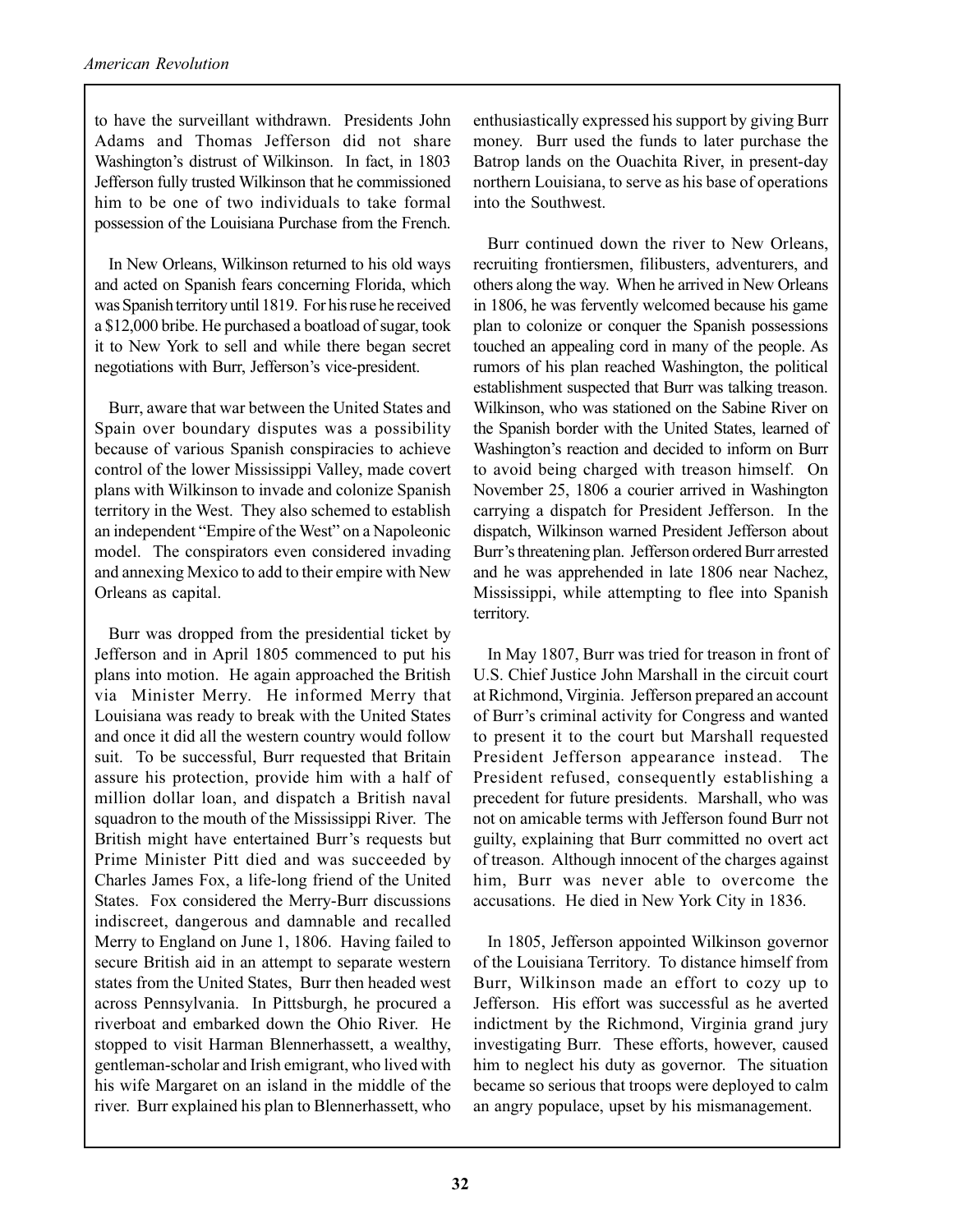After his wife died in 1807, Wilkinson appeared to lose the shrewdness that saved him in the past. He was reappointed by Jefferson to govern Louisiana but his administration was so openly corrupt that President Monroe ordered a court-martial in 1811. The court found him not guilty. Even his military acumen failed him. During the war of 1812, he made a complete mess of the campaign against Montreal that he lost his commission in the Army.

Wilkinson refused to give up and in 1812, at the age of 64, he once more attempted to defraud the Spanish. Using the cover as agent for the American Bible Society, he traveled to Mexico City to seek a Texas land grant. He secured the grant, but died in 1825 before fulfilling all of its provisions.

# The Alien and Sedition Acts 1798

Following publication of the XYZ correspondence, Congress passed the Alien and Sedition Acts. Prompted by a spirit of nationalism by the Federalists, the real targets of the acts were the anti-Federalist editors and pamphleteers of English and French extraction. The Alien Acts were never enforced but did cause a number of French refugees to flee the country or go into hiding. The Sedition Act extended the jurisdiction of the federal courts but there was serious questions as to its constitutionality. The law was never challenged in court. In 1812 the Supreme Court ruled that the federal courts do not have common law jurisdiction in criminal cases. Of the twenty-five persons arrested under the Sedition Act only ten were convicted.

#### The Naturalization Act-June 18, 1798

An Act supplementary to and to amend the act, entitled "An act to establish an uniform rule of naturalization," and to repeal the act heretofore passed on that subject.

Section 1. Be it enacted..., That no alien shall be admitted to become a citizen of the United States, or of any state, unless ... he shall have declared his intention to become a citizen of the United States, five years, at least, before his admission, and shall, at the time of his application to be admitted, declare and prove, to the satisfaction of the court having jurisdiction in the case,

that he has resided within the United States fourteen years, at least, and within the state or territory where, or for which such court is at the time held, five years, at least, besides conforming to the other declarations, renunciations and proofs, by the said act required, any thing therein to the contrary hereof notwithstanding: Provided that any Alien, who was residing within the limits, and under the jurisdiction of the United States, before...(January 29, 1795,...may, within one year after the passing of this act-and any alien who shall have made the declaration of his intention to become a citizen of the United States, in conformity to the provisions of the act (of Jan. 29, 1795), may, within four years after having made the declaration aforesaid, be admitted to become a citizen, in the manner prescribed by the said act, ... And provided also, that no alien, who shall be a native, citizen, denizen or subject of any nation or state with whom the United States shall be at war, at the time of his application, shall be then admitted to become a citizen of the United States....

Section 4. And be it further enacted, That all white persons, aliens,...who, after the passing of this act, shall continue to reside in any port or place within the territory of the United States, shall be reported,...to the clerk of the district court of the district, if living within ten miles of the port or place, in which their residence or arrival shall be, and otherwise, to the collector of such port or place, or some officer or other person there, or nearest thereto, who shall be authorized by the President of the United States, to register aliens: and report, as aforesaid, shall be made in all cases of residence, within fortyeight hours after the first arrival or coming into the territory of the United States, and shall ascertain the sex, place of birth, age, nation, place of allegiance or citizenship, condition or occupation, and place of actual or intended residence within the United States, of the alien or aliens reported, and by whom the report is made....

**Section 5.** And be it further enacted, That every alien who shall continue to reside, or who shall arrive, as aforesaid, of whom a report is required as aforesaid, who shall refuse or neglect to make such a report, and to receive a certificate thereof, shall forfeit and pay the sum of two dollars; and any justice of the peace, or other civil magistrate, who has authority to require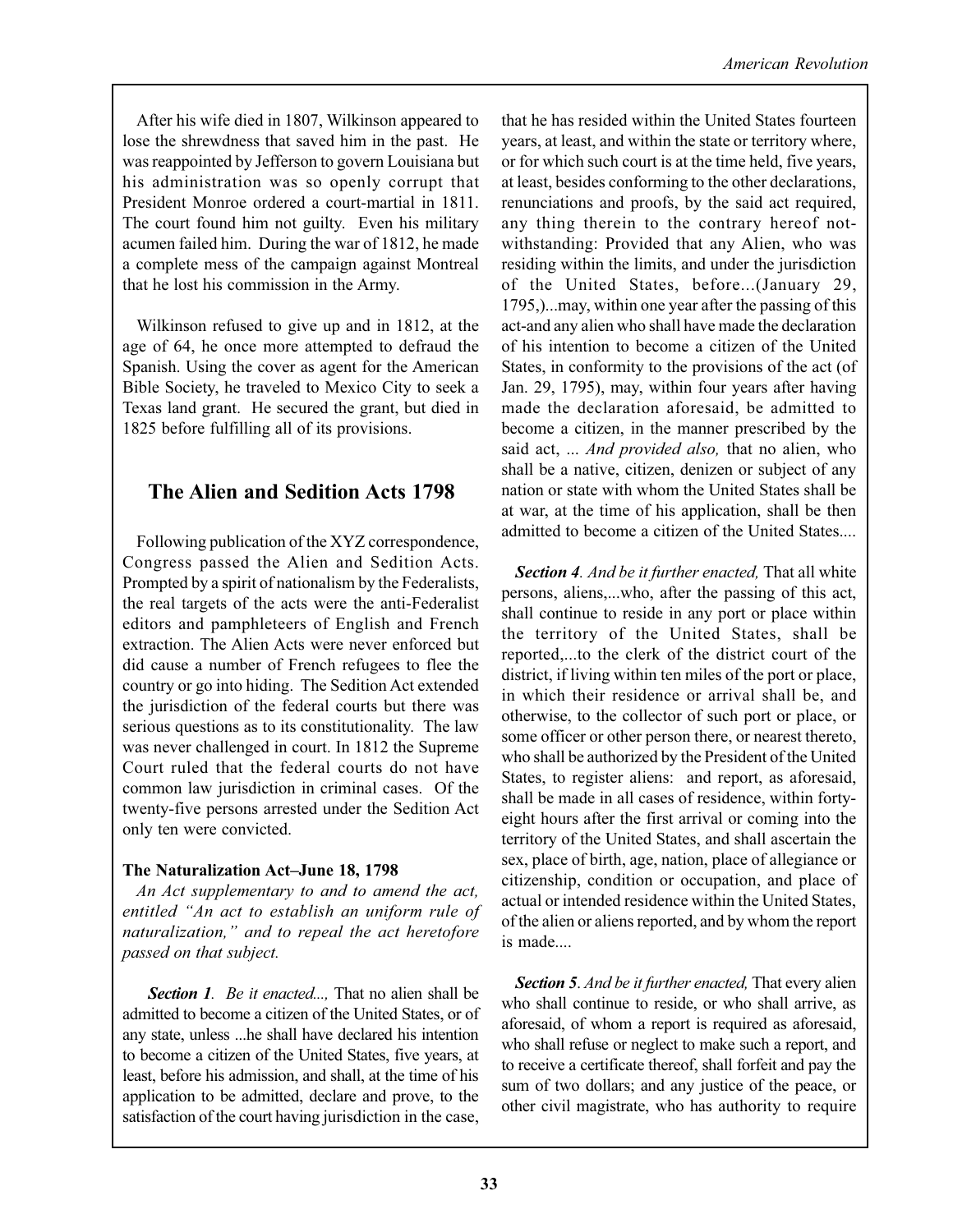surety of the peace, shall and may, on complaint to him made thereof, cause such alien to be brought before him, and there to give surety of the peace and good behavior during his residence within the United States, or for such term as the justice or other magistrate shall deem reasonable, and until a report and registry of such alien shall be made, and a certificate of such surety, such alien shall and may be committed to the common goal, and shall be three held, until the order which the justice or magistrate shall and may reasonable make, in the premises, shall be performed....

#### 2. The Alien Act-June 25, 1798 **An Act concerning Aliens**

Section 1. Be it enacted..., That it shall be lawful for the President of the United States at any time during the continuance of this act, to *order* all such aliens as he shall judge dangerous to the peace and safety of the United States, or shall have reasonable grounds to suspect are concerned in any treasonable or secret machinations against the government thereof, to depart out of the territory of the United States, within such time as shall be expressed in such order, which order shall be served on such alien by delivering him a copy thereof, or leaving the same at his usual abode, and returned to the Office of the Secretary of State by the marshal or other person to whom the same shall be directed. And in the case any alien, so ordered to depart, shall be found at large within the United States after the time limited in such order for his departure, and not having obtained a *license* from the President to reside therein, or having obtained such a *license* shall not have conformed thereto, every such alien shall, on conviction thereof, be imprisoned for a term not exceeding three years, and shall never after be admitted to become a citizen of the United States. Provided always, and be it *further enacted*, that if any alien so ordered to depart shall prove to the satisfaction of the President, by evidence to be taken before such person or persons as the President shall direct, who are for that purpose hereby authorized to administer oaths, that no injury or danger to the United States will arise from suffering such alien to reside therein, the President may grant a license to such alien to remain within the United States for such time as he shall judge proper, and at such place as he may designate. And the President may also require of such alien to enter into a bond to

the United States, in such penal sum as he may direct, with one or more sufficient sureties to the satisfaction of the person authorized by the President to take the same, conditioned for the good behavior of such alien during his residence in the United States, and not violating his license, which license the President may revoke, whenever he shall think proper.

**Section 2.** And be it further enacted, That it shall be lawful for the President of the United States, whenever he may deem it necessary for the public safety, to order to be removed out of the territory thereof, any alien who may or shall be in prison in pursuance of this act; and to cause to be arrested and sent out of the United States such of those aliens as shall have been ordered to depart therefrom and shall not have obtained a license as aforesaid, in all cases where, in the opinion of the President, the public safety requires a speedy removal. And if any alien so removed or sent out of the United States by the President shall voluntarily return thereto, unless by permission of the President of the United States, such alien on conviction thereof, shall be imprisoned so long as, in the opinion of the President, the public safety may require....

Section 6. And be it further enacted, That this act shall continue and be in force for and during the term of two years from the passing thereof.

#### The Alien Enemies Act-July 6, 1798 **An Act respecting Alien Enemies**

Section 1. Be it enacted..., That whenever there shall be a declared war between the United States and any foreign nation or government, or any invasion or predatory incursion shall be perpetrated, attempted, or threatened against the territory of the United States, by any foreign nation or government,... all natives, citizens, denizens, or subjects of the hostile nation or government, being males of the age of fourteen years and upward, who shall be within the United States, and not actually naturalized, shall be liable to be apprehended, restrained, secured and removed, as alien enemies. And the President of the United States shall be, and he is hereby authorized,... to direct the conduct to be observed, on the part of the United States, towards the aliens who shall become liable, as aforesaid; the manner and degree of the restraint to which they shall be subject, and in what cases, and upon what security their residence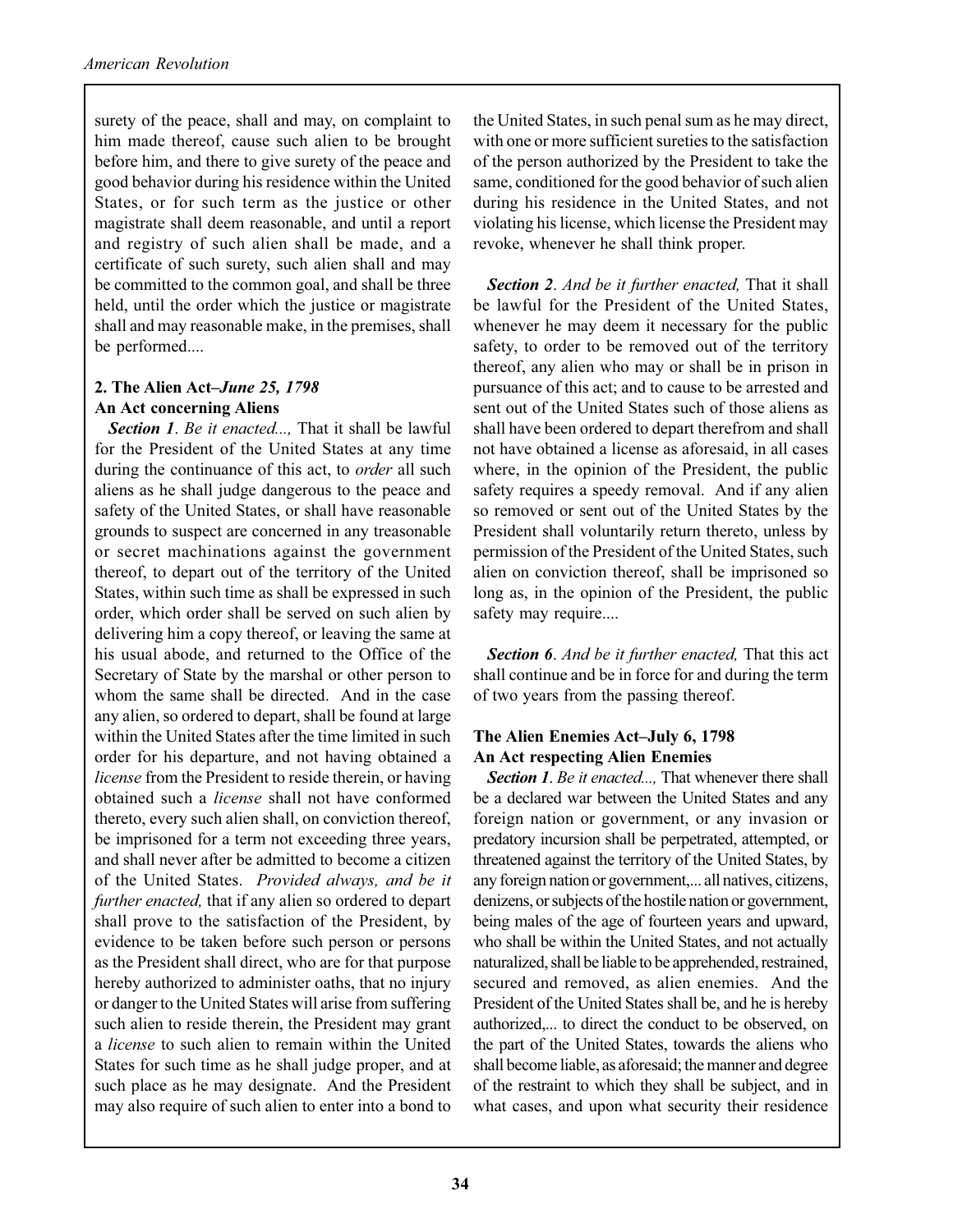shall be permitted, and to provide for the removal of those, who, not being permitted to reside within the United States, shall refuse or neglect to depart therefrom; and to establish any other regulations which shall be found necesary in the premises and for the publlic safety....

#### The Sedition Act-July 14, 1798

An Act in addition to the act, entitled "An act for the punishment of cerain crimes against the United States."

**Section 1.** Be it enacted..., That if any persons shall unlawfully combine or conspire together, with intent to oppose any measure or measures of the government of the United States, which are or shall be directed by proper authority, or to impede the operation of any law of the United States, or to intimidate or prevent any person holding a place of office in or under the government of the United States, from undertaking, performing or executing his trust or duty; and if any person or persons, with intent as aforesaid, shall counsel, advise or attempt to procure any insurrection, riot, unlawful assembly, or combination, whether such conspiracy, threatening, counsel, advice or attempt shall have the proposed effect or not, he or they shall be deemed guilty of a high misdemeanor, and on conviction, before any court of the United States having jurisdiction thereof, shall be punished by a fine not exceeding five



**Revolutionary Soldier** 

thousands dollars, and by imprisonment during a term not less than six months nor exceeding five years; and further, at the discretion of the court may be holden to find sureties for his good behavior in such sum, and for such time, as the said court may direct.

**Section 2.** That if any person shall write, print, utter, or publish, or shall cause or procure to be written, printed, uttered or published, or shall knowingly and willingly assist or aid in writing, printing, uttering or publishing any false, scandalous and mallows writing or writings against the government of the United States, or either house of the Congress of the United States, or the President of the United States, with intent to defame the said government, or either house of the said Congress, or the said President, or to bring them, or either of them, into contempt or disrepute; or to excite against them, or either of any of them, the hatred of the good people of the United States, or to stir up sedition within the United States, or to excite any unlawful combination therein, for opposing or resisting any law of the United States, or any act of the President of the United States, done inpursuance of any such law, or of the powers in him vested by the constitution of the United States, or to resist, oppose, or defeat any such law or act, or to aid, encourage or abet any hostile designs of any foreign nations against the United States, their people or government, then such person therof convicted before any court of the United States having jurisdiction thereof, shall be punished by a fine not exceeding two thousand dollars, and by imprisonment not exceeding two years.

**Section 3.** That if any person shall be prosecuted under this act, for the writing or pusblishing any libel aforesaid, it shall be lawful for the defendant, upon the trial of the cause, to give in evidence in his defense, the truth of the matter contained in the publication charged as libel. And the jury who shall try the cause, shall have a right to determine the law and the fact, under the direction of the court, as in other cases.

**Section 4.** That this act shall continue to be in force until March 3, 1801, and no longer....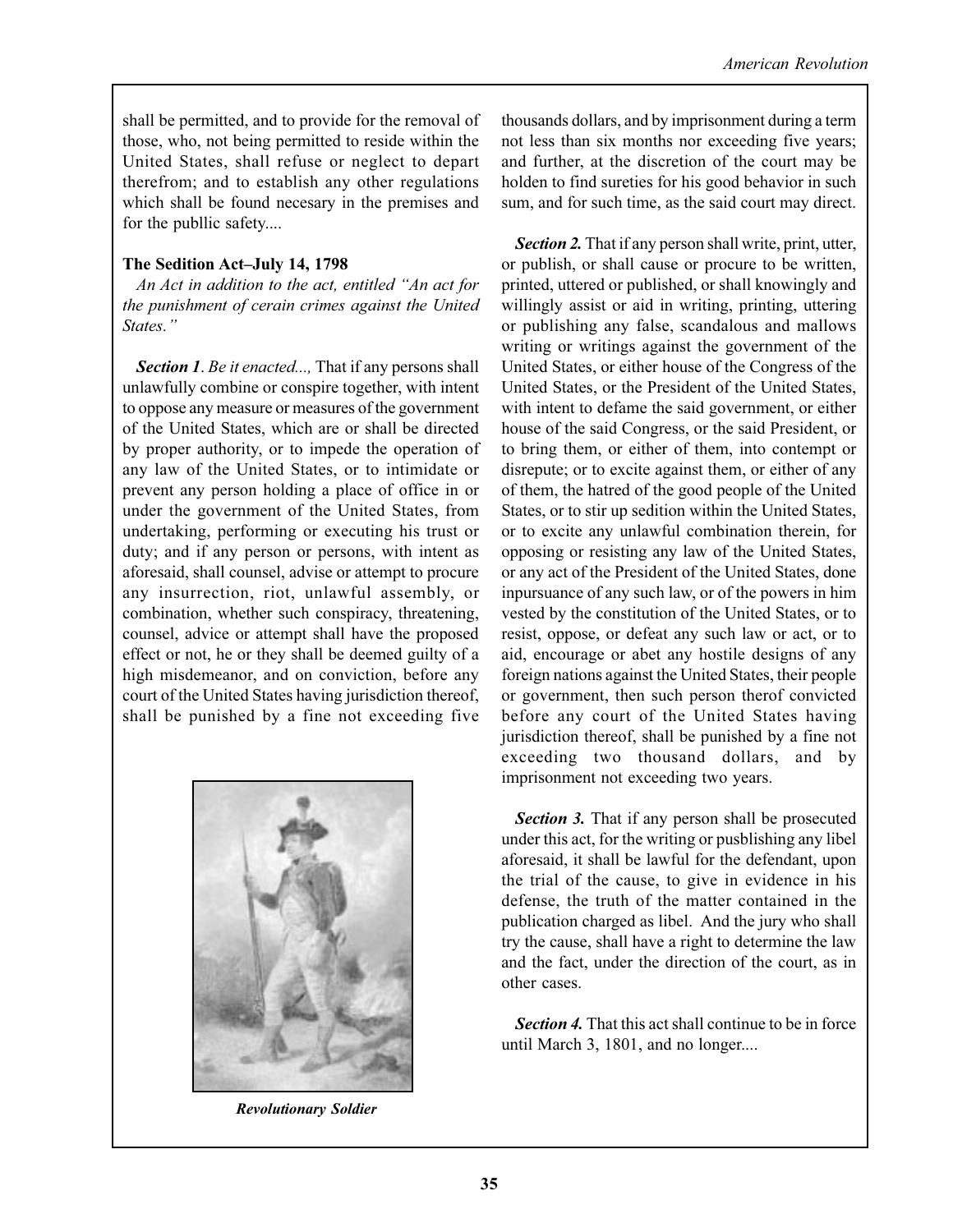# **American Revolution Bibliography**

- Arnold, Benedict. Daybook of Financial Transactions, 1777-1779. Journal of his Expeditions to Canada: March to Quebec. Revolutionary Government Papers. Archives & Man., Pennsylvania Historical & Museum, Harrisburg, PA.
- Augur, Helen. The Secret War of Independence, New York: Duell, Sloan & Pearce; Boston: Little, Brown, 1955. 341 pp.
- Bakeless, John. Turncoats, Traitors, and Heroes, Lippincott, Philadelphia, 1959.
- Barnum, H.L. The Spy Unmasked; or, Memoirs of Enoch Crosby, Alias Harvey Birch. New York: J. & J. Harper, 1828. Reprinted with additional material, Harrison, NY: Harbor Hill Books, 1975.
- Beirne, Francis F. Shout Treason: The Trial of Aaron Burr. New York: Hastings House, 1959.
- Boatner, Mark Mayo, Encyclopedia of the American Revolution. New York, David McKay Company, Inc., 1966.
- Brown, Charles H. Agents of Manifest Destiny. Chapel Hill: University of North Carolina, 1980.
- Bryan, George S. The Spy in America. Philadelphia: J. B. Lippincott, 1943.
- Campbell, Kenneth J. & Edmund R. Thompson. General Gage's Spies. 1990.
- Campbell, Kenneth J. Benedict Arnold, America's First Defector. 1990.
- Central Intelligence Agency. Intelligence In The War Of Independence. Washington, D.C.: CIA, 1976.
- Cooper, James Fenimore, The Spy. 1821. Numerous 20th Century editions. (Novel based on the exploits of double agent Enoch Crosby.)
- Cummings, Richard. Paul Revere & the Mechanics, Copy. 1989.
- Currey, Cecil B. Code Number 72: Ben Franklin: Patriot or Spy. Englewood Cliffs, N.J.: Prentice-Hall, 1972.
- Dann, John C. The Revolution Remembered: Eyewitness Accounts of the War on Independence. University of Chicago Press, 1980.
- Einstein, Lewis D. Divided Loyalties, Americans in the British Service, Spies, Secret Agents and Adventurers. Boston, MA: Houghton Mifflin, 1933 Reprint 1969.
- Engle, Paul. Women in the American Revolution. New York, 1976.
- Flexner, James Thomas, George Washington. Boston, MA Little, Brown and Co., 1968.
- Flexner, James Thomas, The Traitor and the Spy, Benedict Arnold and John Andre. New York: Harcourt Brace, 1953. Little, Brown and Co., Reprint, 1975.
- Ford, Corey, A Peculiar Service. (Nathan Hale, Benjamin Tallmadge, Culper Net.) Boston, MA: Little, Brown & Co, 1965.
- French, Allen, General Gage's Informers, Ann Arbor, MI: University of Michigan Press, 1932; Reprint, New York: Greenwood Press, 1968.
- Groh, Lynn. The Culper Spy Ring. Philadelphia: Westminster Press, 1969.
- Hatch, Robert McConnell. Major John Andre: A Gallant in Spy's Clothing. Boston: Houghton Mifflin Company, 1977.
- Hoehling, Adolph A., Women Who Spied. New York: Dodd, Mead & Company, 1967.
- Hoffman, Daniel N. Governmental Secrecy and the Founding Fathers: A Study in Constitutional Controls. Westport, CT: Greenwood, 1981.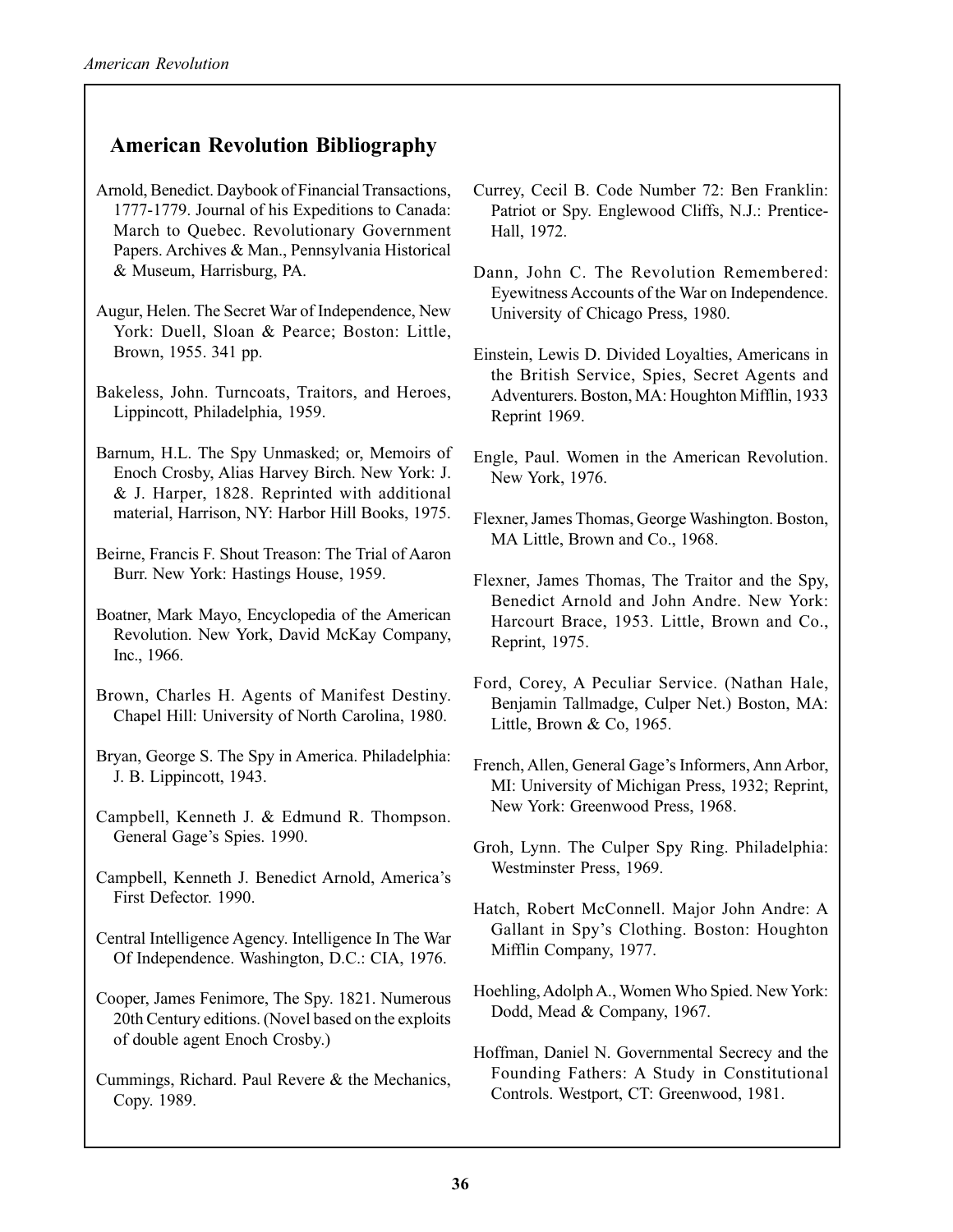- Jacobs, James R. Tarnished Warrior: Maj. Gen. James Wilkinson New York: Macmillan 1938
- Jellison, Charles A. Ethan Allen: Frontier Rebel. Syracuse, New York, 1983.
- Johnson, David R. Benedict Arnold: The Traitor as a Hero in American Literature. Unpublished doctoral dissertation, Pennsylvania State University, 1975.
- Morpurgo, J.E., Treason at West Point: The Arnold-Andre' Conspiracy. New York: Vantage Press, 1977.
- Nathan, Adele Gutman. Major John Andre: Gentleman Spy. New York: Franklin Watts, 1969.
- O'Conner, David B. General Washington's Spymaster. Copyright 1990.
- Palsgrave Wyllys: A Digressive History. New Haven, CT; Privately Printed, 1941.
- Partridge, William, Nathan Hale: The Ideal Patriot. New York: Funk and Wagnalls Company, 1902.
- Peckham, H.H. British secret Writing in the Revolutionary War. Michigan Alumnus Review, 44, pages 126-31, 1938.
- Pennypacker, Morton, General Washington's Spies on Long Island and in New York. Vol. 1 Brooklyn, NY Long Island Historical Society, 1939; Vol. 2 East Hampton, NY.
- Pennypacker, Morton. The Two Spies: Nathan Hale and Robert Townsend. Boston: Houghton Mifflin, 1930.
- Randall, Willard Sterne. Benedict Arnold Patriot and Traitor. William Morrow and Company, Inc. New York. 1990.
- Reno, J. David Sergeant Bissell's Purple Heart. Copy. 1989.
- Seymour, George Dudley, Captain Nathan Hale, Major John.
- Smith, Joseph B. The Plot to Steal Florida: James Madison's Phony War. New York: Arbor House, 1983.
- Taplin, Winn L. The King's Green Mountain Spymaster. Copyright 1989.
- Thompson, Edmund R. Secret Places: A Spies Guide to Revolutionary New England. Copyright 1990.
- Thompson, Edmund R. Nathan Hale's Necessary Service. Copyright 1989.
- Thompson, Edmund R. ed. Secret New England: Spies of American Revolution. Published by The David Atlee Phillips New England Chapter, Association of Former Intelligence Officers, Kennebunk, Maine. 1991.
- Van Doren, Carl, Secret History of the American Revolution, Viking, New York, 1941.
- Wallace, Willard M. Traitorous Hero: The Life and Fortunes of Benedict Arnold. New York: Harper and Brothers, 1954.
- Wise, William. The Spy and General Washington. New York: Dutton, 1965.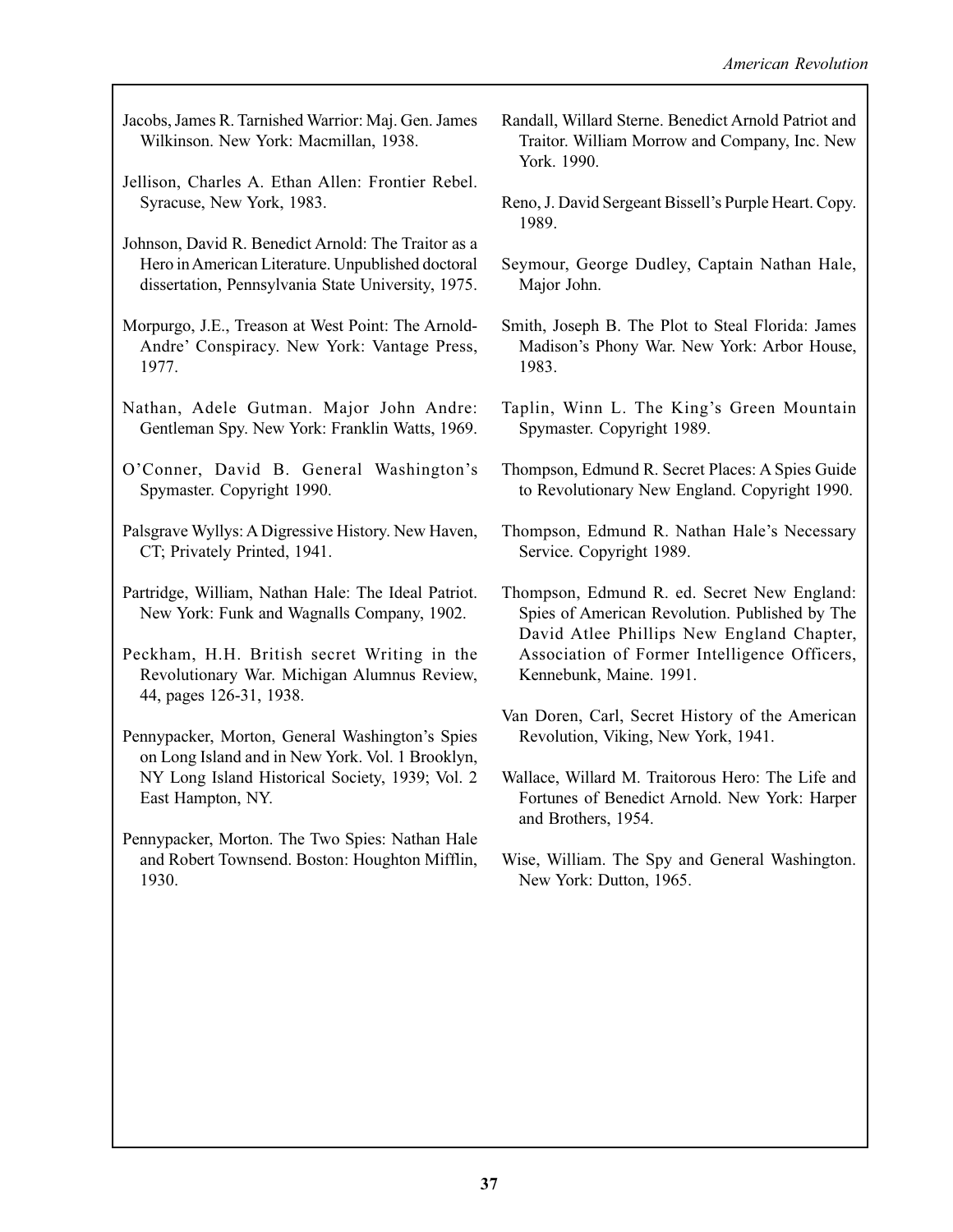# IMPORTANT DATES AND COUNTERINTELLIGENCE EVENTS

# THE AMERICAN REVOLUTION AND POST ERA,

| 1770 | 5 March      | Five colonists killed by British troops during a demonstration. Becomes<br>known as the Boston Massacre.                                                                        |
|------|--------------|---------------------------------------------------------------------------------------------------------------------------------------------------------------------------------|
| 1774 | 13 May       | General Gage, the commander of British forces in the colonies, is named<br>Royal Governor of Massachusetts.                                                                     |
|      | 5 September  | First Continental Congress opens in Philadelphia, Pennsylvania.                                                                                                                 |
| 1775 | 19 April     | British troops clash with colonials at Lexington and Concord.                                                                                                                   |
|      | 15 June      | George Washington named chief of the continental forces.                                                                                                                        |
|      | 17 June      | Battle of Bunker Hill.                                                                                                                                                          |
|      | 30 September | Benjamin Church is arrested and later convicted of being a British spy.                                                                                                         |
|      | 10 October   | General Howe succeeds General Gage as British commander.                                                                                                                        |
|      | 20 November  | Continental Congress establishes a Committee to review intercepted<br>mail to determine who is authorized to conduct such operations.                                           |
|      | 29 November  | Second Continental Congress creates Committee of Secret Correspon-<br>dence. Members are Benjamin Franklin, John Dickinson, Benjamin<br>Harrison, John Jay, and Thomas Johnson. |
| 1776 | 2 May        | France decides to aid America and sets up a cover company to supply<br>munitions to the colonies.                                                                               |
|      | June         | Committee (later Commission) for Detecting and Defeating Conspira-<br>cies established in New York.                                                                             |
|      | 12 June      | Continental Congress adopts first secrecy agreement for government<br>employees.                                                                                                |
|      | 28 June      | Sgt. Thomas Hickey, a member of Washington's guards, is hanged for his<br>role in a plot to kill the General. First American soldier executed by<br>military court.             |
|      | 4 July       | Declaration of American Independence signed in Philadelphia.                                                                                                                    |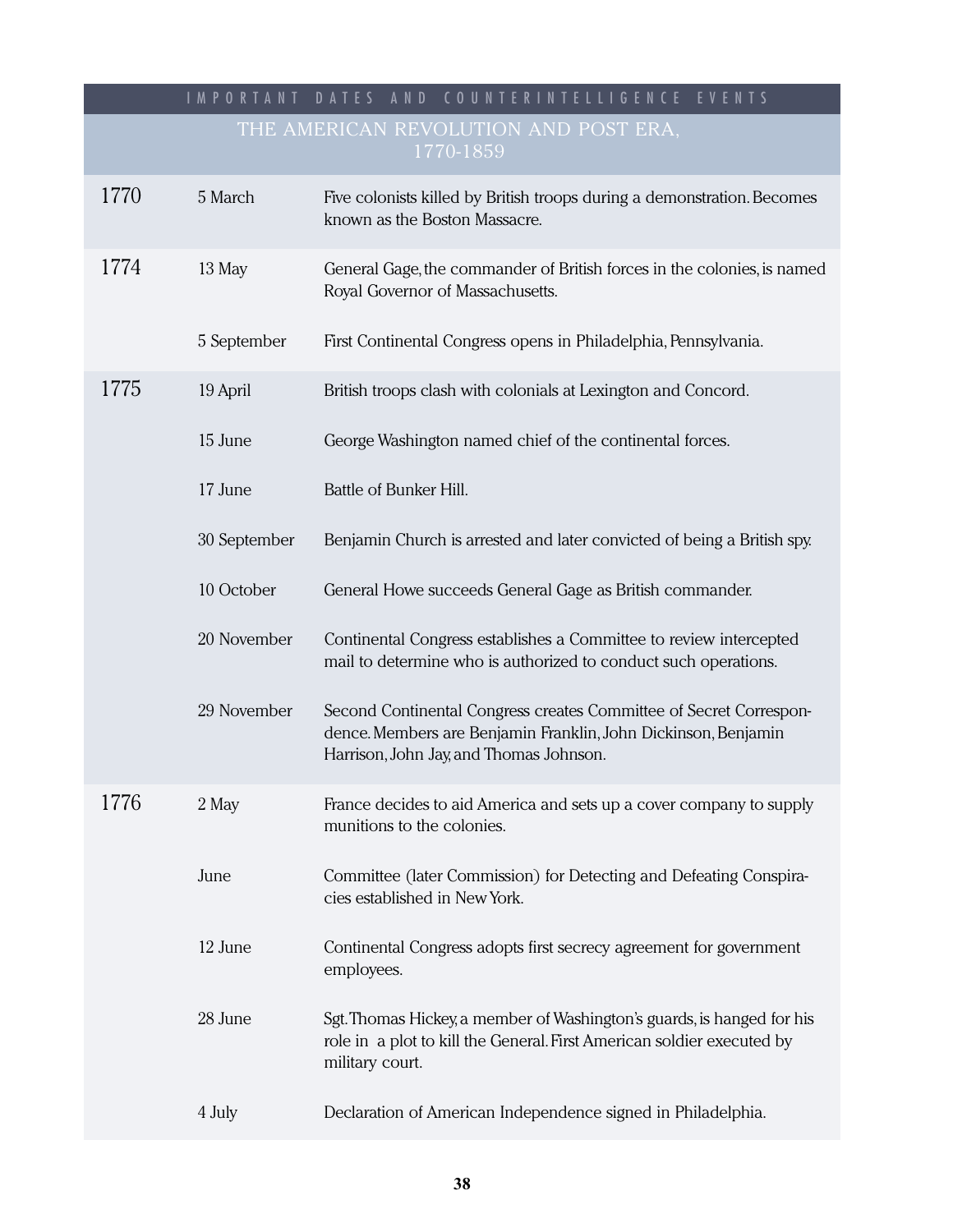# THE AMERICAN REVOLUTION AND POST ERA,

| 1776 | 16 July      | The Provincial Congress passes a motion by John Jay prescribing the<br>death penalty for treason.                                                                   |
|------|--------------|---------------------------------------------------------------------------------------------------------------------------------------------------------------------|
|      | August       | Enoch Crosby contacts Committee for Detecting and Defeating Con-<br>spiracies and agrees to become a double agent.                                                  |
|      | 21 August    | The first Espionage Act adopted by the Continental Congress.                                                                                                        |
|      | 23 December  | Enoch Crosby dispatched on his second double agent mission by the<br>Committee.                                                                                     |
|      | 26 December  | George Washington crosses the Delaware River and attacks and captures<br>the Hessians.                                                                              |
|      | 21 September | The New York Convention reestablished the committee to detect, and<br>defeat all conspiracies which may be formed in the State against the<br>liberties of America. |
|      | 22 September | Nathan Hale is captured and hanged as a spy by the British.                                                                                                         |
| 1777 | 4 January    | Daniel Strang, British spy, tried at Peekskill, New York and sentenced to<br>hang.                                                                                  |
|      | 12 February  | Joseph Hyson recruited as a British spy to penetrate the American<br>Commission in Paris, France.                                                                   |
|      | 17 April     | Committee of Secret Correspondence reconstituted as the Committee<br>for Foreign Affairs.                                                                           |
|      | 14 June      | Washington notes execution of Abraham Patten as a spy and says that<br>Patten conducted himself with great fidelity to the American cause.                          |
|      | 24 June      | Treason defined by resolution of the Continental Congress.                                                                                                          |
|      | 17 October   | Americans defeat General Burgoyne at Saratoga which is considered<br>the turning point in the war.                                                                  |
|      | 17 December  | France recognized the independence of the United States.                                                                                                            |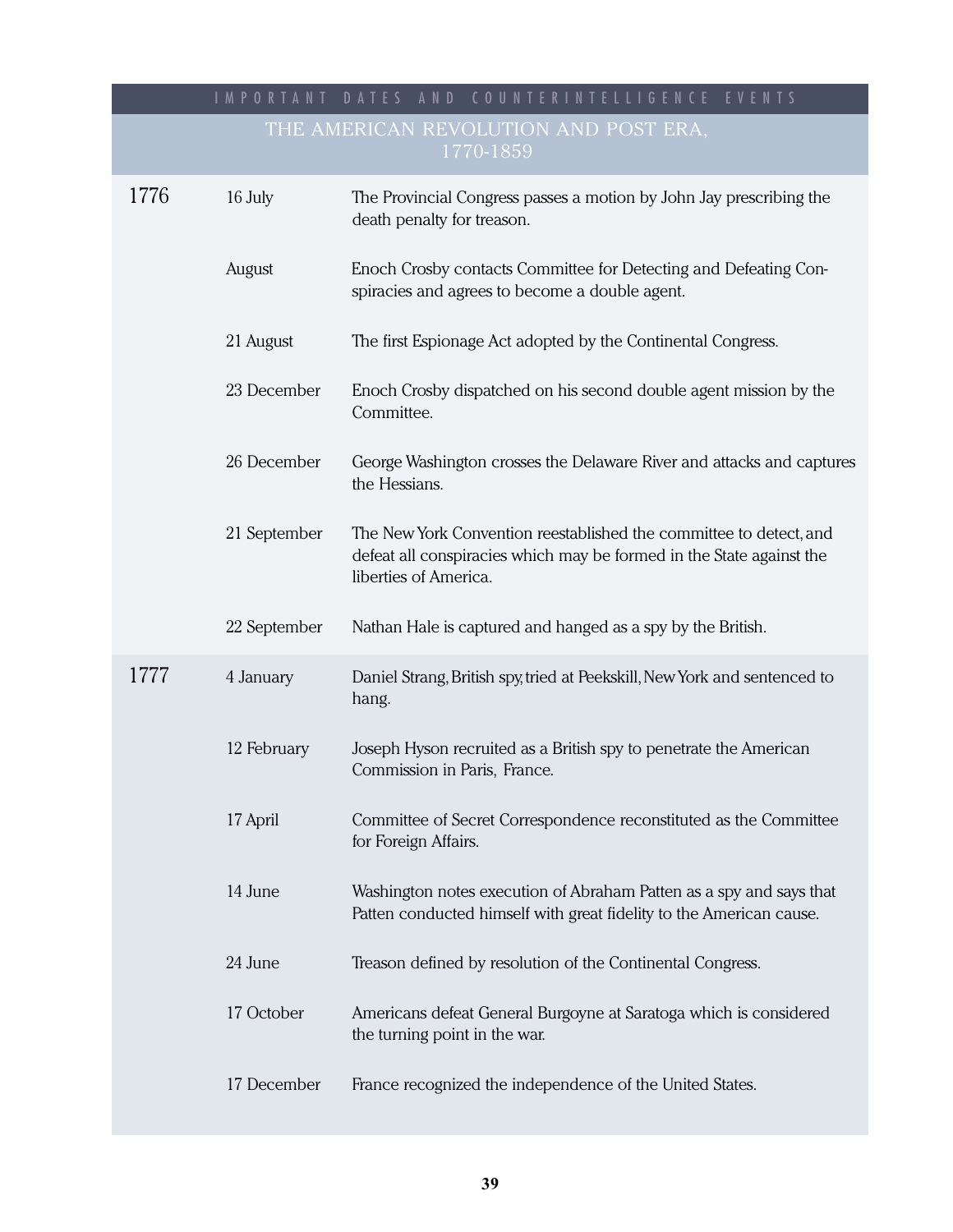THE AMERICAN REVOLUTION AND POST ERA,

| 1778 | 13 January   | Matthias Colbhart is tried as a British spy, found guilty and subsequently<br>hanged.                                                                                                      |
|------|--------------|--------------------------------------------------------------------------------------------------------------------------------------------------------------------------------------------|
|      | 8 May        | General Clinton succeeded General Howe as British commander in<br>the colonies.                                                                                                            |
| 1779 | 12 January   | Thomas Paine fired from his post with Foreign Affairs Committee for<br>violation of government secrecy agreement.                                                                          |
| 1780 | 20 September | Major John Andre, head of British intelligence in the colonies, is cap-<br>tured by American miltiamen after meeting with General Benedict<br>Arnold. Arnold escapes to the British lines. |
|      | 2 October    | British spy John Andre is hanged in Tappan, New York.                                                                                                                                      |
| 1781 | March        | James Armistead volunteers to be an American spy against the British<br>at Yorktown, Virgina.                                                                                              |
|      | August       | Daniel Bissell is dispatched as an American spy against the British in<br>New York.                                                                                                        |
|      | 19 October   | Washington accepts formal surrender of Cronwallis' army at Yorktown.                                                                                                                       |
| 1782 | 4 April      | Sir Guy Carleton succeeds General Clinton as British commander.                                                                                                                            |
| 1783 | 19 April     | Continental Army receives official announcement of "cessation of<br>hostilities" with Great Britain.                                                                                       |
|      | 8 June       | Daniel Bissell is awarded the Purple Heart for his work as an<br>American spy.                                                                                                             |
|      | 3 September  | Peace Treaty signed between England and the United States.                                                                                                                                 |
|      | 4 December   | Last of the British troops leave the United States.                                                                                                                                        |
| 1787 | May          | Consitutional Convention established the President as the manager<br>of intelligence.                                                                                                      |
| 1789 | 27 July      | Department of Foreign Affairs established; officially redesignated<br>Department of State on 15 September 1789.                                                                            |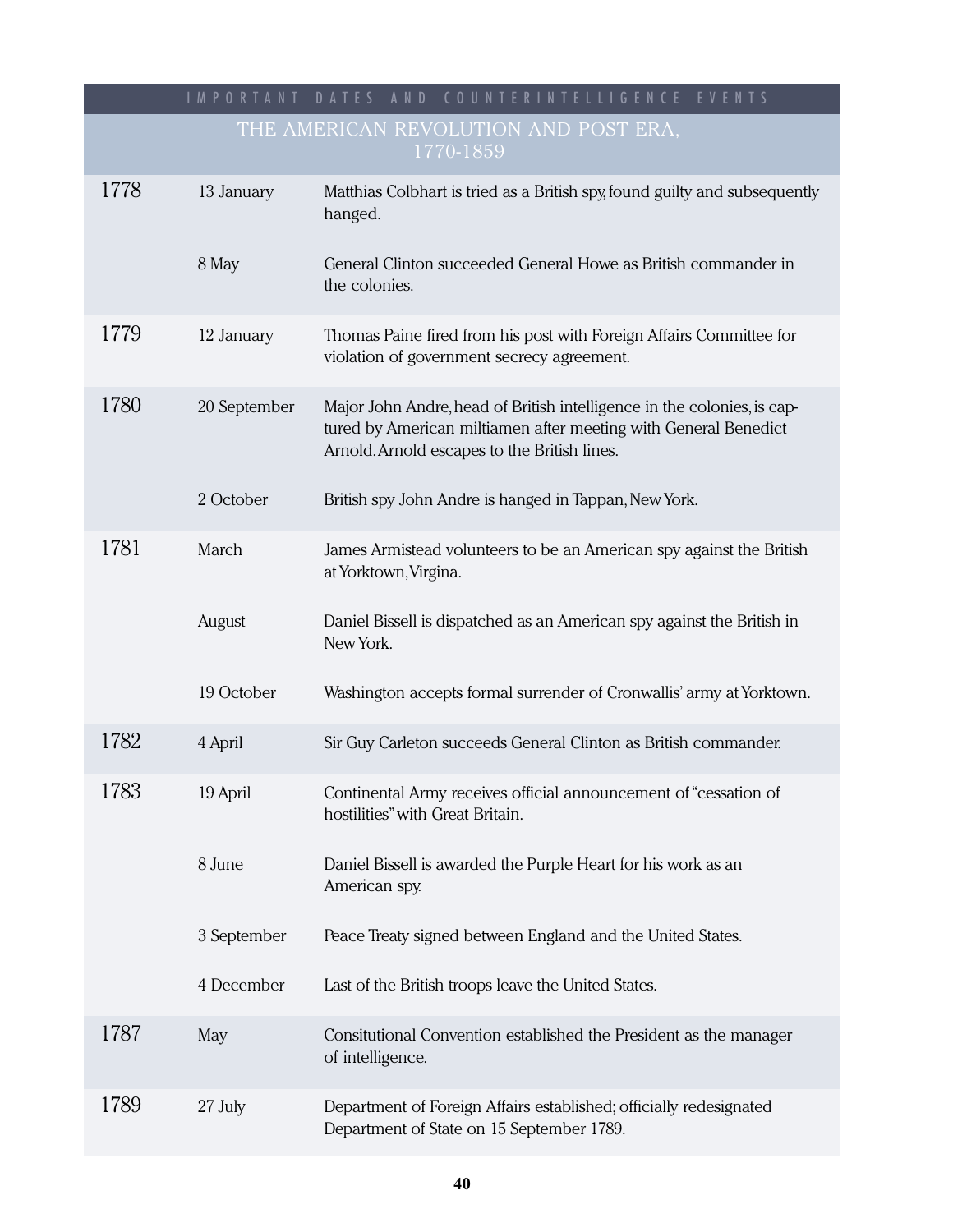# THE AMERICAN REVOLUTION AND POST ERA,

| 1789 | 7 August    | Department of War created.                                                                                                                                              |
|------|-------------|-------------------------------------------------------------------------------------------------------------------------------------------------------------------------|
|      | 2 September | Department of Treasury established.                                                                                                                                     |
| 1790 | 1 July      | Congress authorizes Contingent Fund of Foreign Intercourse, the so-<br>called secret fund.                                                                              |
| 1798 | 18 October  | XYZ Affair; representatives of French Minister Talleyrand suggests US pay<br>a bribe to France to recognize the American Commission.                                    |
|      | 3 May       | Department of Navy established.                                                                                                                                         |
|      | 18 June     | The Naturalization Act passed, establishing a uniform rule of naturaliza-<br>tion in the US. This act was never enforced.                                               |
|      | 25 June     | Alien Act passed which gave the President the power to expel any alien<br>from the country. The act was never enforced.                                                 |
|      | 6 July      | The Alien Enemies Act passed. This act made any aliens subject to arrest<br>during a time of war. The act was never enforced.                                           |
|      | 14 July     | The Sedition Act passed (expired/repealed in 1800-1802).                                                                                                                |
| 1803 | 18 January  | President Jefferson requests covert funding from Congress for the Lewis<br>and Clark expedition, an intelligence gathering operation.                                   |
| 1805 | 9 August    | Zebulon Pike leads expedition as part of an intelligence operation<br>targeting the Spanish lands in the west. His arrest as a spy created a<br>controversy with Spain. |
| 1807 | 19 February | Aaron Burr arrested and indicted for treason. Found not guilty.                                                                                                         |
| 1811 | 15 January  | President Madison obtained secret Congressional approval for covert<br>action to acquire the Florida's.                                                                 |
| 1812 | 20 February | Madison purchased letters from British spy, John Henry, proving British<br>operations in the US.                                                                        |
| 1818 | 7 April     | Andrew Jackson invaded Florida.                                                                                                                                         |